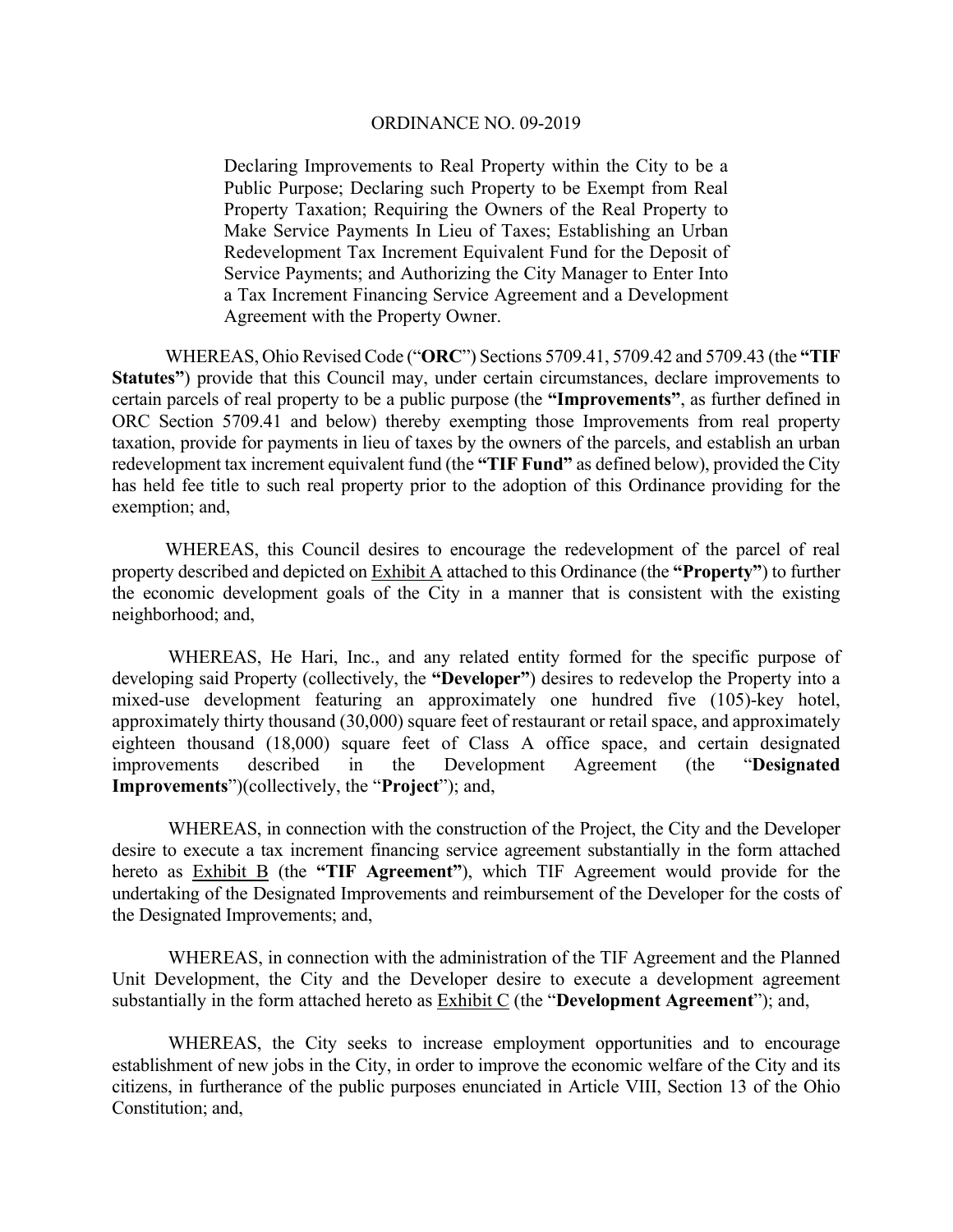WHEREAS, in connection with the redevelopment of the Property and the construction of the Project, it is in the best interest of the City to declare the Improvements to the Property to be a public purpose and to provide an exemption from real property taxes as set forth in this Ordinance; and,

 WHEREAS, it is necessary and appropriate and in the best interests of the City to provide for the payment of service payments in lieu of taxes (**"Service Payments"**) by the current and future owners of the Property (each an **"Owner,"** and collectively, the **"Owners"**) with respect to the Improvements pursuant to ORC Section 5709.42; and,

 WHEREAS, as authorized by Ordinance No. 08-2019 passed March 18, 2019, the City acquired from the Owner fee title to the Property, pursuant to a Quitclaim Deed recorded with the Franklin County Recorder's Office, and, pursuant to a Quitclaim Deed, has conveyed said Property back to said Owner; and,

 WHEREAS, notice of this Council's intention to declare the Improvements exempt from real property taxes and to pass this Ordinance has been delivered to the Board of Education of the Worthington City School District (the **"Board"**) in accordance with ORC §5709.83, and this Council ratifies and affirms the delivery of such notice; and,

 WHEREAS, pursuant to ORC §5709.41, this Ordinance directs the Service Payments to be paid to the Board in the amount of the taxes that would have been payable to the Board if the Improvements had not been exempted from taxation, as such payments and their distribution to the Board are described under ORC §5709.42; and,

WHEREAS, pursuant to ORC  $\S5709.82(C)(2)$ , it is the City's intention that Service Payments paid to the Board as directed in this Ordinance represent the full scope of compensation to the Board and the Board shall not be compensated under an income tax sharing arrangement as otherwise described under ORC §5709.82(D); and,

 WHEREAS, the City intends to apply for exemptions from taxation on behalf of the Owner or Owners of the Property, pursuant to ORC §5709.911; and,

WHEREAS, this Council desires that the Project be constructed, pursuant to the terms of the Development Agreement; and,

 NOW, THEREFORE, BE IT ORDAINED by the Council of the Municipality of Worthington, County of Franklin, State of Ohio:

 SECTION 1. Pursuant to and in accordance with the provisions of the TIF Statutes, this Council hereby determines and finds that it is in the best interests of the City to declare the Improvements to the Property to be a public purpose and to grant an exemption from real property taxes on those Improvements. This Council finds and determines that 100% of the increase in the assessed value of the Property subsequent to the acquisition of the Property by the City (which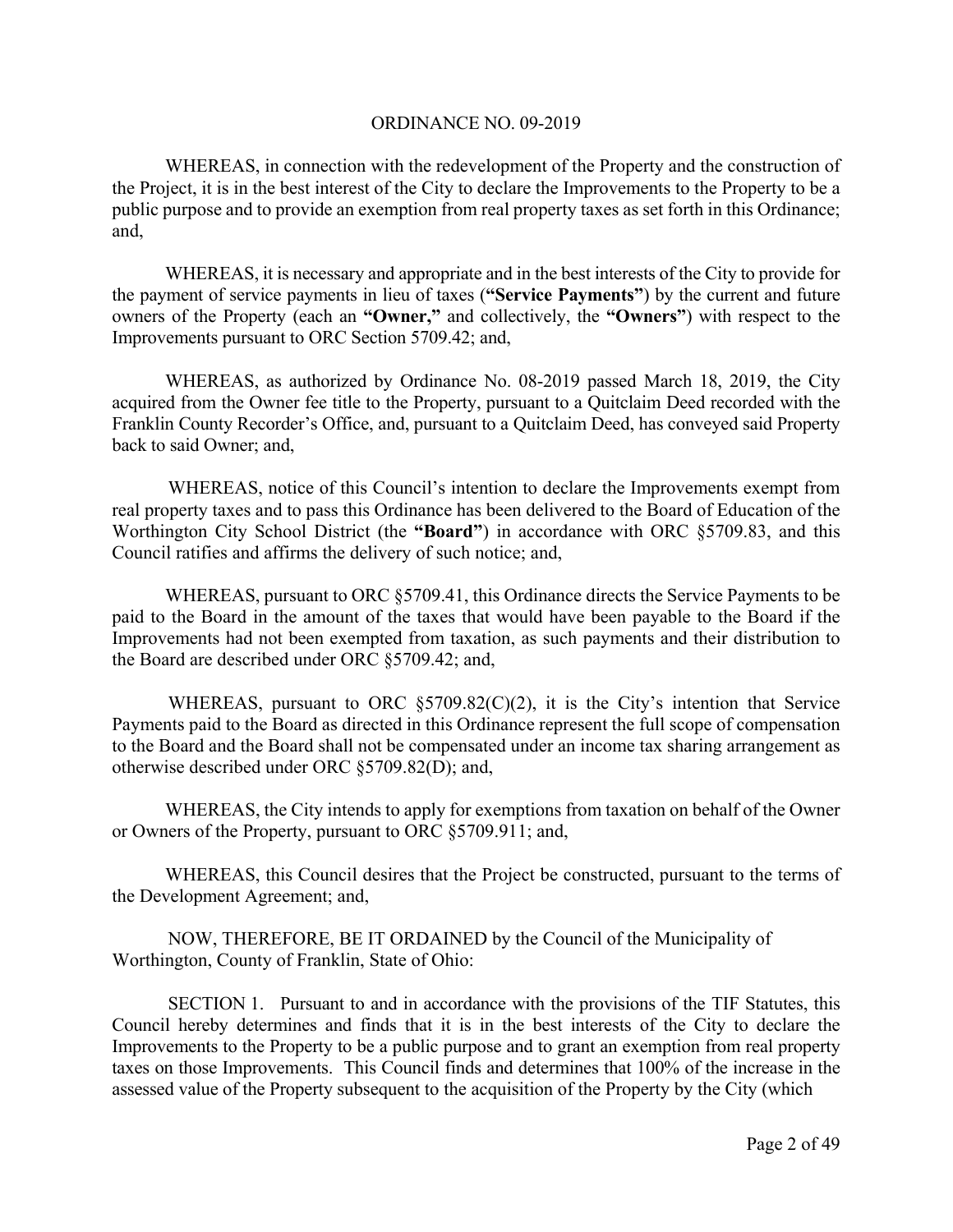increase in assessed value is the "**Improvements**" as defined in ORC Section 5709.41(A)(2)) is hereby declared to be a public purpose, and shall be exempt from taxation for a period commencing on the effective date of this Ordinance and ending thirty (30) years after such date, all in accordance with the requirements of ORC Sections 5709.41 and 5709.42.

 SECTION 2. As provided in ORC Section 5709.42, the Owner of the parcel comprising the Property is hereby required to, and shall make, Service Payments to the Treasurer of Franklin County (the "**County Treasurer"**) on or before the final dates for payment of real property taxes without penalty or interest, which Service Payments shall be remitted to the City for deposit in the TIF Fund, pursuant to ORC Sections 5709.41 and 5709.42 and as provided in Section 3 of this Ordinance. Each Service Payment shall be in the same amount as the real property taxes that would have been charged and payable against the Improvements (after credit for any other payments received by the City under ORC Section 319.302) had an exemption from taxation not been granted, and otherwise shall be in accordance with the requirements of the TIF Statutes. Any late Service Payments shall be subject to penalty and bear interest at the then current rate established under ORC Sections 323.121(B)(1) and 5703.47, as the same may be amended from time to time, or any successor provisions thereto, as the same may be amended from time to time (the payment of penalties and interest and any related amounts received by the City under ORC Section 319.302 shall be considered part of the Service Payments). The Service Payments shall be allocated and deposited in accordance with Section 3 of this Ordinance.

 SECTION 3. This Council hereby authorizes and directs the Director of Finance to establish pursuant to and in accordance with the provisions of ORC Section 5709.43(B), the Worthington Gateway Urban Redevelopment Tax Increment Equivalent Fund (the **"TIF Fund"**) to be maintained in the custody of the City. The TIF Fund shall receive all Service Payments made in respect of the Improvements which are received by the City from the County Treasurer in accordance with this Ordinance.

 The Service Payments received by the City shall be deposited into the TIF Fund and used (i) first, to pay the City's customary and reasonable costs related to the discharge of its obligations under the TIF Statutes, this Ordinance, the Development Agreement and all other related laws, and (ii) second, to reimburse the City for the City's reasonable Project related expenses, including but not limited to legal, engineering, and inspection costs, (iii) third, to reimburse the Developer for the costs of the Designated Improvements, (iv) fourth, if any Service Payments remain in the TIF Fund after the payments described in  $(i) - (iii)$  above, to reimburse the City for the cost of any additional public infrastructure improvements as permitted under the TIF Ordinance and the TIF Statutes, and (v) fifth, for any lawful purpose.

 The TIF Fund shall remain in existence so long as the Service Payments are collected and used for the aforesaid purposes, after which the TIF Fund shall be dissolved in accordance with ORC Section 5709.43(D). Upon such dissolution, any incidental surplus remaining in the TIF Fund shall be disposed as provided in ORC Section 5709.43(D).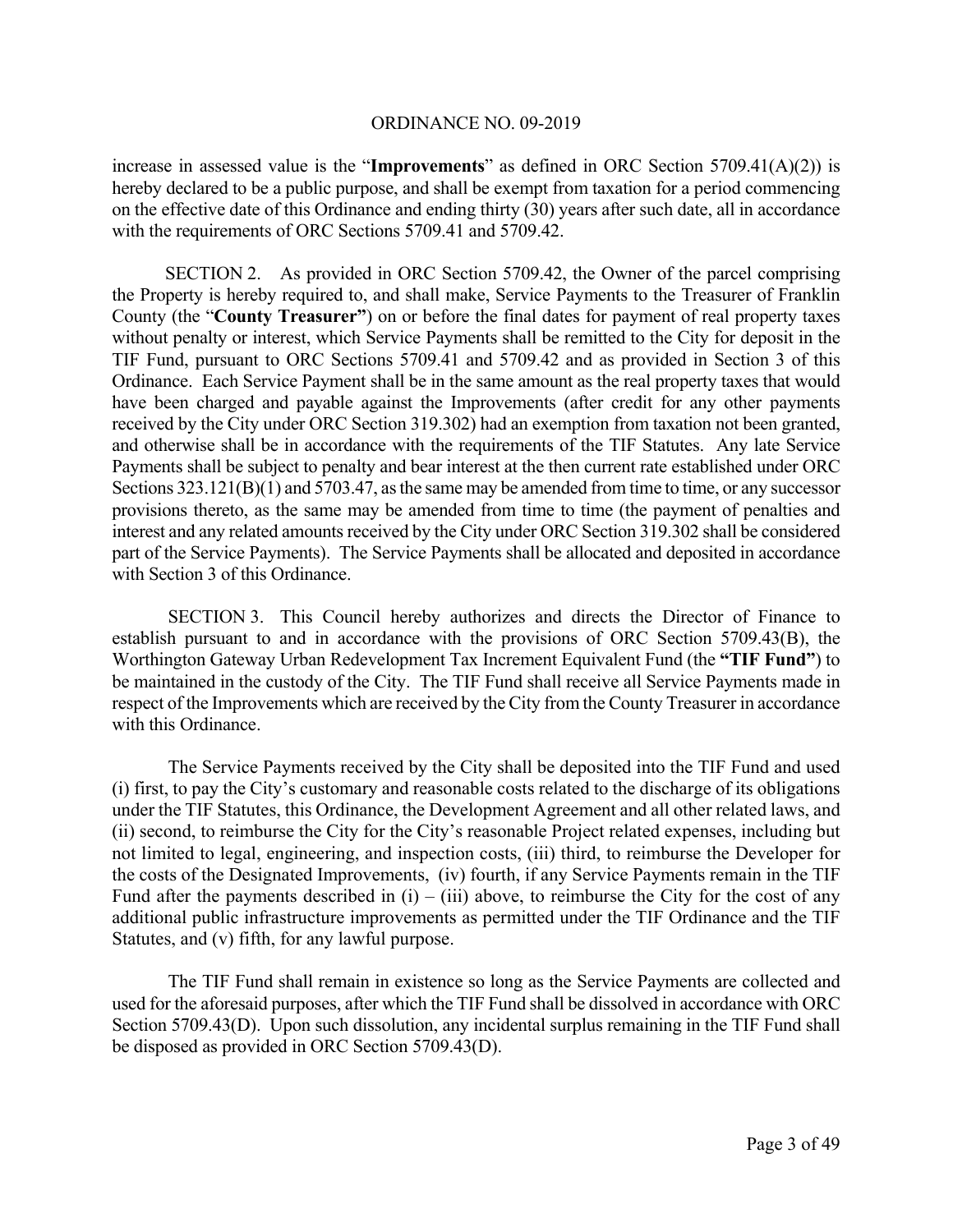SECTION 4. The City Manager is hereby authorized to execute the TIF Service Agreement and the Development Agreement on behalf of the City substantially in the form attached to this Ordinance, which Development Agreement includes provisions regarding the construction of the Project, administration of the PUD, and the undertaking of the Designated Improvements, and which TIF Service Agreement includes provisions regarding, among other things, the payment of Service Payments with respect to the Property and the use of the TIF Funds, together with such revisions or additions thereto as approved by the City Manager as consistent with the objectives and requirements of this Ordinance, which approval shall be conclusively evidenced by the signing of said TIF Service Agreement and Development Agreement. The City Manager and other appropriate City officials are further authorized to provide such information and to execute, certify or furnish such other documents, and to do all other things as are necessary for and incidental to carrying out the provisions of the TIF Service Agreement and Development Agreement.

SECTION 5. The City Manager, the Director of Finance and the Director of Law, and any other City official, as appropriate, are each authorized and directed to sign any other documents, instruments or certificates and to take such actions as are necessary or appropriate to consummate or implement the transactions described in or contemplated by this Ordinance.

SECTION 6. Pursuant to ORC Section  $5709.41(E)$ , the Clerk of this Council is hereby directed to deliver a copy of this Ordinance to the Director of the Ohio Development Services Agency within fifteen days after its passage. On or before March  $31<sup>st</sup>$  of each year that the exemption set forth in Section 1 hereof remains in effect, the City Manager shall prepare and submit, or cause to be prepared and submitted, to the Director of the Ohio Development Services Agency the status report required under ORC Section 5709.41(E).

 SECTION 7. This Council finds and determines that all formal actions of this Council concerning and relating to the passage of this Ordinance were taken in an open meeting of this Council and that all deliberations of this Council that resulted in those formal actions were in meetings open to the public in compliance with the law.

 SECTION 8. That notice of passage of this Ordinance shall be posted in the Municipal Administration Building, the Worthington Library, the Griswold Center and the Worthington Community Center and shall set forth the title and effective date of the Ordinance and a statement that the Ordinance is on file in the office of the Clerk of Council. This Ordinance shall take effect and be in force from and after the earliest period allowed by law and by the Charter of the City of Worthington, Ohio.

Passed April 15, 2019

Attest:

 $/s/D$ . Kay Thress P.H. April 15, 2019 Clerk of Council Effective May 8, 2019

 \_/s/ Bonnie D. Michael\_\_\_\_\_\_\_\_\_\_\_\_\_ President of Council

Introduced March 4, 2019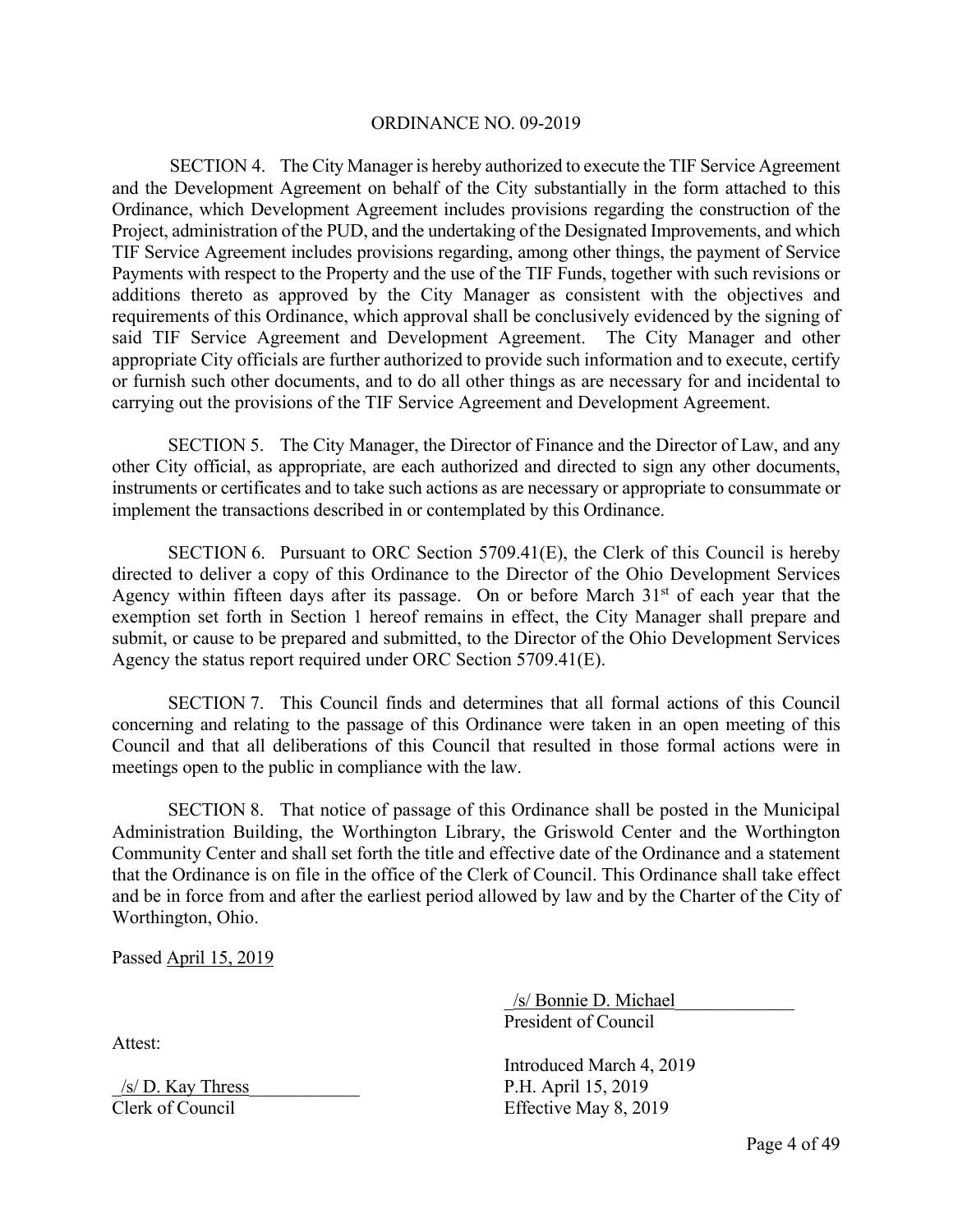## **EXHIBIT A**

## **PROPERTY DESCRIPTION**

Real property located at 7007 North High Street, Parcel Number 100-001218-00, as that real property is located in the City of Worthington, Franklin County.

 The parcels enumerated herein, and any subsequent purported subdivisions and/or reassigned parcel number identifications or street addresses shall constitute the "**Property**."

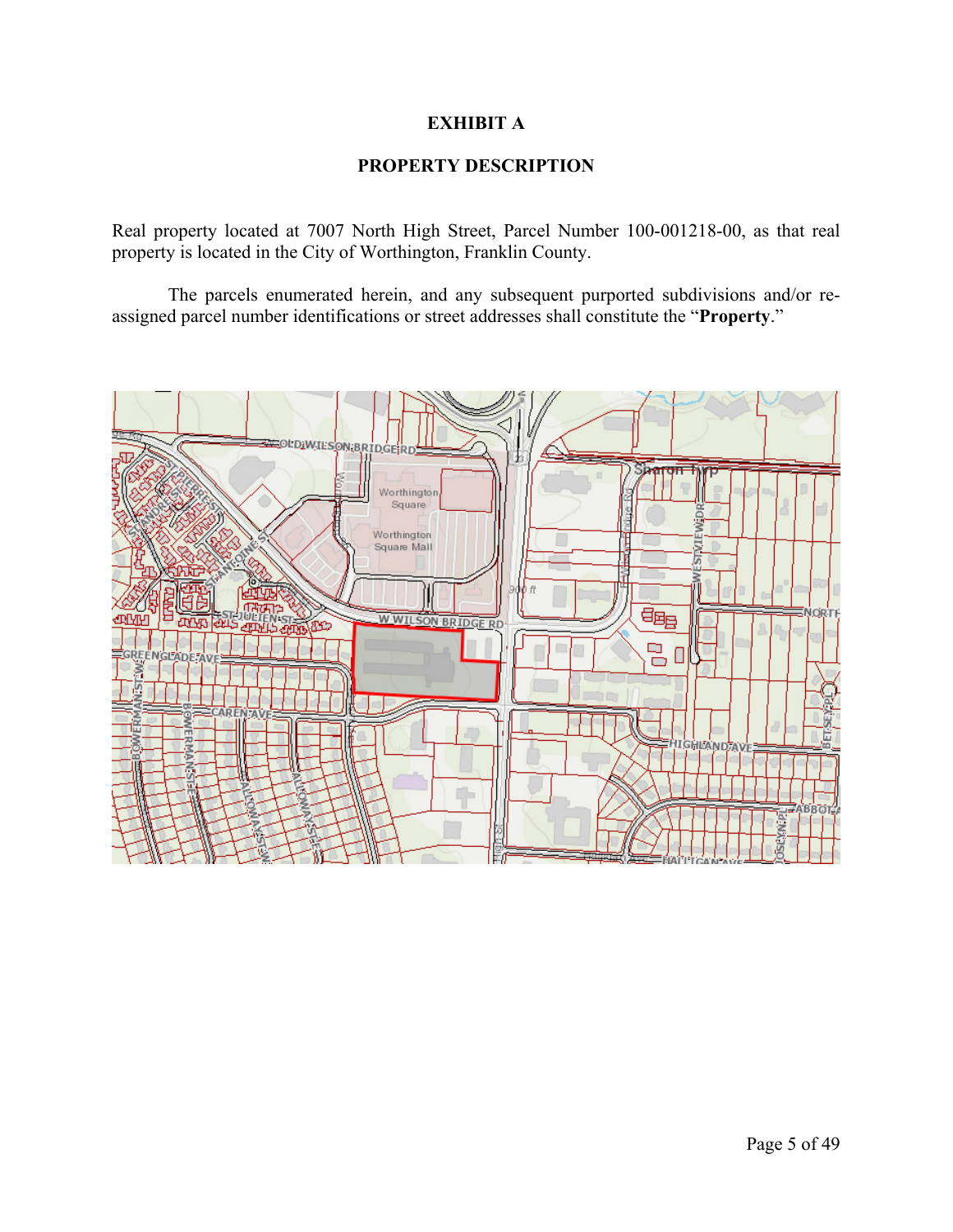#### **EXHIBIT B**

### **TAX INCREMENT FINANCING SERVICE AGREEMENT**

#### **Between**

#### **THE CITY OF WORTHINGTON**

#### **And**

#### **HE HARI, INC.**

 This Tax Increment Financing Service Agreement (the "**Agreement**") is between He Hari, Inc., an Ohio corporation, having an address at  $\lceil \cdot \rceil$ (the "Developer") and the City of Worthington, Ohio, a municipal corporation organized under the laws of the State of Ohio and its Charter, having an address at 6550 North High Street, Worthington, Ohio 43085 (the "City"). The City and the Developer are collectively referred to herein as the "**Parties**."

#### WITNESSETH:

WHEREAS, the Developer is the fee owner of the property located at 7007 North High Street, Worthington, Ohio, 43085, and described more fully as Franklin County permanent parcel number 100-001218-00 (the **"Property"**) a description of which real property is attached hereto as Exhibit A and incorporated herein by reference, with each parcel of real property within the Property referred to herein as a "Parcel" (whether as presently appearing on county tax duplicates or as subdivided or combined and appearing on future tax duplicates). In addition, as described herein, the Developer intends to create a new Parcel along the North High Street frontage of the Property (the "North High Street Parcel") and to convey the North High Street Parcel to a third party in accordance with the terms of this Agreement.; and,

WHEREAS, the Developer desires to redevelop the Property into a mixed-use development featuring an approximately one hundred five (105)-key hotel, approximately thirty thousand (30,000) square feet of restaurant or retail space, and approximately eighteen thousand (18,000) square feet of Class A office space (collectively, the "**Project**"), as more fully described in EXHIBIT B, Scope of Work, attached to this Agreement and incorporated herein; and,

WHEREAS, the City anticipates passing or has passed Ordinance No. -2019 (the **"TIF Ordinance"**), pursuant to and in accordance with Ohio Revised Code (**"ORC"**) §§5709.41, 5709.42 and 5709.43 (the **"TIF Statutes"**), (i) declaring that the increase in the assessed value of the Property subsequent to the acquisition of the Property by the City (which increase in assessed value is the "**Improvement"** as defined in ORC Section  $5709.41(A)(2)$ ) is a "public purpose"; (ii) authorizing the use of the Service Payments (as defined hereinafter) for the Designated Improvements (as defined hereinafter); (iii)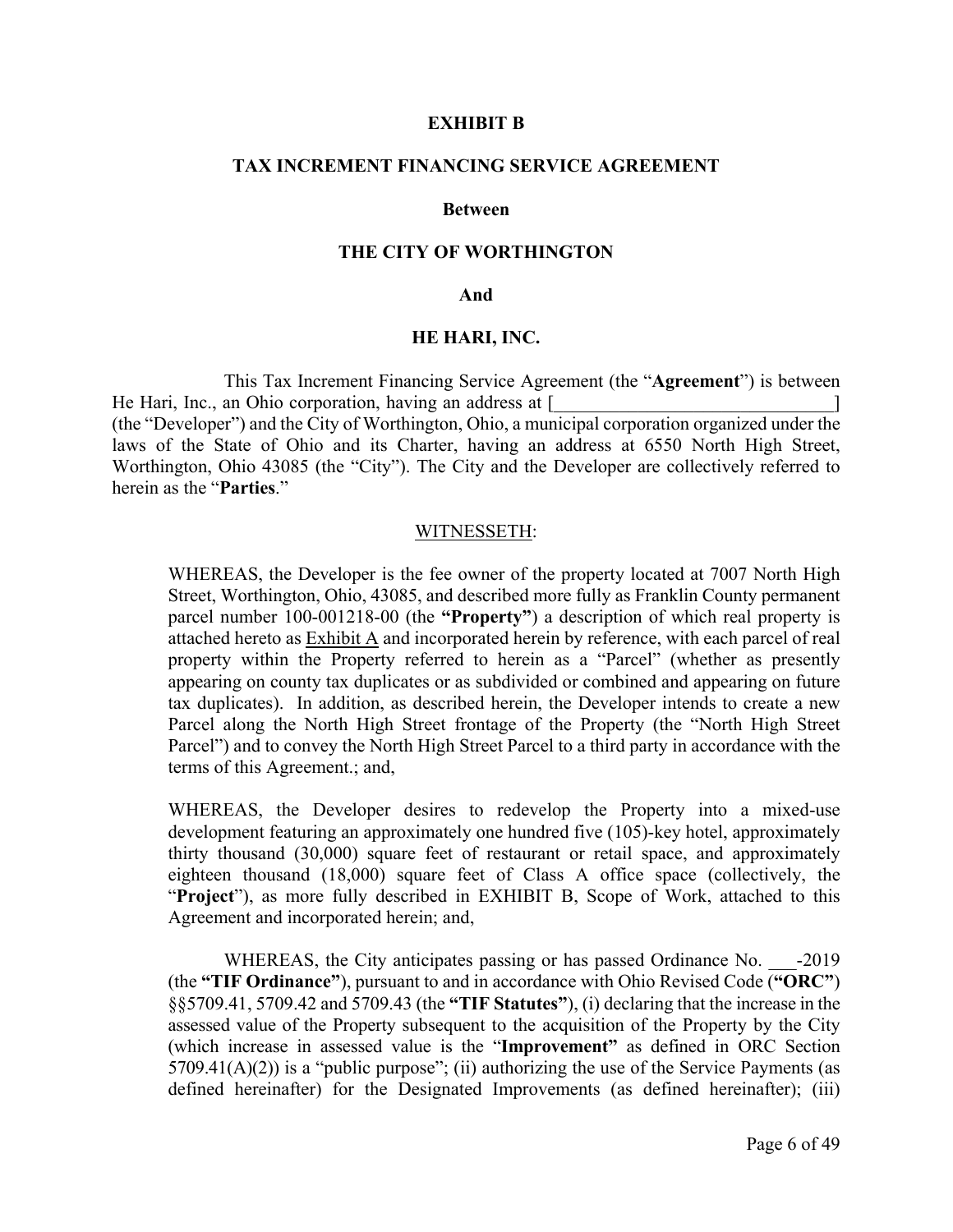providing for the exemption of one hundred percent (100%) of the Improvement from real property taxation (hereinafter referred to as the **"Exempted Portion of the Improvement**"), commencing with the effective date of the TIF Ordinance and ending on the earlier of (a) thirty (30) years after such commencement date or (b) the date on which the City can no longer require Service Payments (as hereinafter defined) to be paid to the 7007 North High Street Urban Redevelopment Tax Increment Equivalent Fund (the **"TIF Fund"**), which TIF Fund is established in the TIF Ordinance, all in accordance with the requirements of the TIF Statutes; and (iv) providing for the payment of service payments in lieu of real property taxes (the **"Service Payments"**, as further defined in Section 1 hereof), which are to be charged and collected in the same manner and in the same amount as the real property taxes that would have been charged and payable against the Exempted Portion of the Improvement; and,

WHEREAS, the Parties have entered into a separate Development Agreement on the day of  $\qquad \qquad$ , 2019 setting forth additional terms and conditions regarding the Project (the **"Development Agreement")**; and,

WHEREAS, in connection with the Project, the Developer intends to undertake or cause to be undertaken certain improvements that are more fully described in EXHIBIT C attached hereto and incorporated herein by this reference (the **"Designated Improvements"**); and,

WHEREAS, the City has determined that the development by the Developer of the Property by undertaking the Designated Improvements, and the fulfillment generally of this Agreement, are in the vital and best interests of the City and will advance the health, safety, and welfare of its residents; and,

 WHEREAS, in consideration of actions to be undertaken by the City, the Developer has determined to undertake the Designated Improvements, subject to the conditions in this Agreement and the Development Agreement.

NOW THEREFORE, in consideration of these premises and the mutual covenants and obligations of the Parties hereto set forth, each of them does hereby covenant and agree as follows:

 §1. Covenant to Make Payments in Lieu of Taxes. The Developer agrees, for itself and its successors and assigns to or of the Property or any part thereof (the Developer and each successor or assign is individually referred to as an "**Owner**" and collectively as the "**Owners**"), that the Owners shall pay all Service Payments with respect to the Exempted Portion of the Improvement pursuant to and in accordance with the TIF Statutes, the TIF Ordinance and this Agreement. All such Service Payments as are levied and assessed from time to time shall be made semiannually to the Treasurer of Franklin County (or to the Treasurer's designated agent for collection of the Service Payments) on or before the date on which the semi-annual payment in respect of real property taxes would otherwise be due and payable for the Exempted Portion of the Improvement. Each semiannual payment of Service Payments shall be in the same amount as the real property taxes that would have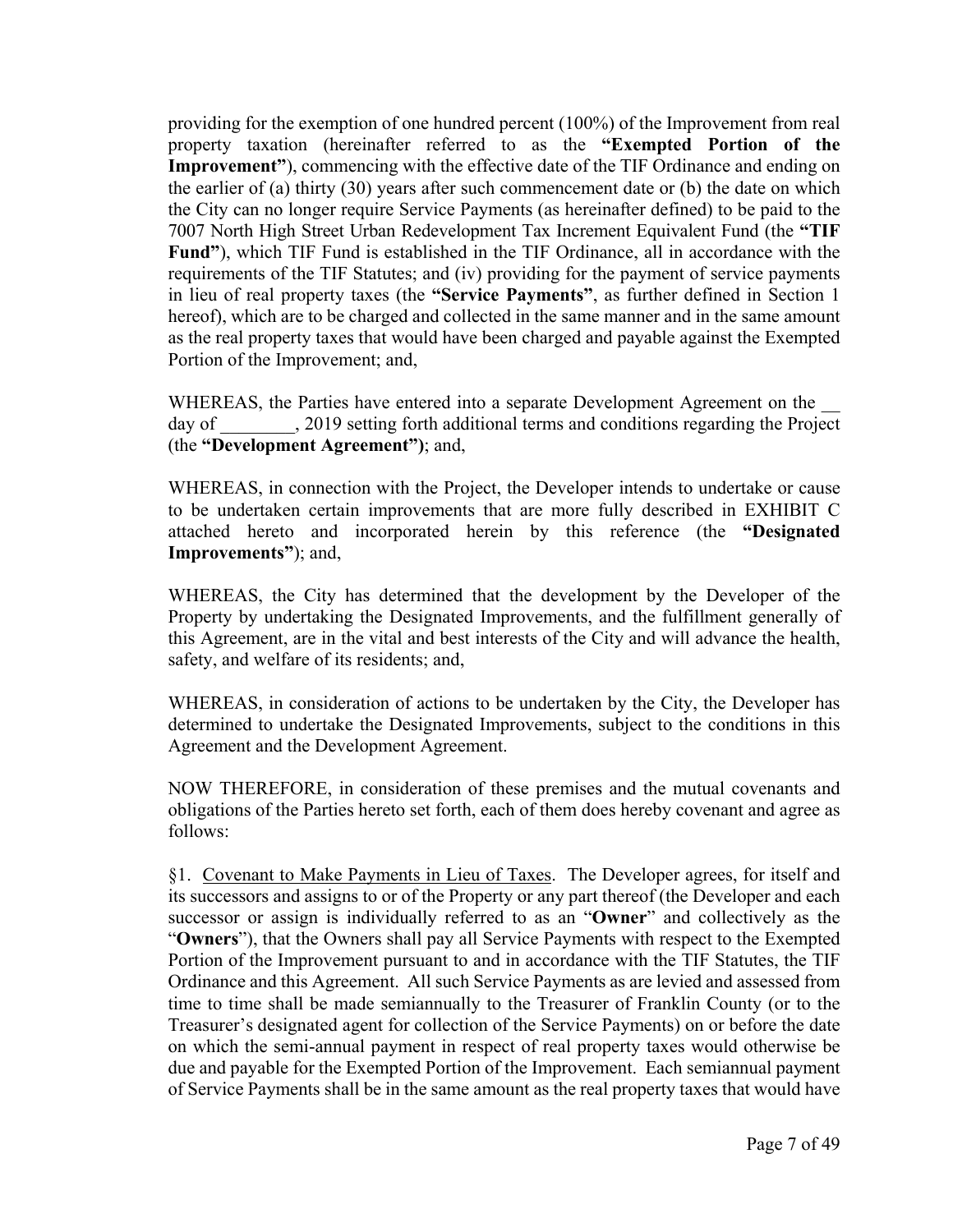been charged and payable against the Exempted Portion of the Improvement had an exemption from taxation not been granted, and otherwise shall be in accordance with the requirements of the TIF Statutes, including any interest assessed on any late payment of the Service Payments (currently established under ORC §§323.121(B)(1) and 5703.47 of the ORC, as the same may be amended from time to time). The payment of penalties and interest referred to herein, with the service payments in lieu of taxes, collectively comprise the "**Service Payments**". The Service Payments, and any other payments in respect of the Property that are received by the County Treasurer in connection with the reduction required by ORC §319.302, as may be amended from time to time, or any successor provisions thereto as may be amended from time to time (the **"Property Tax Rollback Payments"**), shall be allocated and distributed in accordance with §5 of this Agreement.

 The exemption provided in the TIF Ordinance commences on the effective date of the TIF Ordinance and ends when the City can no longer use the Service Payments for any lawful purpose under the TIF Statutes or on the thirtieth  $(30<sup>th</sup>)$  anniversary of such commencement date, whichever is first to occur.

 No Owner shall, under any circumstances whatsoever, be required for any period of any tax year to pay, whether pursuant to ORC §5709.42 or this Agreement, (i) both real property taxes with respect to the Exempted Portion of the Improvement and Service Payments with respect to the Exempted Portion of the Improvement, or (ii) an amount of Service Payments in excess of that amount of real property taxes that would otherwise be payable during such period had the Exempted Portion of the Improvement not had an exemption from taxation.

 Notwithstanding the current configuration of the Property, the Parties acknowledge for all purposes of this Agreement that, without affecting or changing the area comprising the Property, the Parcel(s) within the Property may change from time to time in number, area and designation. The City acknowledges that the Owner may subdivide the Property in accordance with the Development Agreement and all applicable laws and regulations. Notwithstanding any other provision of this Agreement, the City agrees (i) that each subsequent Owner's responsibility under this Agreement, including but not limited to responsibility for payment of Service Payments, is limited to that part or parts of the Property owned by such Owner and the Service Payments applicable to such part or parts of the Property, and (ii) that upon conveyance of the Property or any part thereof, provided that the Owner includes in all recorded or recordable documents conveying said Property or in the Declaration (defined hereinafter), the legal responsibility and obligation of the new Owner to make Service Payments (as required herein) as a condition of ownership, the prior Owner shall then have no responsibility for Service Payments applicable to the period after the date of conveyance with respect to the conveyed property. Notice of sale, and copies of all recorded documents related to transferring the obligations hereunder, shall timely be provided to the City by the Owner (transferor).

 It is intended and agreed, and it shall be so provided by the Developer, as Owner, in the deed conveying any portion of the Developer**'**s Property to any other individual or entity, or in a Declaration filed and of record in the Franklin County Recorder's Office (the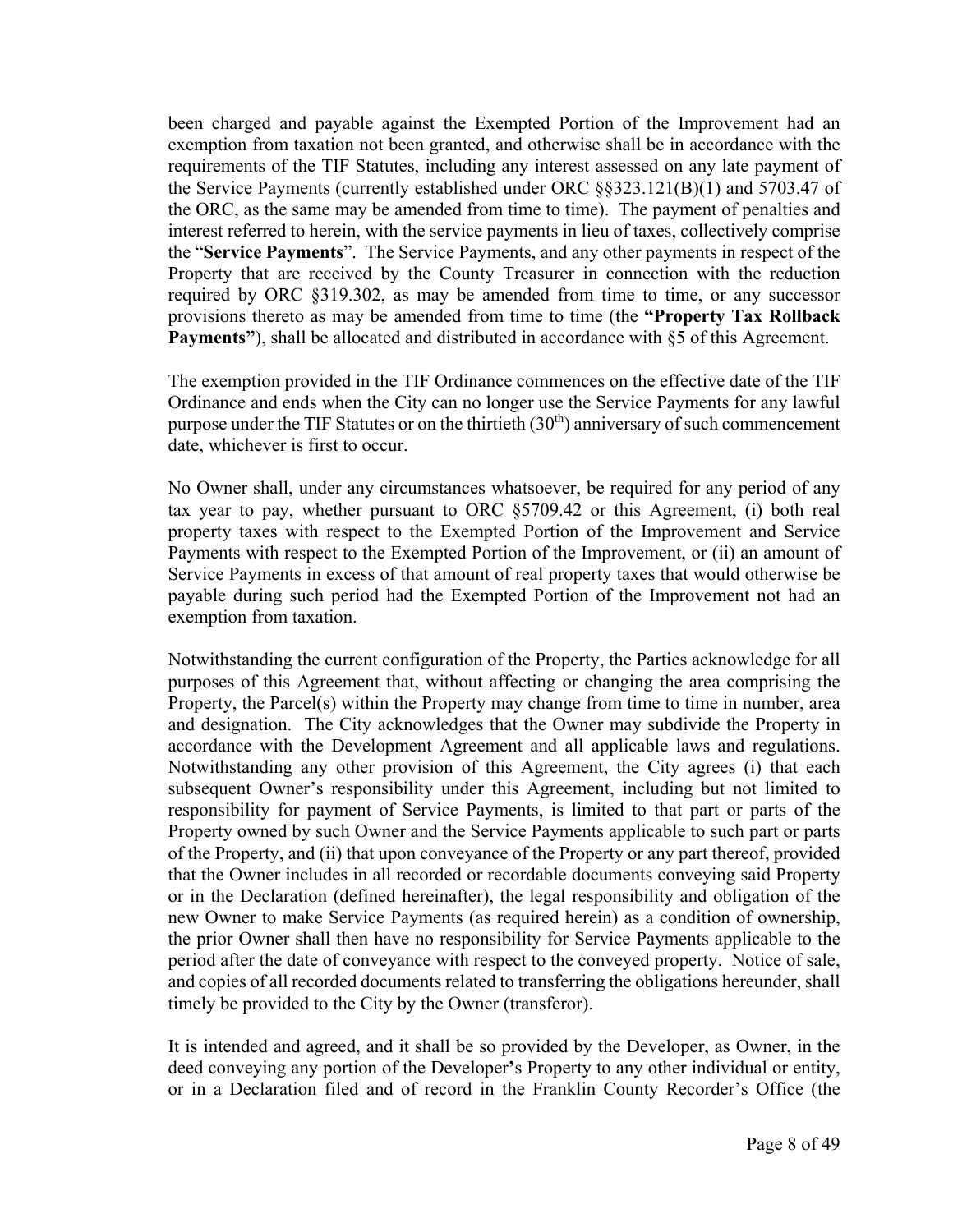**"Declaration"**), that the covenants provided in this §1 shall be covenants running with the land and that they shall, in any event and without regard to technical classification or designation, legal or otherwise, be binding to the fullest extent permitted by law and equity, for the benefit and in favor of and enforceable by the City, whether or not this Agreement remains in effect or whether or not such provision is included by the Developer, as Owner, in any succeeding deed to the Developer**'**s successors and assigns. It is further intended and agreed that these agreements and covenants in this §1 shall remain in effect for the full period of exemption permitted in accordance with the requirements of the TIF Statutes and the TIF Ordinance.

 §2. Priority of Service Payments. By its execution hereof, the Developer, as Owner, on behalf of itself and subsequent Owners, hereby grants to the City a continuing lien on the Property as security for the timely payment of the Service Payments in accordance with the TIF Statutes, the TIF Ordinance and this Agreement, which lien shall have the priority stated in ORC §5709.91.

 §3. Exemption Applications. In respect of portions of the Property owned by the Developer at the time of the filing described in this §3, the Developer agrees and consents to the City preparing and filing all necessary applications and supporting documents to obtain the exemption from real property taxation for the Exempted Portion of the Improvement authorized by the TIF Statutes and the TIF Ordinance (including, but not limited to, the Developer signing the Ohio Department of Taxation DTE Form 24P, filed with the County Auditor, making the City its attorney in fact to submit said documentation). The Developer, on behalf of itself and each subsequent Owner, agrees that it shall assist and cooperate with the City, and that it shall cause each subsequent Owner by deed or declaration to assist and cooperate with the City, in the preparation and filing by the City of such applications and supporting documents that are necessary to enable the City to collect Service Payments thereunder (including, but not limited to, the Developer signing and timely filing the Ohio Department of Taxation DTE Form 24), and the Developer and each Owner shall cooperate with the City in connection with the preparation and filing of the initial and any further applications required to accomplish that purpose, and will not undertake any acts which would prohibit, prevent, delay or hinder the City from obtaining the Service Payments hereunder.

 §4. Covenants to Run with the Land. It is intended and agreed that the covenants of the Developer as Owner in §§1, 2 and 3 hereof shall be covenants running with the land and that they shall, in any event and without regard to technical classification or designation, legal or otherwise, be binding to the fullest extent permitted by law and equity, for the benefit and in favor of, and enforceable by, the City against the Property, the Project and the Owners. It is further intended and agreed that such covenants shall remain in effect for the full period of exemption provided in accordance with the requirements of the TIF Statutes, the TIF Ordinance enacted pursuant thereto and this Agreement. It is further agreed by the Developer, as Owner, that all such covenants, whether or not such provisions are included by any Owner in any deed to such Owner's successors and assigns, shall be binding upon each Owner and shall be enforceable by the City in the manner provided herein.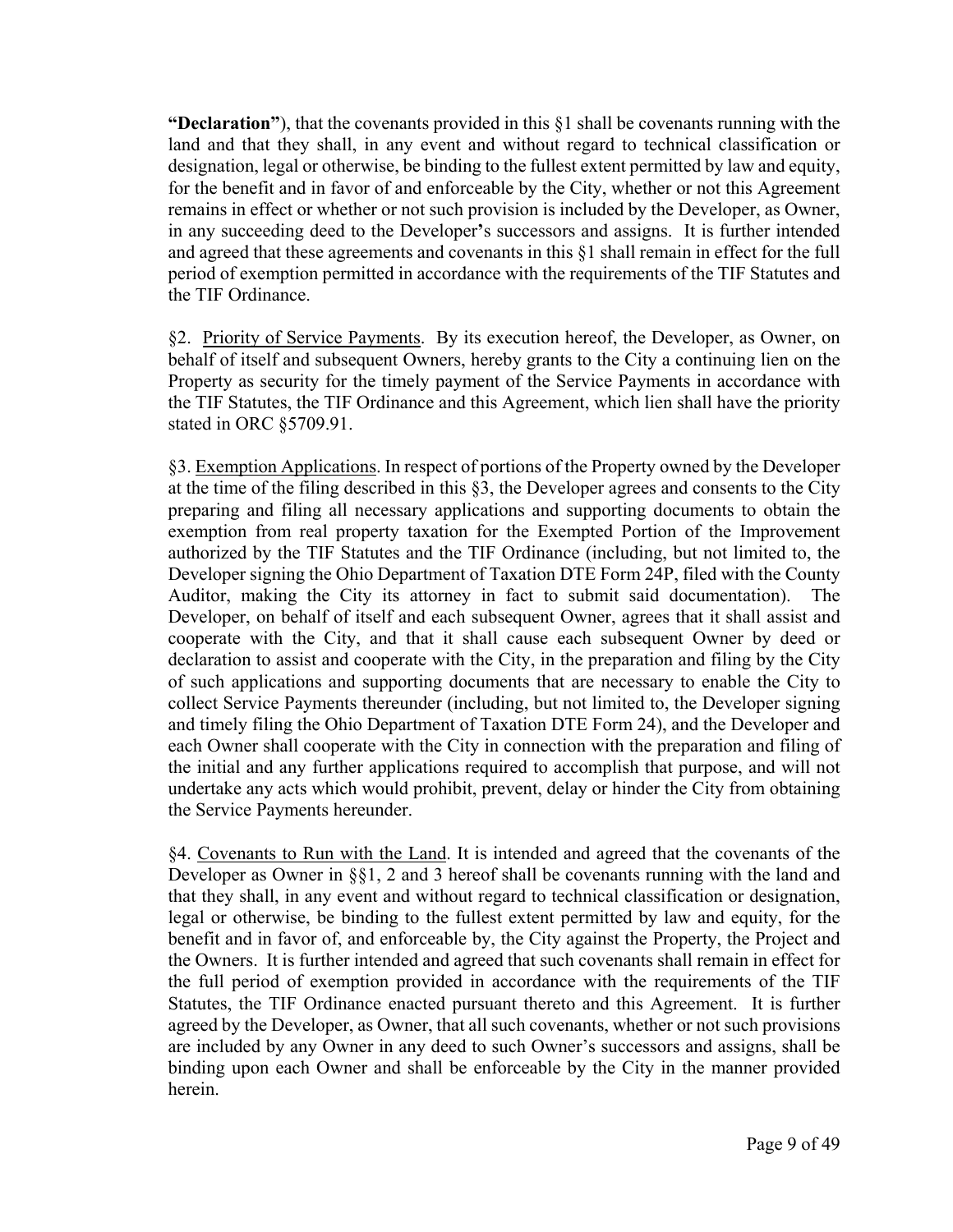In amplification of, and not in restriction of, the provisions of this  $\S 4$ , it is intended and agreed that the City and its respective successors and assigns shall be deemed a beneficiary of the covenants provided herein. Such covenants shall run in favor of the City for the entire period of the exemption provided by the TIF Ordinance and the TIF Statutes, without regard to whether the City has at any time been, remains or is an owner of any land or interest therein, to which such covenants relate. The City shall have the right in the event of any breach of any covenant herein contained, to exercise all of the rights and remedies, and to maintain all actions or suits at law or in equity or in other proper proceedings, to cure such breach, to which it or any other beneficiaries of such covenant may be entitled.

 The Developer further agrees for itself and any Owners, that all agreements, covenants, rights, duties, remedies and obligations of the Developer and of the City, and their respective successors and assigns, set forth in this Agreement, shall be binding upon them and their respective successors and assigns, which Agreement shall survive any recording and shall be valid and enforceable by and against the Parties referred to in this Agreement, in accordance with the terms and provisions contained therein. Any agreement or covenant referred to in this Agreement as being a covenant running with the land, shall run with the land and be valid and enforceable by and against the Parties referred to herein, in accordance with the terms and provisions thereof.

 The City agrees that upon expiration of the period of exemption as that period is defined in this Agreement and the TIF Ordinance, and fulfillment of the obligations of the Developer and any subsequent Owner(s) under this Agreement with respect to each portion of the Property owned by such Owner, the City will, upon request by an Owner, execute and deliver to the Owner a recordable instrument evidencing that the obligations under this Agreement (and under any deed or Declaration) with respect to the portions of the Property owned by the Owner are fully satisfied and that the Owner and such property are released from all further obligations under this Agreement (and under any deed or Declaration).

 §5. Order of TIF Payments. The Developer and the City agree that all Service Payments and Property Tax Rollback Payments related to the Exempted Portion of the Improvement when received by the City shall be deposited in the TIF Fund, as required by ORC §5709.43. The TIF Fund shall be an account maintained in the custody of the City and shall receive all distributions required to be made to the City. All Service Payments and Property Tax Rollback Payments shall first be used by the City to pay the City's customary and reasonable costs related to the discharge of its obligations under the TIF Statutes (to the extent related to this Agreement and the TIF Ordinance), the TIF Ordinance and all other related laws. Second, the City shall then use Service Payments and Property Tax Rollback Payments to fully reimburse the City for the City's reasonable Project related expenses, including but not limited to legal, engineering, and inspection costs, prior to reimbursing the Developer for costs of the Designated Improvements incurred by the Developer. Third, the City shall then use Service Payments and Property Tax Rollback Payments deposited in the TIF Fund to reimburse the Developer for the costs of the Designated Improvements, as provided under §6 below. Fourth, after all such previous payments have been made, then the City shall use Service Payments and Property Tax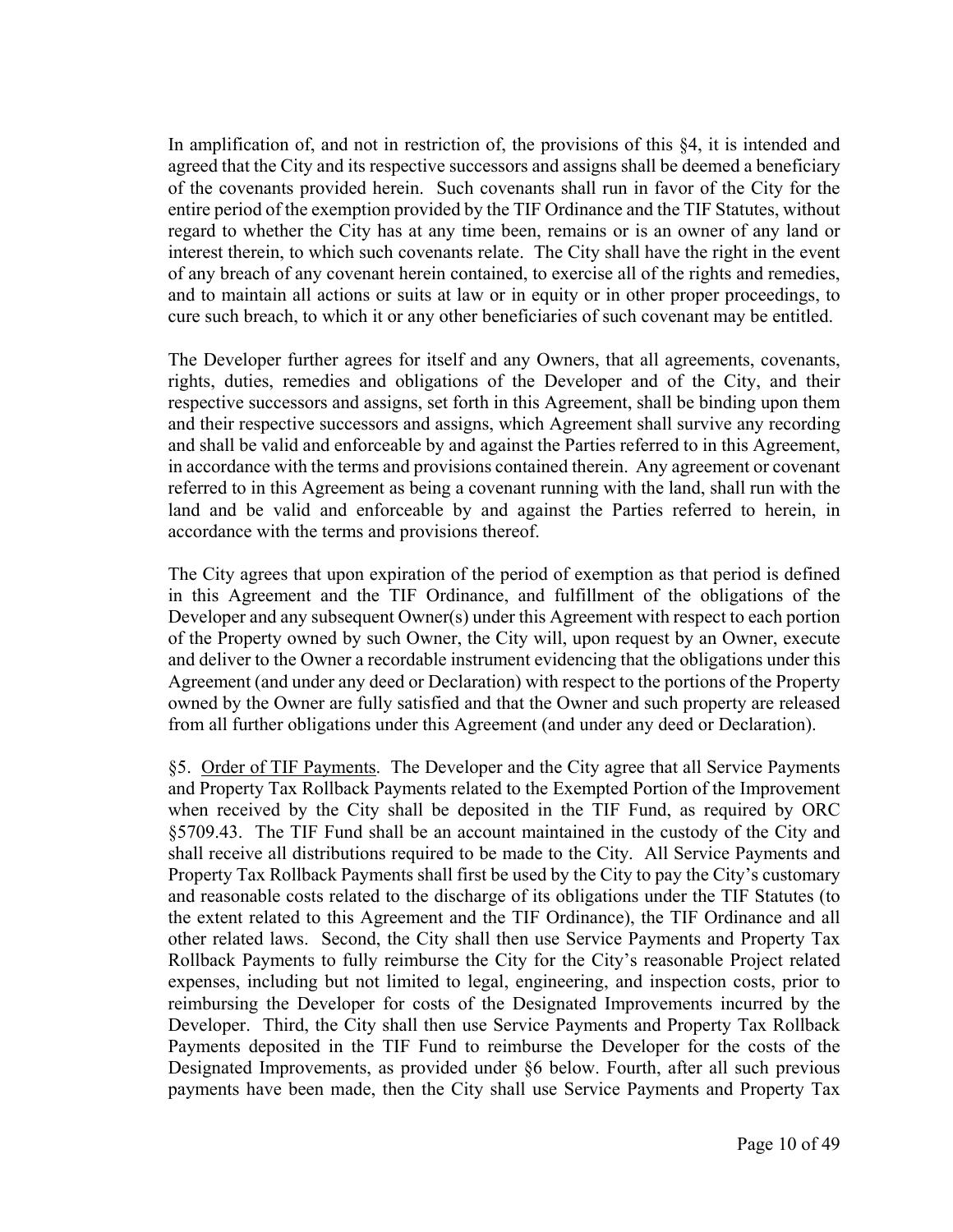Rollback Payments deposited in the TIF Fund to reimburse the City for the cost of any additional public infrastructure improvements as permitted under the TIF Ordinance and the TIF Statutes, and then fifth, for any lawful purpose. The TIF Fund shall remain as an account in existence so long as such Service Payments and Property Tax Rollback Payments are collected and used for the aforesaid purposes, after which time the TIF Fund shall be dissolved and any surplus funds remaining therein shall be transferred to the City's general fund, all in accordance with ORC §5709.43.

# §6. Undertaking of the Designated Improvements and Reimbursement of the Developer.

- A. If the Developer determines it to be financially feasible, the Developer intends to undertake or cause to be undertaken the Designated Improvements. If the Developer undertakes the Designated Improvements, the City hereby agrees to reimburse the Developer for a portion of the costs required in connection with the Designated Improvements using Service Payments and Property Tax Rollback Payments paid by Owners pursuant to the TIF Ordinance, as more fully described below in (B), (C), and (D), in the order set forth in §5 above, and subject to the terms and limitations contained in the TIF Ordinance.
- B. The cost of the improvements eligible for reimbursement (the "Eligible Costs") shall include any and all costs incurred in order to undertake the Designated Improvements, including the items of "costs of permanent improvements" set forth in ORC §133.15(B). Those costs include, but are not necessarily limited to: (i) cash paid; (ii) interest on the reimbursable portion of the amount paid by Developer for the Off-Site Improvements (as defined and identified in the Development Agreement) from the date of such payment until the date of reimbursement by the City, at the annual rate of four percent  $(4\%)$ ;  $(iii)$  review and inspection fees incurred in connection with the construction of the Designated Improvements; (iv) professional fees; and (v) construction management and supervisory costs and fees.
- C. The portion of the Eligible Costs subject to reimbursement shall not exceed Three Million, Four Hundred Thousand Dollars (\$3,400,000), plus interest on the Off-Site Improvements at the annual rate of four percent (4%) and shall be further limited by and in accordance with Section 13 of the Development Agreement (the "Reimbursable Portion"). Designated Improvements will consist of two categories of improvements: "Off-Site Improvements" and "On-Site Improvements," which are used herein as those terms are defined and as those improvements are identified in the Development Agreement.
- D. From time to time after commencement of the Designated Improvements, the Developer shall provide a certified statement to the City setting forth and providing reasonable evidence concerning the Cost of the Designated Improvements (each a "**Certified Statement**", and collectively, the "**Certified Statements**"). At least twice each year, subsequent to submission of the first Certified Statement by the Developer, and contingent upon the City having received funds in the TIF Fund, the City shall pay to Developer, within thirty (30) business days following the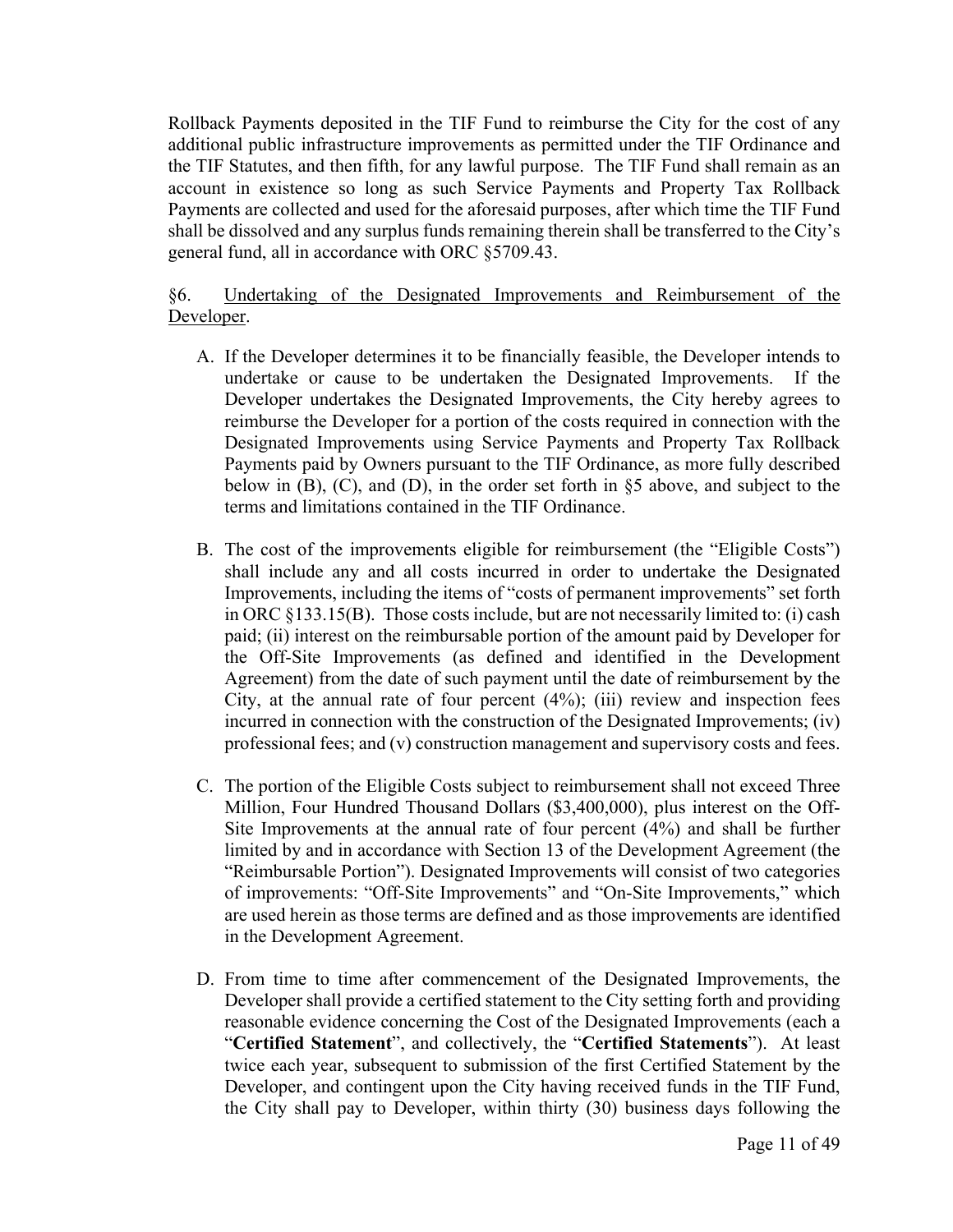City's receipt of a Certified Statement, the lesser of (i) the Reimbursable Portion, or part thereof, as shown in the Certified Statements, or (ii) the funds available at that time in the TIF Fund, subject to the terms and limitations of this Agreement. Should insufficient funds exist in the TIF Fund at the time of submission of a Certified Statement to reimburse the Developer for the Reimbursable Portion, then the City shall maintain a record of such unpaid amounts, and the City shall pay to Developer such amounts within thirty (30) business days after such funds exist in the TIF Fund, provided that such payment shall not exceed the available balance in the TIF Fund. The City shall submit an accounting or record of all amounts paid to Developer out of the TIF Fund along with each payment to Developer, including payments made by the City within thirty (30) business days of the receipt of a Certified Statement and payments made by the City within thirty (30) business days of sufficient funds being deposited into the TIF Fund with respect to any unpaid amounts, but subject to the limitations described in this §6(D).

E. Unless the Project is rendered otherwise exempt by the form, structure and/or source of the financing obtained by the Developer to complete the Project, the Developer and the City acknowledge that for purposes of this Agreement, the Off-Site Improvements are subject to the prevailing wage requirements of ORC Chapter 4115, and all wages paid to laborers and mechanics employed on the construction of the Off-Site Improvements shall be paid at not less than the prevailing rates of wages of laborers and mechanics for the classes of work called for by the Off-Site Improvements, which wages shall be determined in accordance with the requirements of ORC Chapter 4115. Notwithstanding any exemption that may apply thereto, the Developer shall otherwise comply with all applicable requirements of ORC Chapter 4115 including, without limitation, (i) obtaining from the Ohio Department of Commerce its determination of the prevailing rates of wages to be paid for all classes of work required for the construction of the Off-Site Improvements; and (ii) ensuring that all subcontractors for the Off-Site Improvements receive notification of changes in prevailing wage rates as required by ORC Chapter 4115.

 §7. Agreement Binding on Parties; No Personal Liability. All covenants, obligations and agreements of the Developer and the City contained in this Agreement shall be effective to the extent authorized and permitted by applicable law, and shall be binding upon and inure to the benefit of the successors and assigns of the Parties hereto. No such covenants, obligation or agreement shall be deemed to be a covenant, obligation or agreement of any present or future member, officer, agent or employee of the City in other than their official capacity or of any individual person who is an officer, member, director or shareholder of the Developer other than in their capacity as an officer, member, director or shareholder, and neither the members of the City Council nor any City official executing this Agreement or any individual person executing this Agreement on behalf of the Developer, shall be liable personally by reason of the covenants, obligations or agreements of the Developer or the City contained in this Agreement.

 §8. Notices. All notices, requests, demands and other communications between the Parties required or permitted to be given under this Agreement shall be deemed to have been duly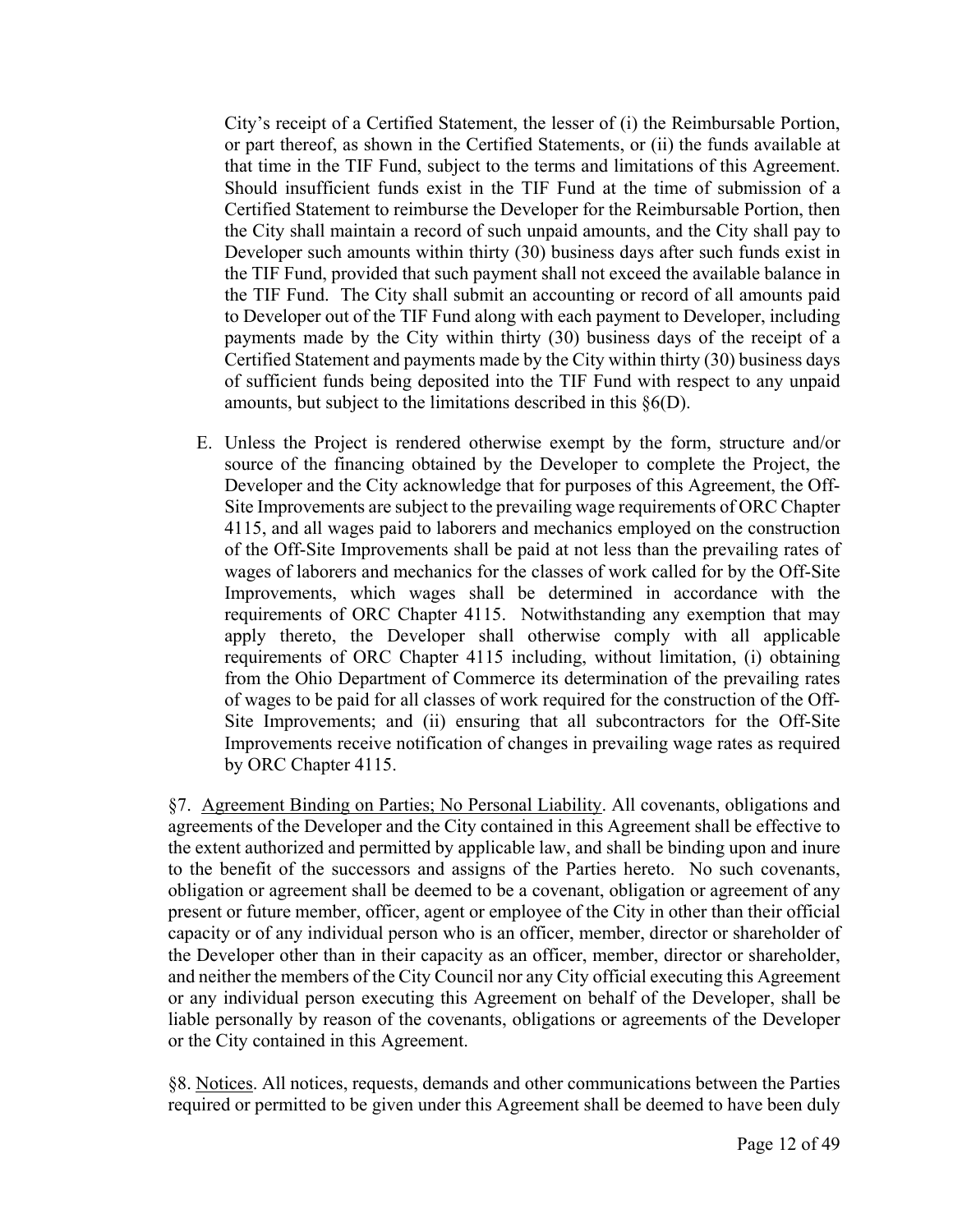given if in writing and (i) delivered personally, (ii) deposited in the U.S. Mail by registered or certified mail, postage prepaid, or (iii) sent by any nationally recognized courier delivery service, and addressed as follows:

If to the City:

City Manager City of Worthington 6550 North High Street Worthington, Ohio 43085

with a copy to:

Director of Law City of Worthington 370 Highland Avenue Worthington, Ohio 43085

If to the Developer:

The Witness Group Attn. Ohm Patel 600 Enterprise Drive Lewis Center, OH 43035

with a copy to:

Scott J. Ziance Vorys, Sater, Seymour and Pease LLP 52 East Gay Street Columbus, OH 43215

 Any party may change the address and/or persons to which notices are to be addressed by giving the other party notice in the manner stated herein.

 §9. Complete Agreement. All present negotiations, considerations, representations and understandings between the Parties as to the implementation of the exemptions authorized by the TIF Ordinance and the subject matters of this Agreement are incorporated herein and in the Development Agreement. This Agreement may only be amended by a written instrument duly authorized and executed by the Parties hereto, and subject to authorization by the Worthington City Council, if required.

 §10. No Third Party Beneficiaries. None of the provisions of this Agreement or any document contemplated hereby is intended to grant any right or benefit to any person or entity that is not a party to this Agreement.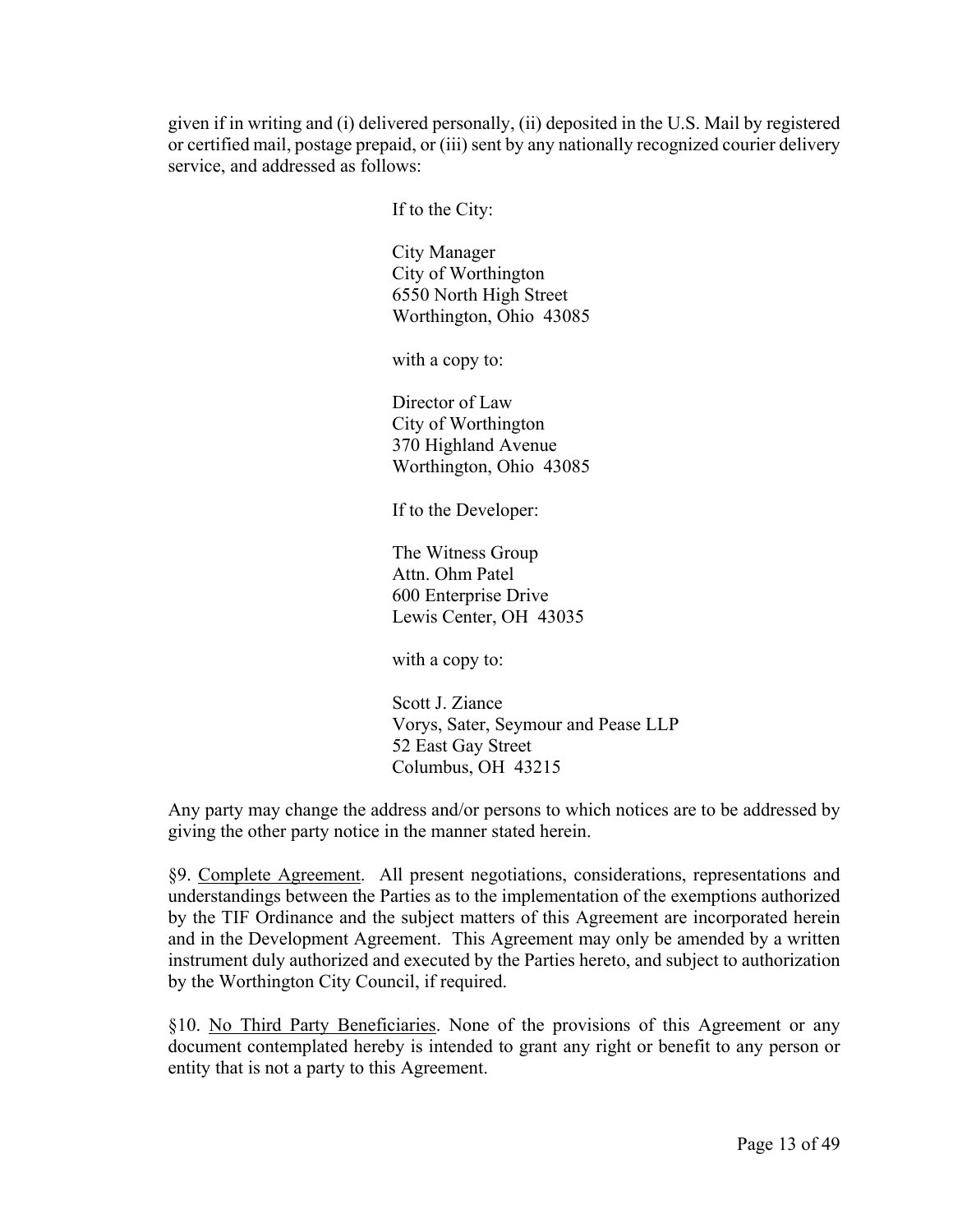§11. Governing Law. This Agreement shall be governed exclusively by and construed in accordance with the laws of the State of Ohio.

 §12. Severability. If any provision in this Agreement or any portion thereof shall be invalid or unenforceable for any reason, such invalidity or lack of enforceability shall not affect the validity or enforceability of any other provision or portion thereof. To the extent an interpretation of a provision or a portion thereof can be made which will make it valid or enforceable, the Parties agree that the interpretation making it valid or enforceable should be chosen.

 §13. Notice and Cure. A party shall be in default of this Agreement if the party fails to perform any material obligation under this Agreement and such failure continues uncured for more than thirty (30) days after receiving a written notice of default from any other party, unless more than thirty (30) days shall be required because of the nature of the default, in which case the party shall be in default if the party shall have failed to proceed diligently to commence to cure within such thirty (30)-day period.

The City and Developer, each by a duly authorized representative, have executed this Agreement to be effective as of the date last written below.

CITY OF WORTHINGTON HE HARI, INC.

By: \_\_\_\_\_\_\_\_\_\_\_\_\_\_\_\_\_\_\_\_\_\_\_\_\_\_\_\_\_\_\_\_ By: \_\_\_\_\_\_\_\_\_\_\_\_\_\_\_\_\_\_\_\_\_\_\_\_\_\_ Matthew H. Greeson Date Date Date City Manager

Approved as to form:

 $\mathbf{By}$ 

Tom Lindsey, Director of Law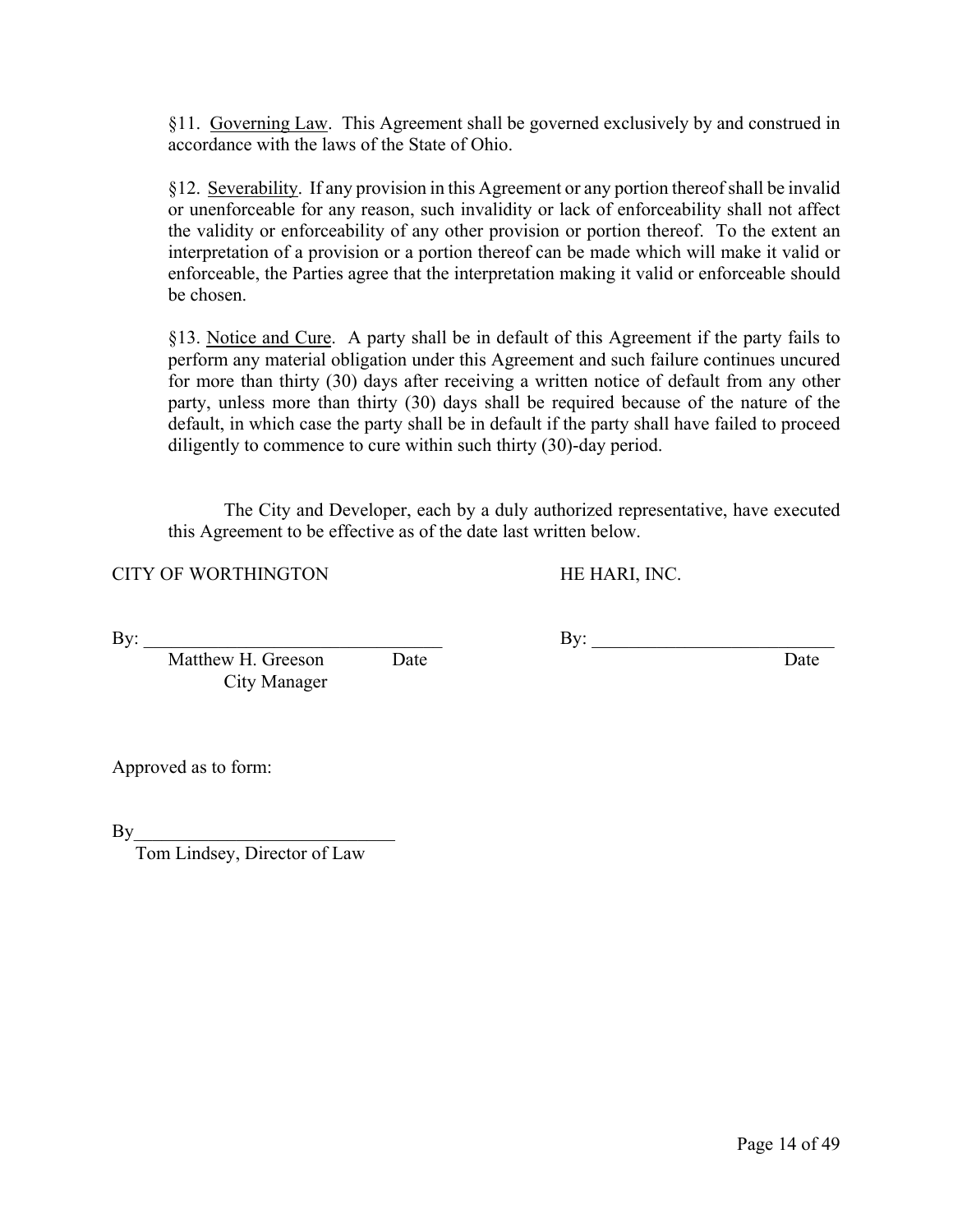### **EXHIBIT C**

## **DEVELOPMENT AGREEMENT**

## **He Hari, Inc. (Worthington Gateway Project)**

**THIS DEVELOPMENT AGREEMENT** ("Agreement") is between HE HARI, INC., an Ohio corporation, having an address at [ (the "Developer") and the CITY OF WORTHINGTON, OHIO, a municipal corporation organized under the laws of the State of Ohio and its Charter, having an address at 6550 North High Street, Worthington, Ohio 43085 (the "City").

### **RECITALS**

A. The Developer is the fee owner of the property located at 7007 North High Street, Worthington, Ohio, 43085, and described more fully as Franklin County permanent parcel number 100-001218-00 (the "Project Site") a description of which real property is attached hereto as Exhibit A and incorporated herein by reference, with each parcel of real property within the Project Site referred to herein as a "Parcel" (whether as presently appearing on county tax duplicates or as subdivided or combined and appearing on future tax duplicates). The Project Site contains a building, a parking lot, and other improvements formerly utilized as the Holiday Inn. In addition, as described herein, the Developer intends to create a new Parcel along the North High Street frontage of the Project Site (the "North High Street Parcel") and to convey the North High Street Parcel to a third party in accordance with the terms of this Agreement.

B. Developer desires to redevelop the Project Site into a mixed-use development featuring an approximately one hundred five (105)-key hotel, approximately thirty thousand (30,000) square feet of restaurant or retail space, and approximately eighteen thousand (18,000) square feet of Class A office space, including certain Designated Improvements (as defined herein) in support thereof (collectively, the "Project"). The estimated aggregate construction cost of the Project is approximately thirty six million dollars (\$36,000,000).

C. Developer anticipates that the Project will create approximately (i) sixty (60) fulltime employment positions with annual payroll and benefits of approximately two million, five hundred thousand dollars (\$2,500,000), and (ii) thirty (30) part-time employment positions with annual payroll and benefits of approximately five hundred thousand dollars (\$500,000).

D. The City intends to create a so-called project-based TIF for the Project Site under Ohio Revised Code ("R.C.") 5709.41, as the Project will be in furtherance of the City's urban redevelopment activities. The City intends to establish the TIF for thirty (30) years and with respect to one hundred percent (100%) of the incremental value on the Project Site; provided that the City will establish the TIF on a non-school basis. The owner of each Parcel (with each such current or future owner referred to herein individually as an "Owner" and collectively as the "Owners") will pay the statutory service payments generated from the Project (the "Project TIF Revenue") to the Franklin County Treasurer pursuant to a Service Payment Agreement entered into by and between the City and the Developer dated as of [ $\Box$ ], 2019 (the "Service Agreement"),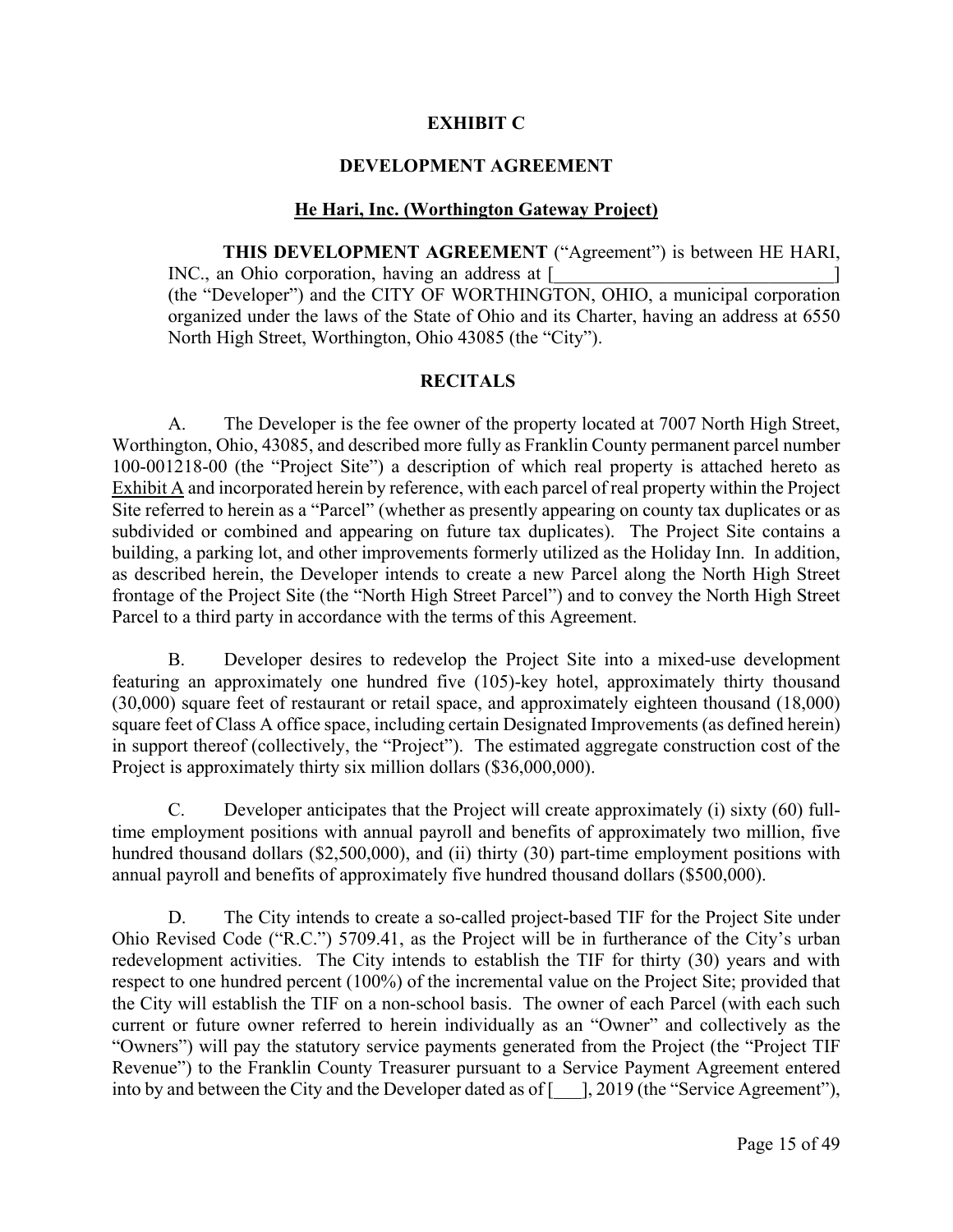in the same manner and amount as if the project-based TIF with respect to the Project Site had not been established in accordance with the Service Agreement. The Project TIF Revenue will be distributed by the Franklin County Treasurer to an urban redevelopment tax increment equivalent fund (the "TIF Fund"). The Service Agreement will provide, among other things, for the application of the Project TIF Revenue to pay a portion of the costs of improvements required in connection with the Project and identified on Exhibit C attached hereto (the "Designated Improvements") in an amount not to exceed Three Million, Four Hundred Thousand Dollars (\$3,400,000), plus interest as described below. In accordance with the Service Agreement, and subject to (i) the Incentive Contingencies provided in Section 2 of this Agreement (ii) the provisions of Section 4.10 of this Agreement and (iii) the valuation requirements provided in Section 12 of this Agreement, the City shall use the Project TIF Revenue in the TIF Fund to reimburse the Developer the costs of the Designated Improvements incurred by the Developer and eligible for reimbursement as provided for in this Agreement, plus interest on the Off-Site Improvements (defined herein) at the annual rate of four percent (4%), before the City may utilize the Project TIF Revenue for other uses at its discretion. Designated Improvements will consist of two categories of improvements: "Off-Site Improvements" and "On-Site Improvements". Off-Site Improvements shall consist of improvements that are currently in the public right-of-way or are expected to be in the public right-of-way and that will be dedicated to the City upon completion. All other Designated Improvements, which generally are expected to be on the Project Site, shall be On-Site Improvements.

E. The Developer and the City agree that the Service Agreement will provide that the Project TIF Revenue will be allocated to pay a portion of the costs of the Designated Improvements as specified in the ordinance establishing the project-based TIF with respect to the Project (the "TIF Ordinance"). The City and the Developer further agree that the Service Agreement will provide that the Project TIF Revenues will be used to fully reimburse the City for the City's reasonable Project related expenses, including but not limited to legal, engineering, and inspection costs, prior to reimbursing the Developer for costs of the Designated Improvements incurred by the Developer.

F. In order to create a project-based TIF for the Project under R.C. 5709.41, the City must have held fee title to the Project Site prior to the enactment of the TIF Ordinance. Accordingly, the Developer will convey fee title to the Project Site to the City for \$1.00 following the date this Agreement is executed, and the City will re-convey the Project Site to the Developer thereafter for the same amount, in each case subject to, the terms of this Agreement.

G. The City has determined that re-conveying the Project Site to the Developer for \$1.00 is appropriate because the City will receive the Project Site for the same amount, and the conveyance of the Project Site back to the Developer is necessary to facilitate the Project.

H. The City has determined that eliminating competitive bidding in connection with the re-conveyance of the Project Site to the Developer is appropriate because the Project Site is currently owned by the Developer, and the Developer's willingness to initially convey the Project Site to the City is contingent upon the City's agreement to promptly re-convey the Project Site to the Developer and to no other party.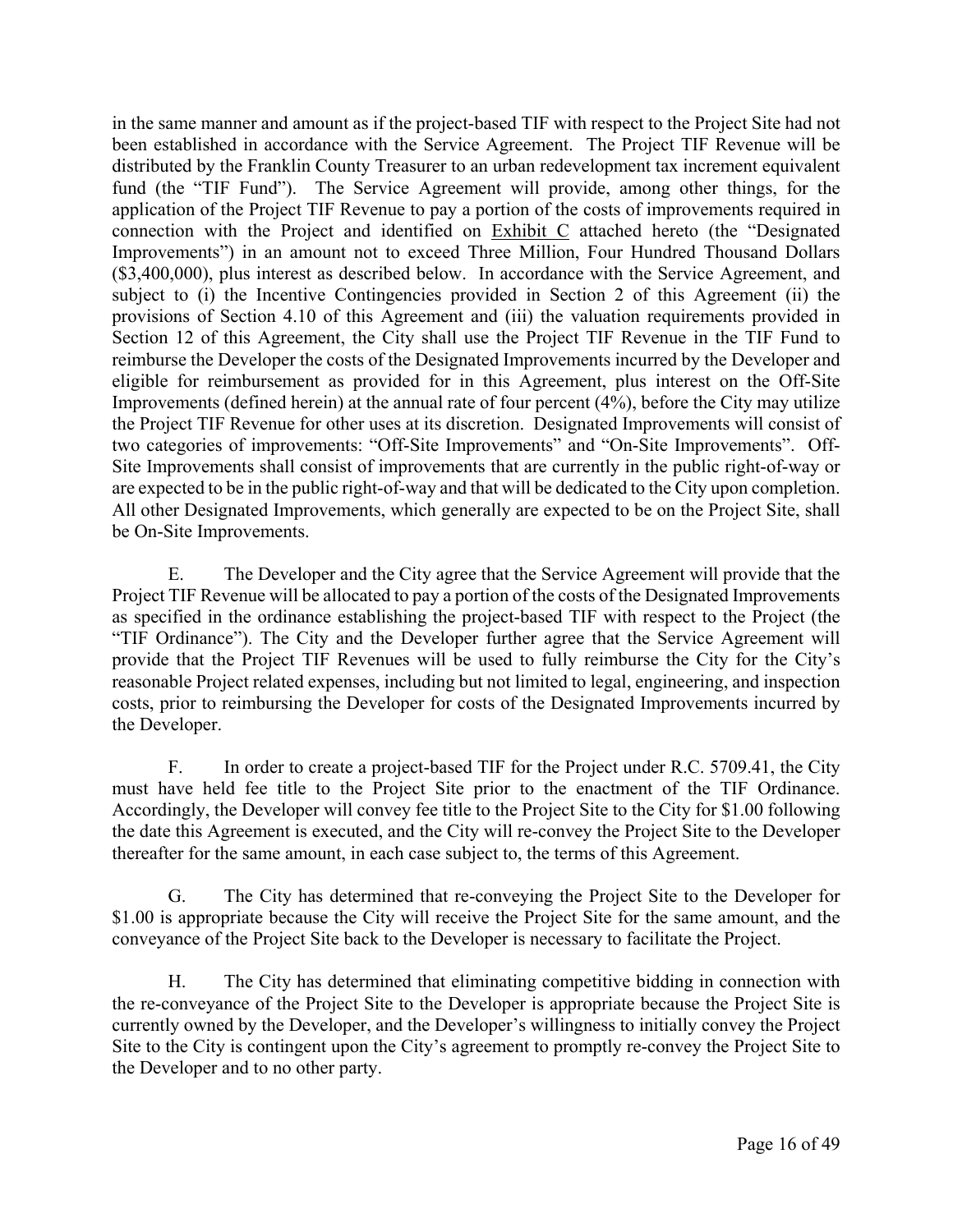**NOW, THEREFORE,** the parties, intending to be legally bound, agree to the following terms and conditions:

## 1. General Agreement and Term

 The Developer agrees that the Project will be constructed in a manner which is consistent with generally accepted construction industry standards and guidelines applicable to similar projects. If any portion of the Project does not meet the requirements of the City's zoning regulations, the Developer must obtain the applicable City approvals for the portion(s) of the Project through the appropriate reviewing body or reconstruct the noncomplying portion of the Project.

 Except as provided herein and in the Service Agreement, the costs of the Project shall be paid solely and exclusively from funding obtained by the Developer; provided, however, that the City will provide certain incentives for the Project, which are based on the improvements to be made and conditioned on the satisfaction of certain Incentive Contingencies for the Project, as provided herein.

 This Agreement shall become effective as of the Effective Date and terminate (a) three years after the Effective Date if the Incentive Contingencies, as defined below, have not been met, upon written notice delivered by the City to the Developer, or (b) on such earlier date as may be determined pursuant to Section 8 or mutually agreed by the Parties; provided, however, the following provisions shall survive any termination of this Agreement: Sections [6, 8.2, 8.4, 8.7, 8.8, 8.9, 11, 16 - 27].

### 2. Incentive Contingencies

 The obligation of the City to provide the Project TIF Revenue (collectively, the "Incentives") for the Project in accordance with the Service Agreement is contingent upon the satisfaction of all of the following contingencies with respect to the Project (collectively, the "Incentive Contingencies"). Each of the agreements, evidence, or other documents required to be submitted to satisfy an Incentive Contingency must be in form and substance reasonably acceptable to the City in order for the Incentive Contingency to be satisfied. The Parties will proceed diligently and in good faith to pursue the satisfaction of the Incentive Contingencies in a timely and coordinated manner intended to result in the timely development of the Project in accordance with the provisions of this Agreement. The Parties will coordinate their efforts to pursue the satisfaction of the Incentive Contingencies as soon as practical. From time to time, at the request of the Developer, the City shall confirm the satisfaction, waiver, or failure of any of the Incentive Contingencies which have been satisfied, waived, or not been met.

2.1 Plans. The Developer shall have caused the plans for the Project (the "Project Plans") to be prepared and submitted to the City, and the City shall have approved such plans.

2.2 Completion of Project. The Developer shall have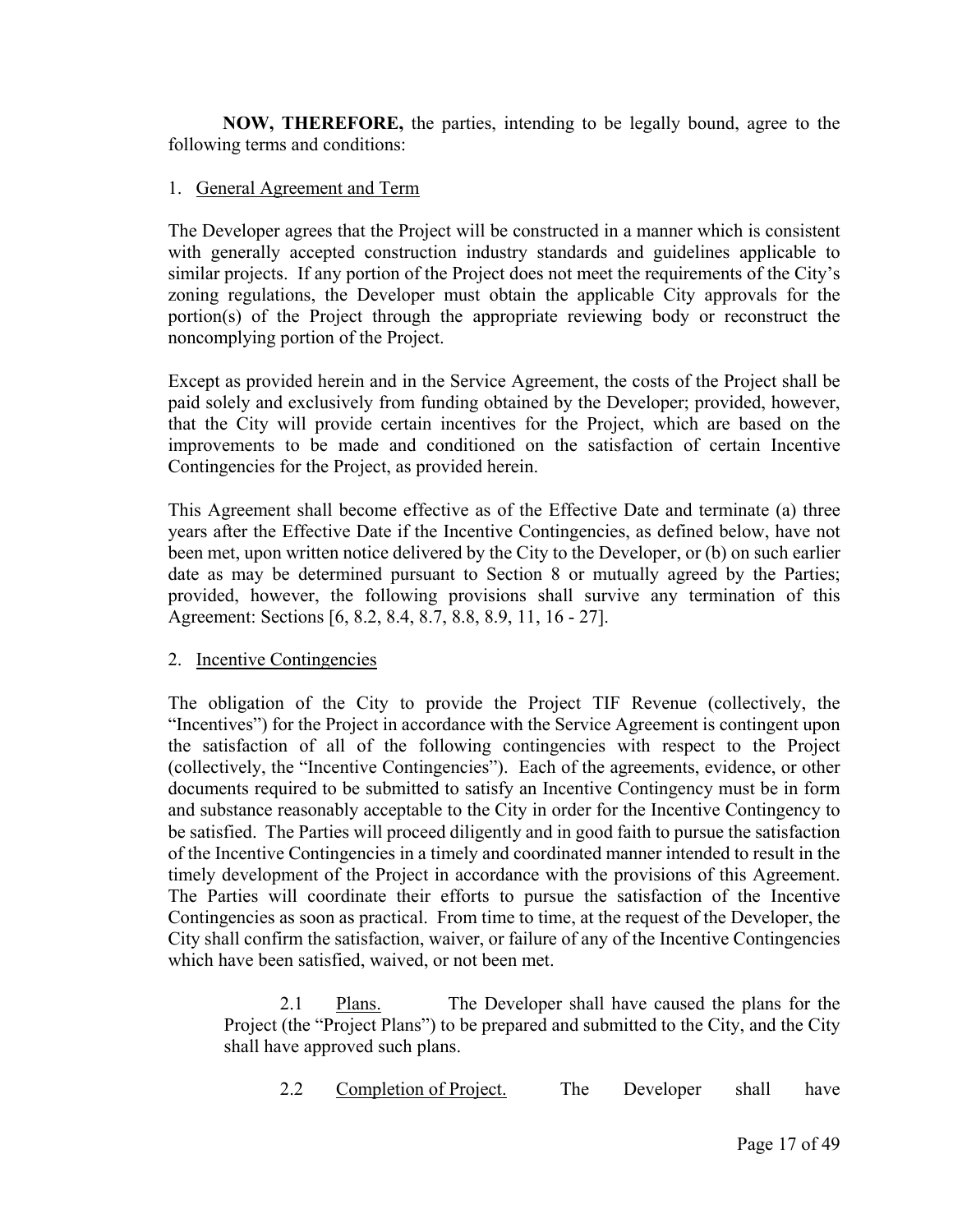substantially completed or caused the completion of the Project, including all of the Designated Improvements, with such modifications thereto that are acceptable to the City in its reasonably exercised discretion based on a consideration of generally accepted industry standards, costs, and guidelines applicable to similar projects.

2.3 Environmental Reports. Developer shall have submitted such environmental reports for the Project Site to the City as have been requested by the City and evidencing there are no violations of environmental laws that would prevent development of the Off-Site Improvements in accordance with the Project Plans. Developer shall have delivered a reliance letter from the preparer of the environmental reports authorizing reliance on those reports by the City.

2.4 Completion Guaranty. The Developer and the Principals, as defined in the Completion Guaranty, shall have executed and delivered to the City the Completion Guaranty substantially in the form of the Completion Guaranty attached as Exhibit B.

2.5 Permits. The Developer shall have obtained the required permits for construction of the Project, including the Designated Improvements.

2.6 Transfer of North High Street Parcel. If the Developer conveys the North High Street Parcel to another entity, the Developer shall have provided evidence satisfactory to the City in its reasonable discretion that the Developer has conveyed the North High Street Parcel to an entity obligated by the terms of such conveyance to comply with the obligations of the Developer hereunder as they pertain to the North High Street Parcel, including specifically those set forth in Sections 4, 7, 8.1.7, 9, and 14 of this Agreement.

2.7 Service Agreement. The Service Agreement shall be effective and shall have been recorded against the Project Site.

## 3. Property Conveyance.

3.1 The Developer's transfer of the title to the Project Site to the City (the "Initial Conveyance") shall take place on  $\lceil$  [201], or such other date as the parties may agree upon (the "Initial Conveyance Date"); provided, however that the Initial Conveyance shall occur prior to the passage of the TIF Ordinance. On the Initial Conveyance Date, the Developer shall convey the Project Site to the City for \$1.00, by Quitclaim Deed. Developer shall pay all customary closing costs relating to the Initial Conveyance. The City agrees to neither make, nor permit to be made, any material changes to the condition of the Project Site during the period in which it owns the Project Site. During the period in which City owns the Project Site, the Developer, its employees, and its agents are permitted to enter upon the Project Site for the purpose of conducting activities associated with the Project at no cost to the City, provided that such entry shall be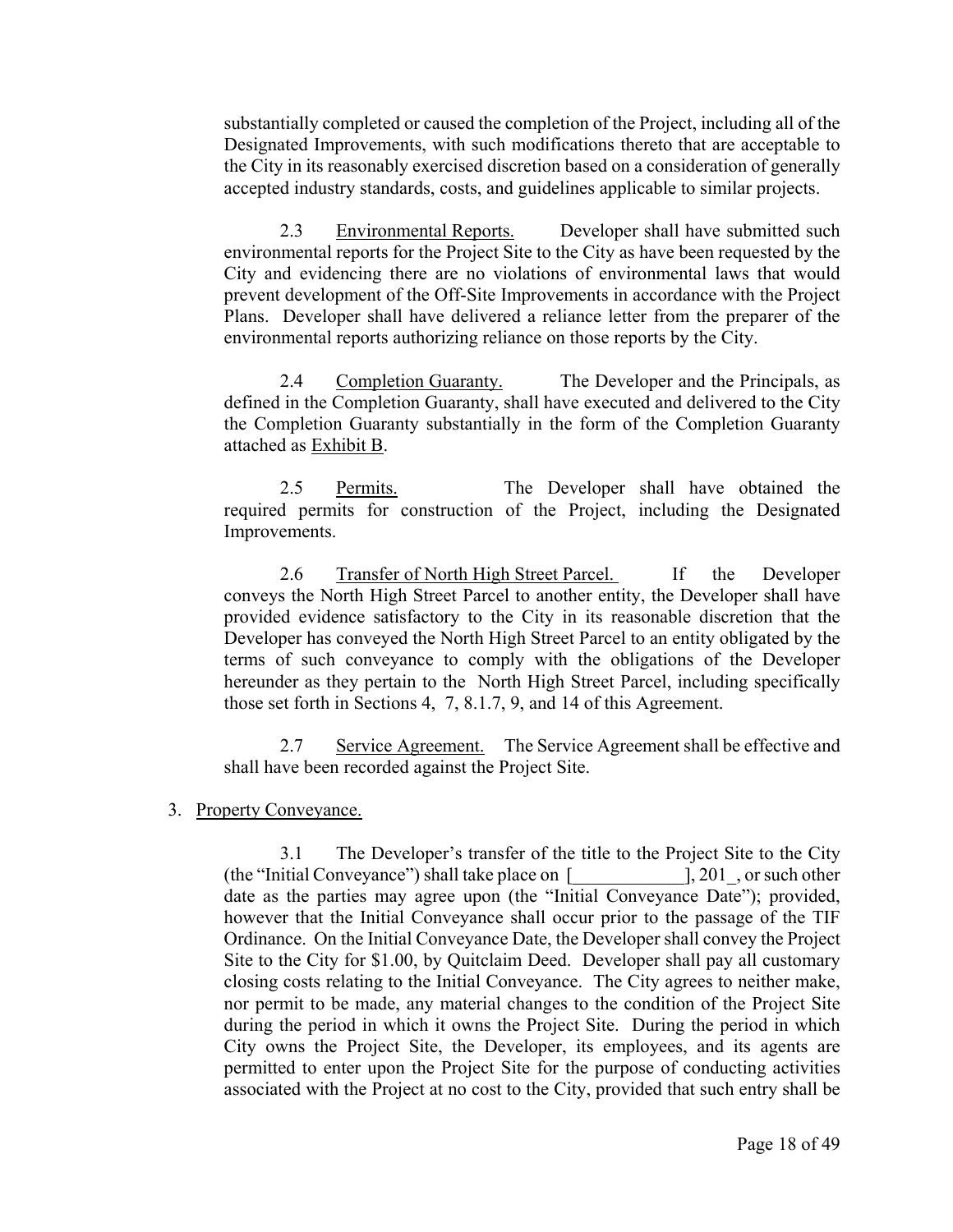at the sole risk of the Developer, its employees, and its agents, and provided, further that the activities described in this Section 3 are subject to the indemnification provision of Section 6 of this Agreement.

3.2 On the Initial Conveyance Date, immediately after conveyance to the City, the City shall re-convey the Project Site to the Developer (the "Reconveyance"), for \$1.00, by Quitclaim Deed. Developer shall pay all customary closing costs relating to the Re-conveyance.

3.3 Notwithstanding anything to the contrary herein, the Developer shall not transfer the North High Street Parcel or any other portion of the Project Site to a third party unaffiliated with the Developer until after the Re-conveyance shall be complete.

### 4. Construction of the Project

4.1 At such time as Developer has obtained all building permits, zoning approvals, and other governmental approvals required for the Project, Developer shall commence and thereafter complete the construction of the Project as reflected in the Project Plans, in compliance with all applicable laws. Developer shall be responsible for acquiring and paying for all State, local, or Federal permits required for the Project.

4.2 The Developer shall cooperate in good faith with the City to construct the Designated Improvements in such sequencing with respect to the Project as listed in Exhibit D attached hereto, with such modifications thereto that are acceptable to the City in its reasonably exercised discretion based on a consideration of generally accepted industry standards, costs, and guidelines applicable to similar projects.

4.3 The Designated Improvements contemplated by this Agreement shall be performed and completed by the Developer, its contractors and subcontractors, or any successors thereof, in a good and workmanlike manner using first-class materials in accordance with all applicable laws, ordinances, rules and regulations and related safety standards, including the specifications and standards of the City. Upon the commencement of any construction undertaken pursuant to this Agreement, the Developer must diligently pursue such construction to completion.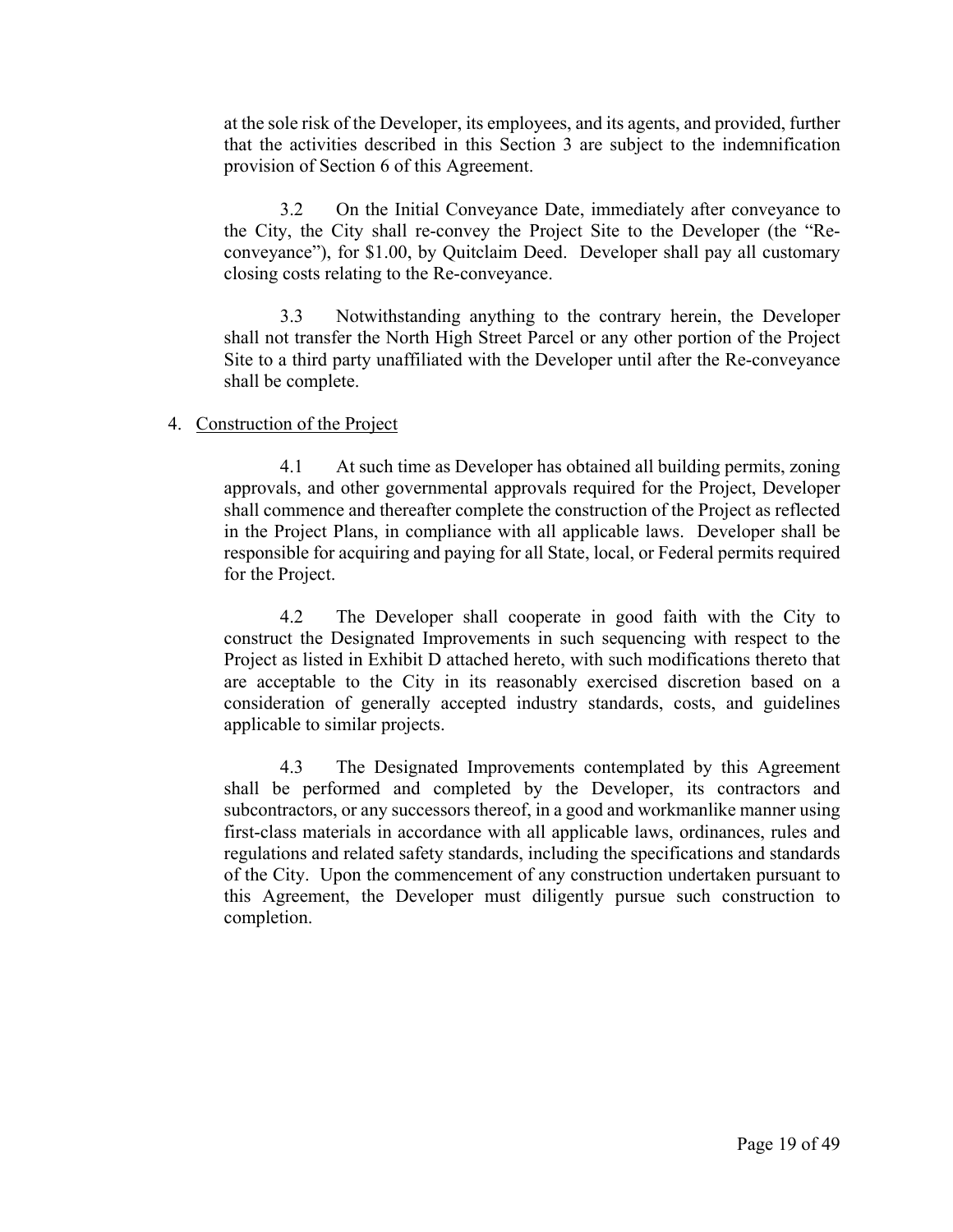4.4 If at the time of the execution of this Agreement, the City and the Developer have not yet finalized plans for the Designated Improvements for which City approval is required, the Developer agrees to submit such plans to the City Engineer for review, and the City reserves the right to review and approve the design and engineering of the Designated Improvements for consistency with City standards and specifications prior to the issuance of permits. The City covenants that it shall approve or reject such submissions within twenty (20) business days of submittal.

4.5 The Developer agrees to permit duly authorized agents and employees of the City, upon reasonable notice, to inspect and review the construction of any Designated Improvement that is to be located in City right-ofway or to connect into any existing or planned City public infrastructure, including that such Designated Improvement is being constructed in substantial conformance with the approved Project Plans, and to attend any onsite construction meetings pertaining to such Designated Improvement.

4.6 The Developer shall provide a warranty to the City (the "Warranty") that all such Designated Improvements are in conformity with the approved Project Plans and free from defects in workmanship, materials and equipment for a period of one (1) year. The warranty shall remain in effect until the expiration of that period unless the Developer shall provide a maintenance bond satisfactory to the City in form and substance.

4.7 This Warranty does not include remedies for defects or damages caused by normal wear and tear during normal usage, use for a purpose for which the Project was not intended, improper or insufficient maintenance, modifications performed by others, or abuse.

4.8 To the extent any products, equipment, systems, or materials incorporated in the work are specified and purchased by the City, they shall be covered exclusively by the warranty of the manufacturer or supplier. There are no warranties of the Developer which extend beyond the description on the face of any such warranty.

4.9 The Developer's liability for the Warranty shall be limited to the one-year correction period referred to in Section 4.11, as such period may be extended in accordance with Section 4.11.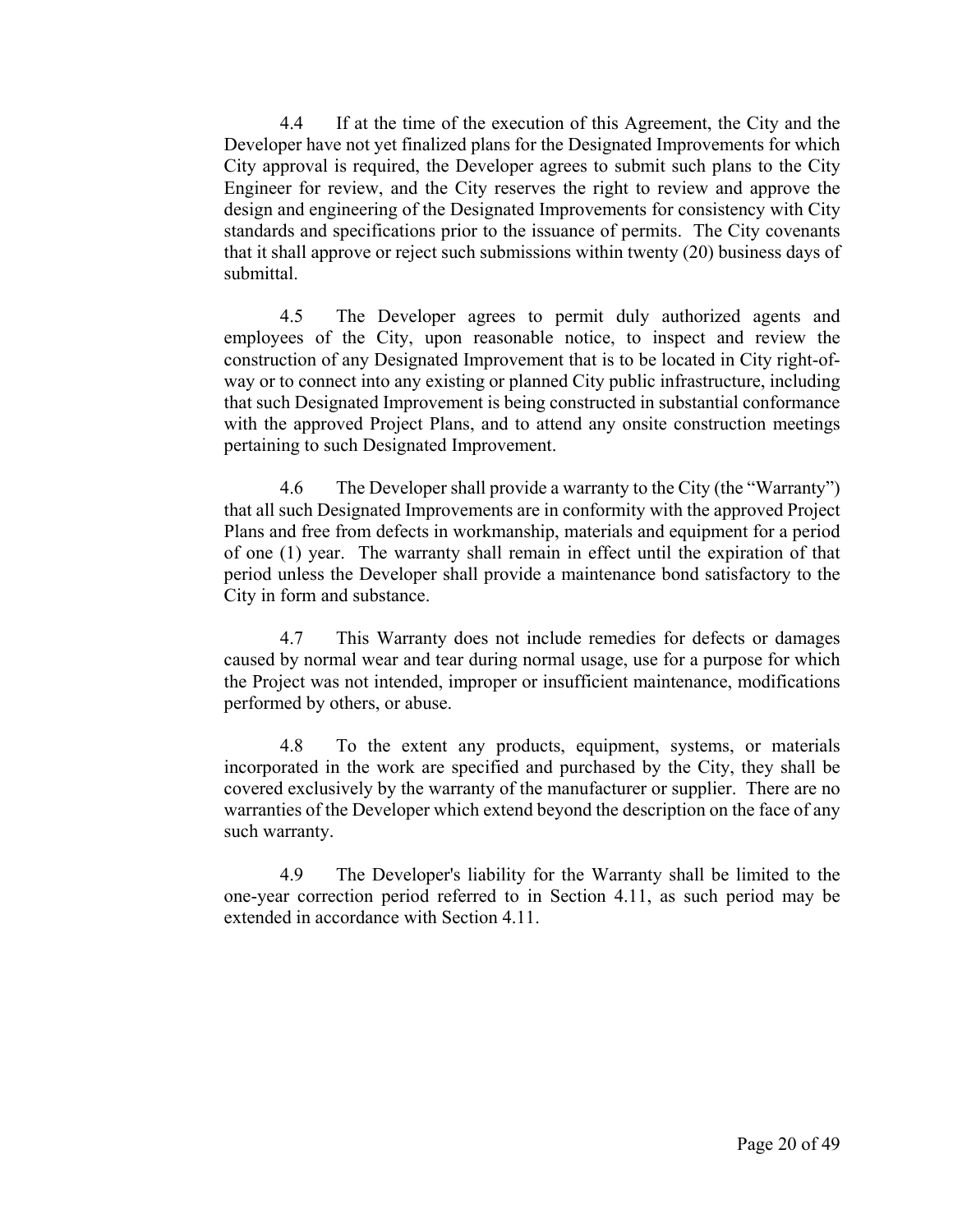4.10 The Warranty time period shall commence on the date of the City's acceptance of the dedication of such Designated Improvements, unless otherwise provided in writing. The City shall have the right, to be exercised reasonably, to inspect, or to hire a third-party to inspect, the dedicated Designated Improvements during construction and during the Warranty time period. The City and the Developer agree that the Project TIF Revenues in the TIF Fund will be used to fully reimburse the City for the City's reasonable costs incurred from such inspection prior to reimbursing the Developer for costs of the Designated Improvements incurred by the Developer.

4.11 If the Developer, after receipt of detailed written notice, does not promptly repair or replace defective work during the period of one (1) year after the City's acceptance, the City may repair or replace such defective work and charge the cost thereof to the Developer or the Developer's surety. Defective work that is repaired or replaced by the Developer shall be inspected by the City Engineer. The repaired or replaced work shall be guaranteed by the Developer for the remainder of the warranty one (1) year period or for one (1) additional year from the date of the City Engineer's acceptance of the corrective work, whichever is later.

4.12 ALL OTHER WARRANTIES OF THE DEVELOPER AS PERTAINS TO THE DESIGNATED IMPROVEMENTS, EXPRESSED OR IMPLIED, INCLUDING ANY WARRANTY OF MERCHANTABILITY OR WARRANTY OF FITNESS FOR A PARTICULAR PURPOSE, ARE EXPRESSLY DISCLAIMED.

5. Security for Performance. The Developer shall execute, and provide to the City, a bond, equal to the estimated construction costs of the total **Off-Site Improvements shown in the Project Plans**, as approved by the City Engineer, as security for performance of all of Developer's obligations related to **Off-Site Improvements** set forth in this Agreement. All forms of financial guarantees must be acceptable to the City to insure faithful performance of the terms and conditions under this Agreement and to ensure completion of the **Off-Site Improvements** in accordance with all applicable State and local laws and regulations, and in the absence of applicable State and local laws and regulations, best practices of the engineering and construction industry.

If the surety of any bond so furnished by the Developer or a contractor declares bankruptcy, becomes insolvent or its right to do business is terminated in Ohio, the Developer shall within ten (10) business days thereafter cause the substitution of another bond or surety.

6. Indemnification. Developer shall, at its cost and expense, defend, indemnify and hold the City and any officials, employees, agents and representatives of the City, its successors and assigns (collectively the "Indemnified Parties" and each an "Indemnified Party"), harmless from and against, and shall reimburse the Indemnified Party for, any and all loss, cost, claim,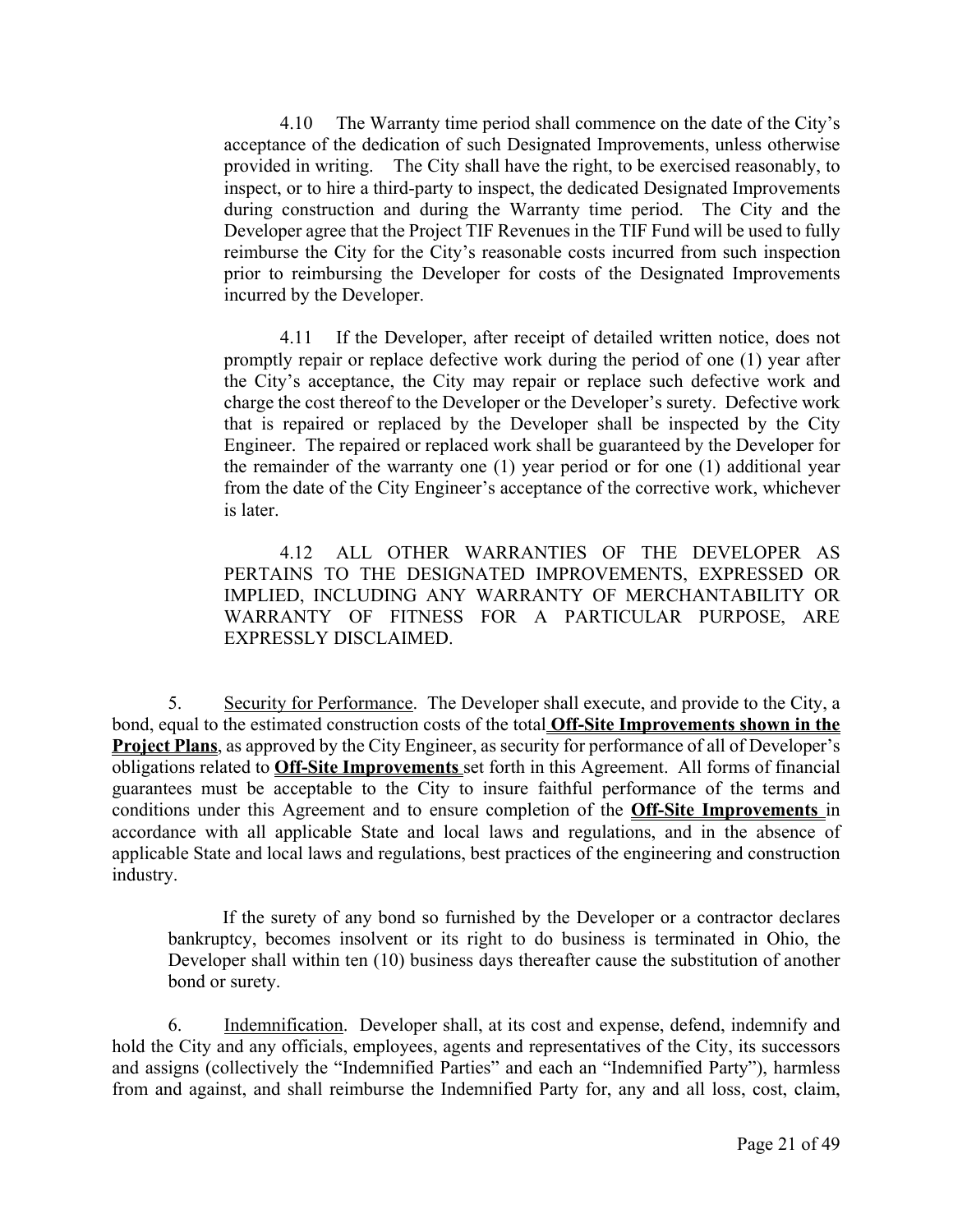liability, damage, judgment, penalty, injunctive relief, expense or action (collectively the "Liabilities" and each a "Liability"), other than Excluded Liabilities, as defined below, whether or not the Indemnified Party shall also be indemnified as to any such claim by any other person, the basis of which claim (a) was caused by or results from the actions or failures to act of Developer or its affiliates, agents, employees, contractors, subcontractors and material suppliers while in possession or control of the Project, whether or not such action or inaction was negligent or reckless, or is in any way related to the construction of the Project or the selection of contractors, subcontractors or material suppliers relating thereto; (b) is based, in whole or in part upon failure or alleged failure of Developer or its affiliates to satisfy their obligations under this Agreement or any other agreement by and between the City and the Developer with respect to the Project (each, a "Project Agreement"); (c) relates to fraud, misapplication of funds, illegal acts, or willful misconduct on the part of Developer or its affiliates; or (d) relates to the bankruptcy or insolvency of Developer or its affiliates. The indemnity provided for herein shall survive the expiration or termination of and shall be separate and independent from any remedy under any Project Agreement.

"Excluded Liability" means each Liability to the extent it is attributable to the gross negligence or willful misconduct of any Indemnified Party or the failure of any Indemnified Party that is a third party beneficiary of this Agreement to perform any obligation required to be performed by the Indemnified Party as a condition to being indemnified hereunder, including without limitation, the settlement of any Liability without the consent of the Developer, or, to the extent the Developer's ability to defend a Liability is prejudiced materially, the failure of an Indemnified Party to give timely written notice to the Developer of the assertion of a Liability.

Upon notice of the assertion of any Liability, the Indemnified Party shall give prompt written notice of the same to the Developer. Upon receipt of written notice of the assertion of a Liability, the Developer shall have the duty to assume, and shall assume, the defense thereof, with power and authority to litigate, compromise or settle the same; provided that, the Indemnified Party shall have the right to approve any obligations imposed upon it by compromise or settlement of any Liability or in which it otherwise has a material interest, which approval may be withheld in its sole discretion.

At Developer's expense, an Indemnified Party may employ separate counsel and participate in the defense of any Liability; provided, however, that any such fees and expenses must be reasonable and necessary to protect the interests of the Indemnified Party. The Developer shall not be liable for any settlement of any Liability made without its written consent, but if settled with the written consent of the Developer, or if there is a final judgment for the plaintiff in an action, the Developer agrees to indemnify and hold harmless the Indemnified Party, except only to the extent of any Excluded Liability.

7. Time for Performance. The intent and understanding of the parties is for the Developer to have the Project constructed and completed within forty-eight (48) months of the latter of (i) executing this Agreement, or (ii) the date the PUD becomes effective.

The time for performance indicated immediately above is subject to any approved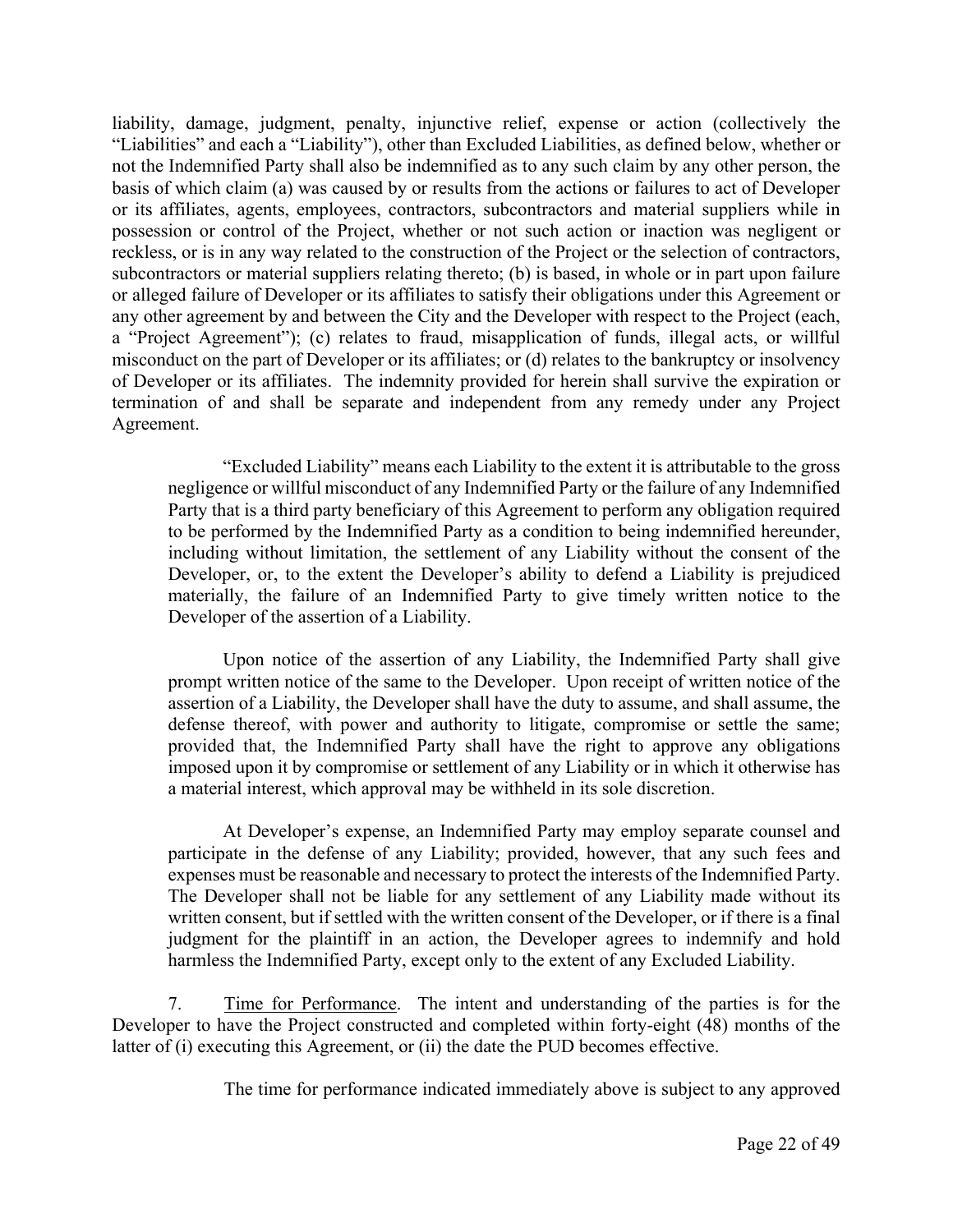extensions by the City for delays beyond the reasonable control of the Developer that prevent the Developer from timely performing its obligations under this Agreement. **A request for extension must be in writing and may be granted at the discretion and approval of the City.** 

At all times during construction of the **Project, the Developer** shall have on-site a competent representative who is knowledgeable and familiar with the Project. The representative shall be capable of reading plans and specifications related to the Designated Improvements and shall have the authority to execute those plans and specifications and any alterations required by the City. The representative shall be replaced by the Developer when, in the opinion of the City, reasonably determined, his/her performance is deemed inadequate.

8. Events of Default and Remedies.

8.1 Developer Defaults. Any one or more of the following shall constitute a "Developer Default":

8.1.1 The Developer shall fail to observe or perform any agreement, term or condition stated in this Development Agreement, and such failure shall continue for a period of 10 business days (with respect to these failures which may be cured by the payment of money) or 30 days (with respect to any other failure) after the Developer has received a Default Notice (as defined herein) of such failure **unless more than thirty (30) days shall be required because of the nature of the default, in which case if the Developer shall have failed to proceed diligently to commence to cure such failure within such 30-day period after notice and thereafter fails to cure such failure**;

8.1.2 Any representation or warranty made by Developer in this Agreement or in any other Project Agreement is false or misleading in any material respect as of the time made;

8.1.3 Any report, certificate, or other document furnished by the Developer to the City pursuant to this Agreement or any other Project Agreement is false or misleading in any material respect as of the time furnished and has been relied upon by the City to its material detriment prior to correction by the Developer;

8.1.4 The filing by the Developer of a petition for the appointment of a receiver or trustee;

8.1.5 The making by the Developer of a general assignment for the benefit of creditors;

8.1.6 The entry of an order for relief pursuant to any Chapter of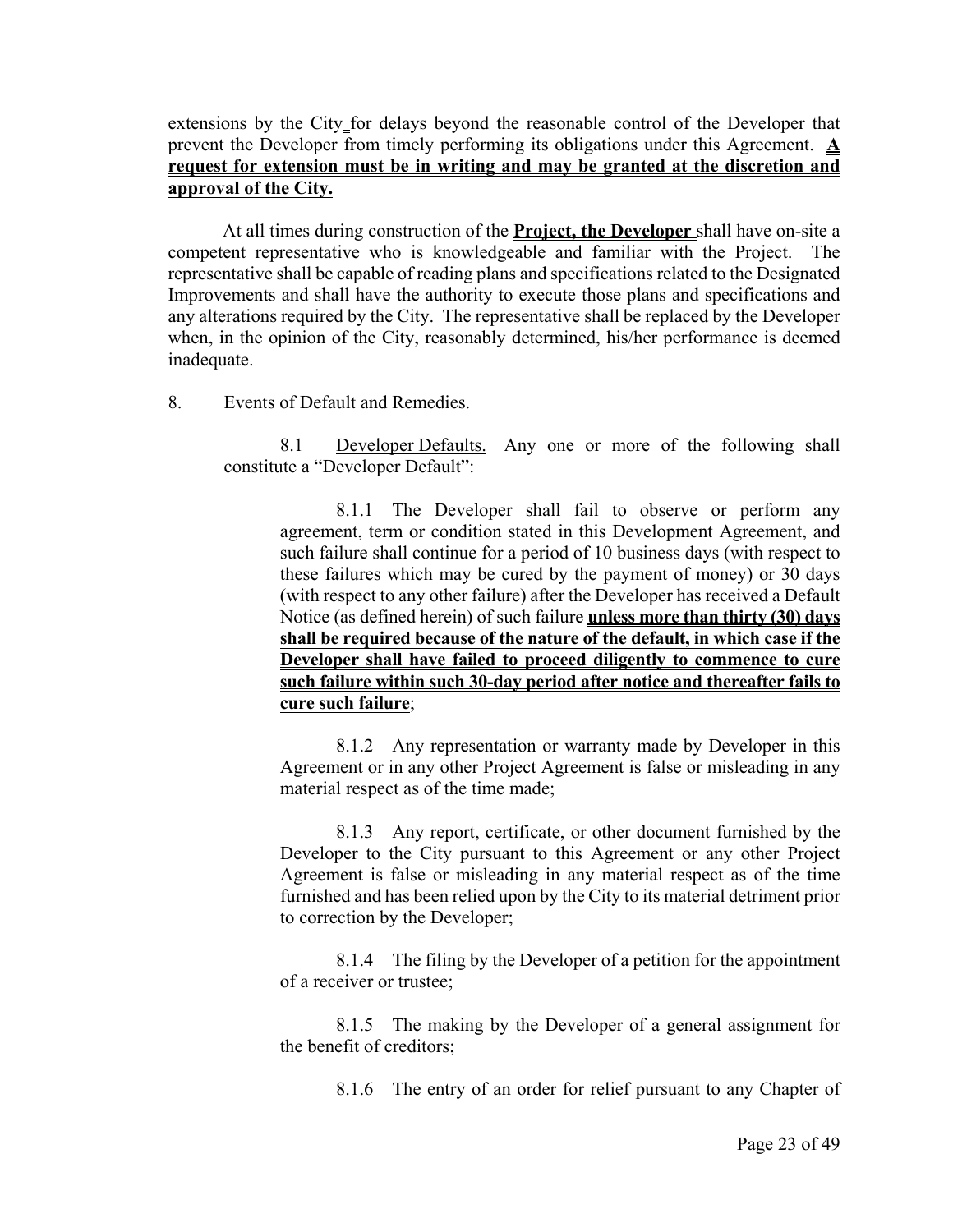Title 11 of the U.S. Code, as the same may be amended from time to time, with the Developer as debtor;

8.1.7 The Developer shall develop, or permit to be developed, any portion of the Project Site as a Parcel that is used or will be used for residential purposes, as defined in Ohio Revised Code Section 5709.41(B);

8.1.8 The filing by the Developer of an insolvency proceeding with respect to the Developer or any proceeding with respect to the Developer for compromise, adjustment, or other relief under the laws of any country or state relating to the relief of debtors; or

8.2 Remedies for Developer Default. At any time as of which a Developer Default exists, the City at its option, may, but shall not be obligated to, exercise any one or more of the following remedies:

8.2.1 By written notice to the Developer, terminate this Agreement, provided that such termination shall not affect the obligations of the Developer that have then accrued;

8.2.2 By written notice to the Developer, cease disbursements of proceeds from the TIF Fund;

8.2.3 (i) recover from the Developer any sums of money that are due and payable by the Developer to or for the benefit of the City under this Agreement; (ii) solely with regard to a failure of Developer to complete the Off-Site Improvements once the Developer has commenced construction of the Off-Site Improvements (the parties agreeing that this remedy is not available to the City with regard to any On-Site Improvements), commence an action for specific performance or other equitable relief against the Developer with respect to the defaulted obligations as provided in Section 8.6; and (iii) exercise the City's rights under Section 8.7 with respect to the Developer Default; and

8.2.4 Enforce, or avail themselves of, any other remedies available to them at law or in equity.

8.3 City Default. Any one or more of the following shall constitute a "City Default":

8.3.1 The City shall fail to observe or perform any agreement, term or condition stated in this Development Agreement, and such failure shall continue for a period of 10 business days (with respect to these failures which may be cured by the payment of money) or 30 days (with respect to any other failure) after the City has received a Default Notice of such failure unless more than thirty (30) days shall be required because of the nature of the default, in which case if the City shall have failed to proceed diligently to commence to cure such failure within such 30-day period after notice and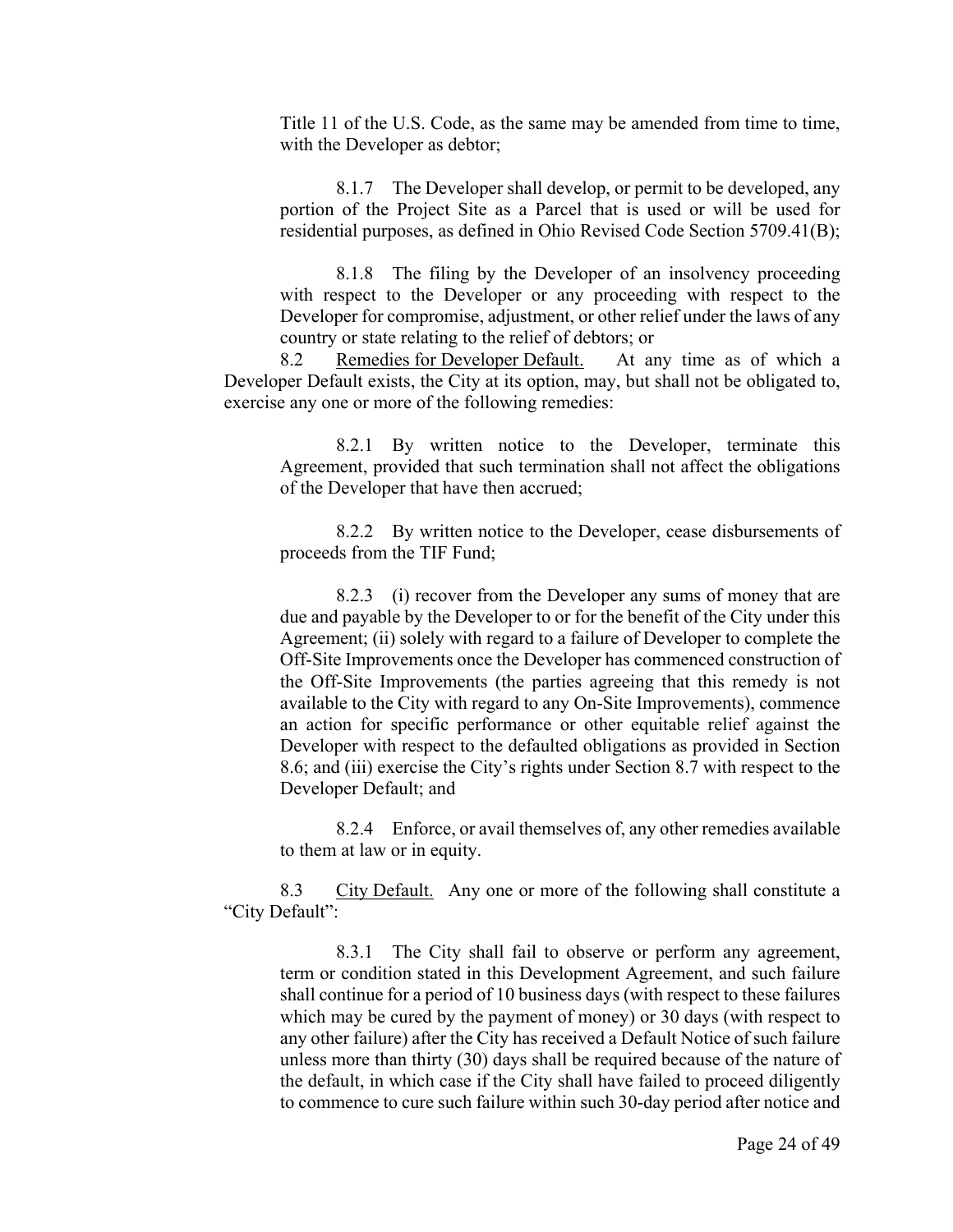thereafter fails to cure such failure;

8.3.2 Any representation or warranty made by City in this Agreement or any other Project Agreement is false or misleading in any material respect as of the time made and has been relied upon by the recipient to its material detriment prior to correction by City; or

8.3.3 Any report, certificate or other document furnished by City to the Developer pursuant to this Agreement or any other Project Agreement is false or misleading in any material respect as of the time made and has been relied upon by the recipient to its material detriment prior to correction by City.

8.4 Remedies for City Default. At any time as of which a City Default exists, the Developer, at its option, may, but shall not be obligated to, exercise any one of more of the following remedies, provided, however, that in no event shall the City be obligated hereunder to pay amounts to the Developer from sources other than the Project TIF Revenue:

8.4.1 By written notice to the City, terminate this Agreement, provided that such termination shall not affect the obligations of the City that have then accrued;

8.4.2 (i) recover from City any sums of money that are due and payable by City to or for the benefit of the Developer under this Agreement; (ii) except for obligations requiring City Council approval, commence an action for specific performance or other equitable relief against City with respect to the defaulted obligations as provided in Section 8.6; and (iii) exercise the Developer's rights under Section 8.7 with respect to the City Default; and

8.4.3 Enforce, or avail itself of, any other remedies available to it at law or in equity.

8.5 Default Notices. At any time when there exists a default by the Developer in the due and punctual payment, performance or observance of any obligation of the Developer under this Agreement or any other Project Agreement, City shall give the Developer a written notice, indicated as being a "Default Notice" under this Section. At any time when there exists a default by City in the due and punctual payment, performance or observance of any obligation of City under this Agreement or any other Project Agreement, the Developer shall give the City a written notice, indicated as being a "Default Notice" under this Section. Any notice given in accordance with this Section is called a "Default Notice."

8.6 Enforcement. Except as expressly provided otherwise in this Agreement (specifically, with regard to the construction or completion of the On-Site Improvements or the Developer's Failure to Complete the On-Site Improvements), as the remedy at law for the breach of any of the terms of this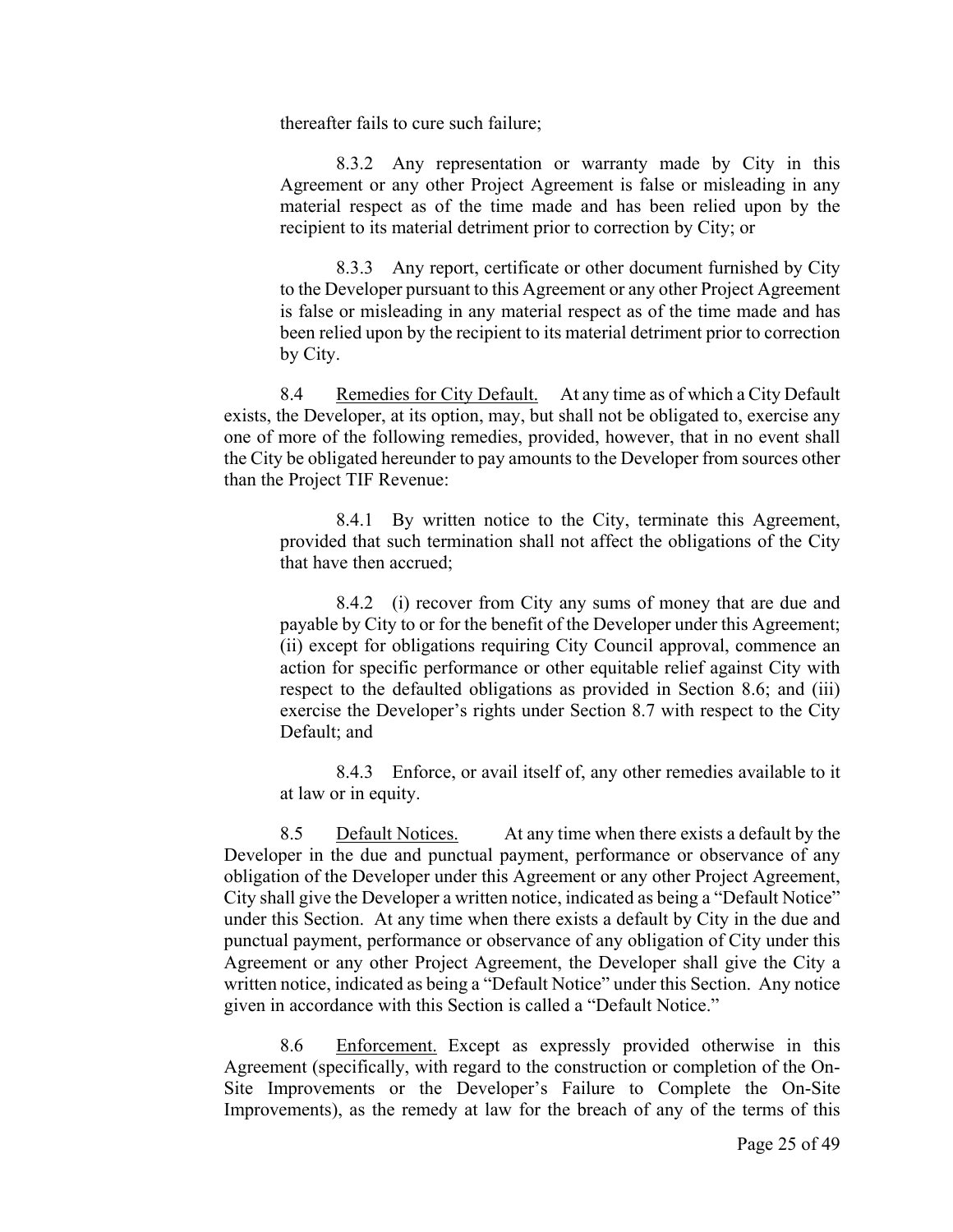Agreement may be inadequate, each enforcing Party has a right of temporary and permanent injunction, specific performance and other equitable relief that may be granted in any proceeding brought to enforce any provision hereof, without the necessity of proof of actual damage or inadequacy of any legal remedy.

8.7 Self-Help. Without limiting the provisions of Section 8.6, solely with respect to Off-Site Improvements, (i) should any defaulting Party fail to remedy any default identified in a Default Notice within the reasonable cure period specified in the Default Notice, or (ii) should any default under this Agreement exist which (A) constitutes or creates an immediate threat to health or safety or (B) constitutes or creates an immediate threat of damage to or destruction of property, then, in any such event, the non-defaulting Party has the right, but not the obligation, to enter upon the property of the defaulting Party to take such steps as the non-defaulting Party may elect to cure, or cause to be cured, the default or violation. If a non-defaulting Party cures, or causes to be cured, a default as provided above in this Section, then there will be due and payable by the defaulting Party to the non-defaulting Party upon demand the amount of the reasonable costs and expenses incurred by the non-defaulting Party in pursuing the cure, plus interest thereon from the date of demand at the rate set forth in Section 8.8. For avoidance of doubt, this section shall apply only to defaults associated with Off-Site Improvements.

8.8 Interest. Except as otherwise expressly provided herein, amounts that are due and payable by the Developer to City under this Agreement will bear interest if not paid when due, until paid, (a) at the prime rate published in the "Money Rates" section of the Wall Street Journal from time to time for the first 30 days after due, and (b) at the higher of the rate provided for in clause (a) or 8% per annum beyond the first 30 days after due.

8.9 Costs of Enforcement. If an action is brought by the City for the enforcement of any provision of this Agreement, the Developer, and only to the extent that the Developer is found to be in default or breach of this Agreement or another Project Agreement, will pay to the City all costs and other expenses that become payable as a result thereof, including without limitation, reasonable attorneys' fees and expenses.

8.10 **Notwithstanding any other provision of this Agreement, the above-described notification and cure provisions shall not apply when (i) the City's Director of Planning and Building issues a stop work order for local, county or state code violations related to construction defects that present an imminent risk of serious injury or seriously threatens public safety, or (ii) the City Engineer issues a stop work order for local, county or state construction code violations that present an imminent risk of serious injury or seriously threatens public safety.**

9. Plan Review and Inspection Cost.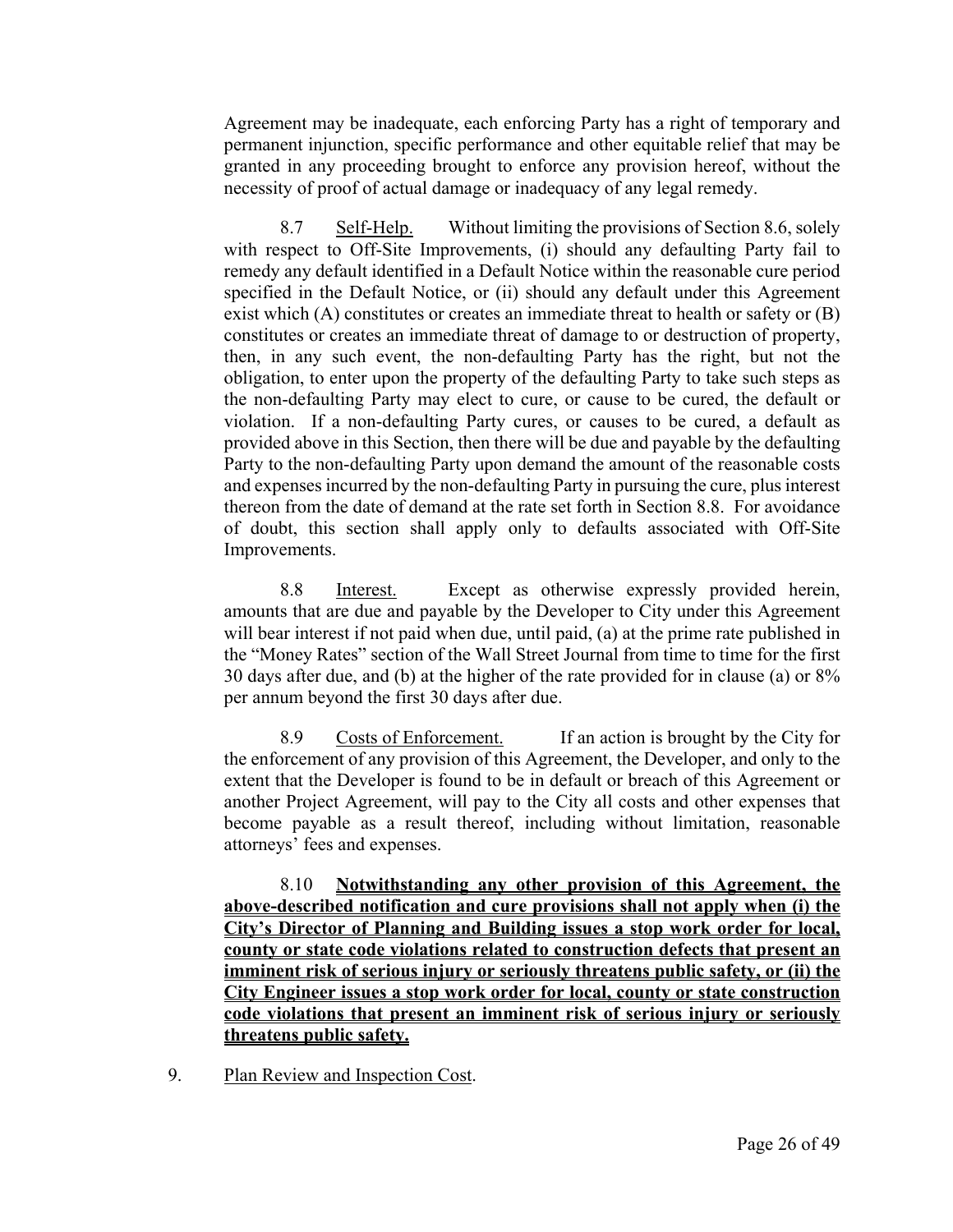9.1 P**rior to receiving all permits required to commence construction of the Project,** the Developer shall deposit a non-refundable amount estimated to be necessary to pay the City's cost of plan review. The Developer shall also pay for all inspection fees incurred by the Developer.

9.2 The Developer shall permit the City or its agents to inspect the Project upon one full business day's notice at any time during business hours and shall provide the City or its agents such information as they shall reasonably require in order to perform inspections of the Project from time to time.

10. Completion. Notwithstanding anything to the contrary in this Agreement, it shall not be an event of default under this agreement if Developer elects not to commence construction of the Project However, if the Developer commences construction of the Project, the Developer agrees to substantially complete the construction of the Off-Site Improvements, whether or not it completes the On-Site Improvements. The Developer shall, within 30 days following the completion of the Off-Site Improvements, furnish to the City, as required, "as built" drawings of the **Off-Site Improvements**, which drawings shall become the property of the City and remain in the office of the City Engineer.

The Developer shall, within 30 days of completing **the Designated Improvements**, furnish to the City an itemized statement showing the cost of the Designated Improvements and a notarized affidavit stating that all material and labor costs have been paid. The Developer shall indemnify and hold harmless the City from all expenses and claims for labor and/or material related to construction by the Developer of the **Project.** In its contracts with agents, subcontractors, and subconsultants, the Developer shall require each entity to indemnify and hold harmless the City from all expenses and claims for labor and/or material related to construction of the Project. The Developer shall provide the City with evidence satisfactory to it that all liens affecting the Designated Improvements, including but not limited to liens for delinquent taxes, the lien of any mortgage, and any mechanic's liens, have been released.

The Developer shall comply with all rules and regulations and conform to all reasonable procedures established by the City regarding submission of shop drawings, construction schedules, operation of facilities, and other matters **related** hereto.

The Developer shall obtain all necessary utility services **necessary** for the construction of the Designated Improvements and for its continued operation. The Developer shall be responsible for all utility charges and installation costs. The utility user charges shall be paid by the Developer.

11. Prevailing Wage.The Developer and the City acknowledge and agree that construction of the Off-Site Improvements is subject to the prevailing wage requirements of Ohio Revised Code Chapter 4115 and all wages paid to laborers and mechanics employed in constructing the Off-Site Improvements shall be paid at not less than the prevailing rates of wages of laborers and mechanics for the classes of work called for by the Off-Site Improvements, which wages shall be determined in accordance with the requirements of that Chapter 4115*.* The Developer shall require compliance by all contractors, and shall require all contractors to require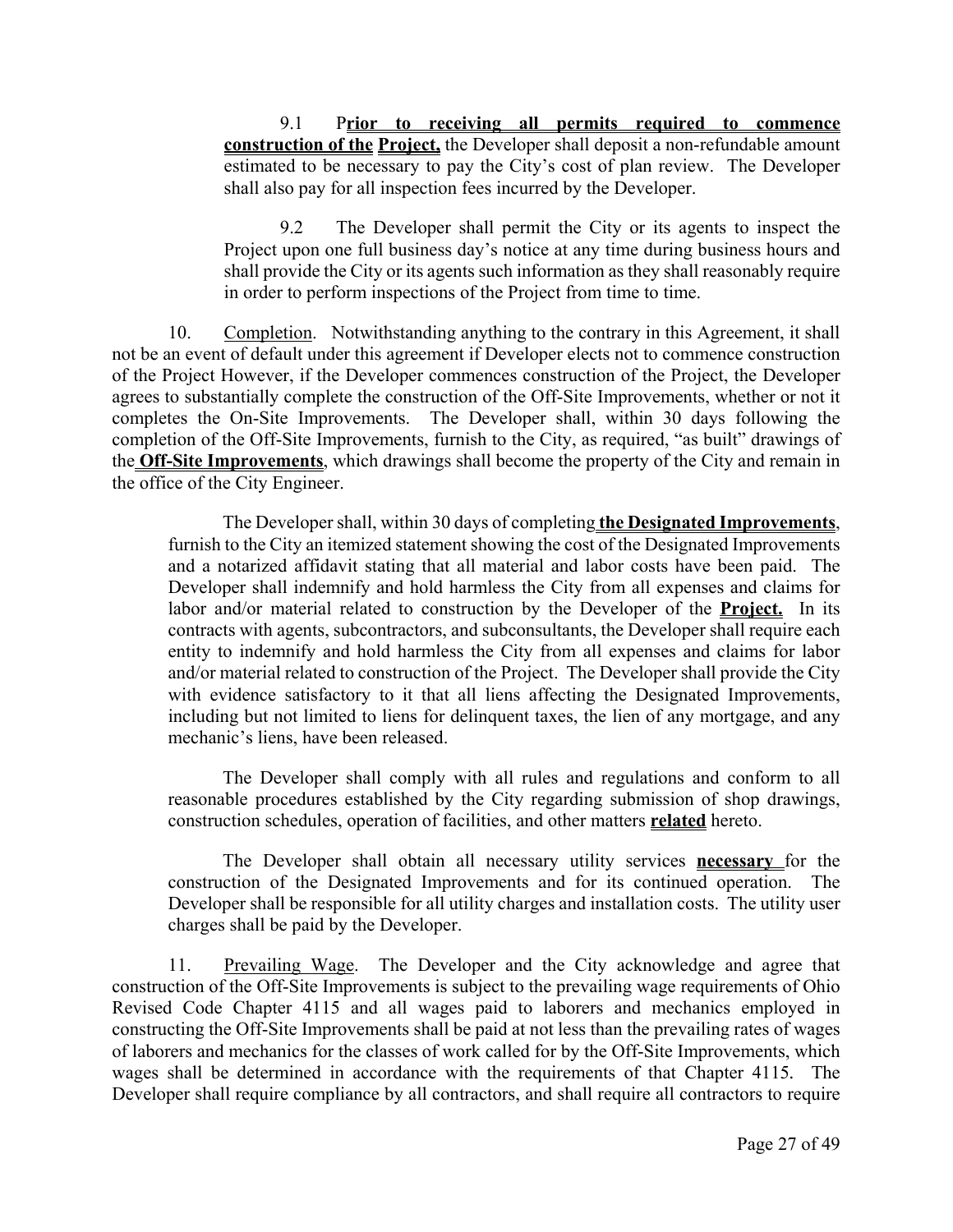all subcontractors working on the (reimbursable) aspects of the Off-Site Improvements, to comply with all applicable requirements of that Chapter 4115*.* The Developer acknowledges and agrees that, regardless of the parties' efforts, desires, or intentions, in the event that the Ohio Department of Commerce or a court of law may ultimately determine that the prevailing wage law applies to other portions or all of the Project, then the City shall not be responsible for and Developer shall hold the City harmless for any increased cost to Developer or the City, including but not limited to increased labor costs, attorney fees, or litigation costs, as a result of such determination. The provisions of this Section 11 shall survive the termination of this Agreement.

12. Minimum Property Value. The City and the Developer agree that the real property valuation of the Project as established by the Franklin County Auditor shall be equal to or exceed six million, five hundred sixty-five thousand dollars (\$6,565,000) by the earlier of (i) the first tax year that begins at least twelve (12) months after the date of issuance of the Certificate of Occupancy or (ii) January 1, 2023 and shall remain at or above that amount during the remaining life of the TIF. Absent manifest error by the Franklin County Auditor, which the Developer and City shall work together to have fixed, failure to meet such valuation shall be considered a Developer Default under Section 8.1 of this Agreement.

13. TIF Project Revenue Cap. The City and the Developer agree that the amount of TIF Project Revenue provided to the Developer to pay for the Designated Improvements shall be capped ("TIF Project Revenue Cap") based on certain real property valuation threshholds the Project must meet ("Valuation Threshold") by certain dates ("Target Dates") according to the schedule below:

| <b>Valuation Threshold</b>                               | <b>Target Date</b> | <b>TIF Project Revenue Cap</b> |
|----------------------------------------------------------|--------------------|--------------------------------|
| $$12,500,000$ for at least five<br>consecutive tax years | Tax year 2030      | \$1,500,000                    |
| $$15,000,000$ for at least five<br>consecutive tax years | Tax year 2035      | \$2,150,000                    |
| \$17,500,000 for at least five<br>consecutive tax years  | Tax year 2040      | \$2,750,000                    |
| $$20,000,000$ for at least five<br>consecutive tax years | Tax year 2045      | \$3,400,000                    |

 Should the Project fail to meet a Valuation Threshold by the applicable Target Date, the Project shall still be eligible to meet the subsequent Valuation Thresholds by the applicable Target Dates. For example, if the Project does not meet the initial two Value Thresholds in the table above, but the Project does meet the third Value Threshold (\$17,500,000 for at least five consecutive tax years) by the applicable Target Date (Tax Year 2040), the Developer shall receive TIF Project Revenues from the City up to the applicable TIF Project Revenue Cap (\$2,750,000), plus interest on the Off-Site Improvements at an annual rate of 4%.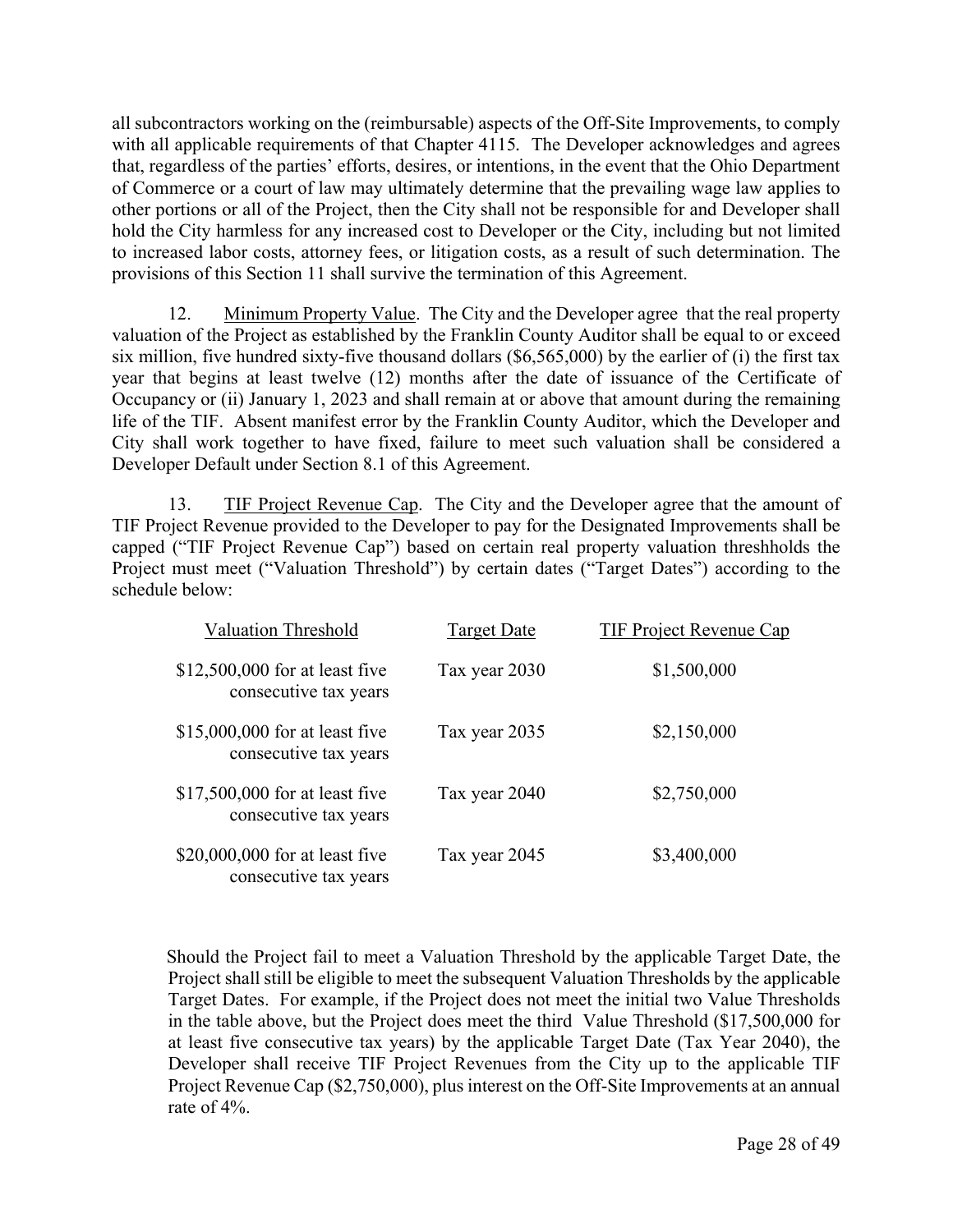The Developer shall be eligible to receive TIF Project Revenue from the City after the initial tax year for which the real property valuation of the Project meets or exceeds a Valuation Threshold. If the Valuation Threshold is not maintained for the next four (4) consecutive tax years, the City may require the Developer to refund TIF Project Revenue received in excess of the applicable TIF Project Revenue Cap, plus interest on the Off-Site Improvements at an annual rate of 4%. Should the Developer meet a Valuation Threshold for five consecutive tax years by the required Target Date, and the valuation of the Project subsequently falls below such Valuation Threshold, the City shall still be obligated to pay to the Developer the TIF Project Revenue up to the amount of the TIF Project Revenue Cap associated with the Valuation Threshold that was met, plus interest on the Off-Site Improvements at an annual rate of 4%. However, if the Developer or an owner of a Parcel contests or files a complaint (including, without limitation a complaint filed in accordance with Ohio Revised Code Sections 5715.13 or 5715.19) against the real property tax valuation of a Parcel that results in the valuation of the Project falling below such Valuation Threshold, then the City shall only be obligated to pay the Developer the TIF Project Revenue up to the amount of the TIF Project Revenue Cap associated with the Valuation Threshold of the new lower valuation, plus interest on the Off-Site Improvements at an annual rate of 4%. In addition, the City may require the Developer to refund TIF Project Revenue received in excess of the new lower TIF Project Revenue Cap, plus interest on the Off-Site Improvements at an annual rate of 4%; provided, however, if the Valuation Threshold has been met for at least the five (5) prior tax years, then no refund shall be due from Developer.

14. Zoning. The City and the Developer acknowledge and agree that (i) the Caren Parcel is currently zoned R-10, "Low Density Residential", and that (ii) the balance of the Project Site is currently zoned C-4, "Highway and Automotive Services," each in accordance with the Planning and Zoning Code of the City. The Developer is requesting that the City rezone the Project Site as part of the [[\_\_\_] PUD] in accordance with the Planning and Zoning Code of the City. The Developer shall ensure that the Development will at all times comply with the zoning that applies to it from time to time. Insurance. Prior to the commencement of construction of the Designated Improvements, the Developer or its contractor shall take out and maintain, and shall require all contractors to require all subcontractors to take out and maintain, insurance in such amounts as provided below. The Developer or its contractor shall provide sufficient evidence to the City, prior to construction, that such insurance exists and is in effect.

• Public Liability Insurance in the amount of \$1,000,000.00 for bodily injuries including those resulting in death of any one person and on account of any one accident or occurrence.

• Property Damage Insurance and Builders Risk Insurance in an amount of \$1,000,000.00 from damages on account of any one accident or occurrence.

 Valuable Papers Insurance (when applicable to the type of work undertaken by the contractor or subcontractor) in an amount sufficient to assure restoration of any plans, drawings, field notes, or other similar data relating to the work covered by this Agreement, in the event of their loss or destruction, until such time as the plans and field and design data are delivered to the City.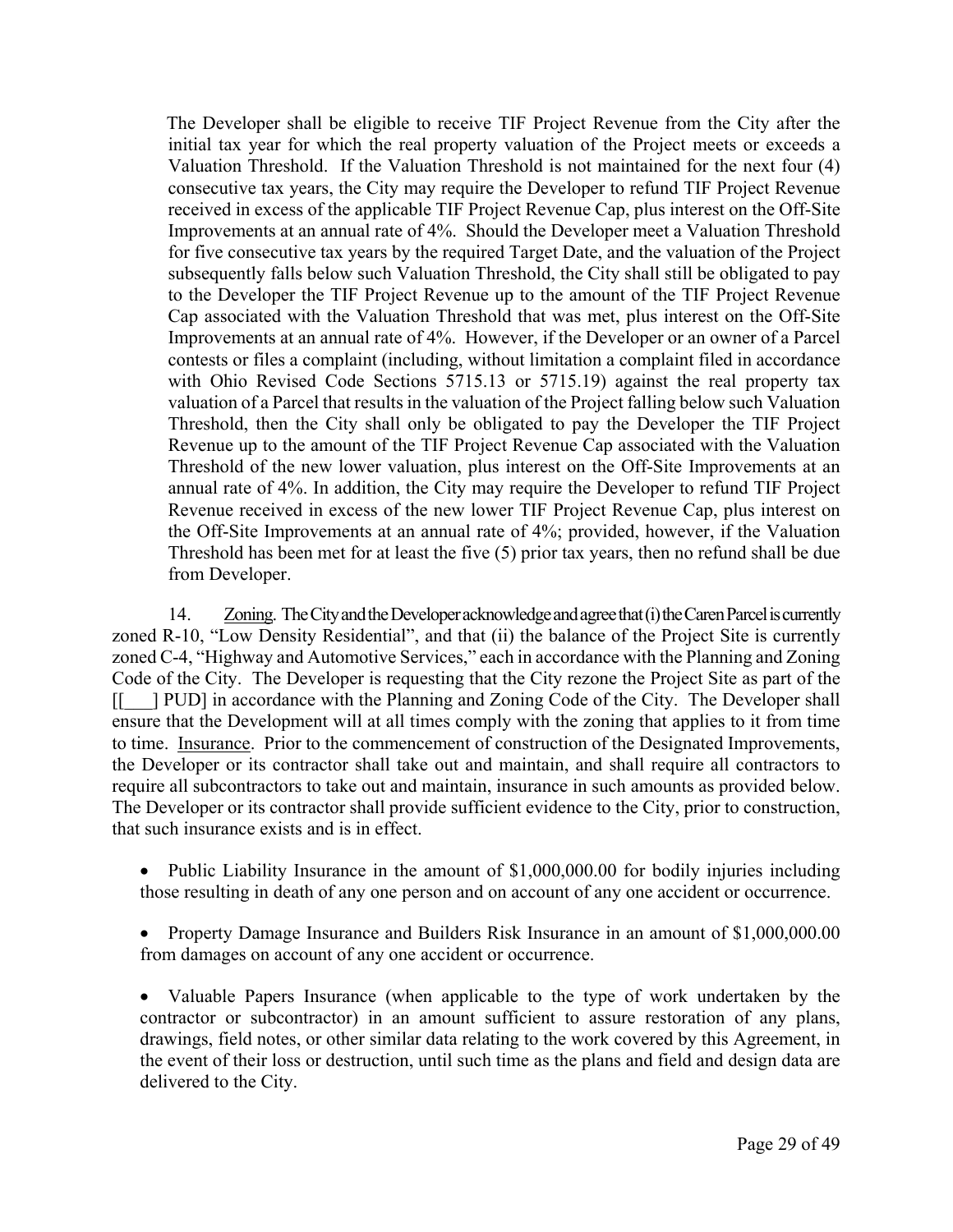Professional Liability Insurance in the sum of not less than \$1,000,000.00 annual aggregate, on a claims-made basis.

The Developer agrees, on behalf of itself and its agents, subcontractors, and subconsultants that the insurance policies required herein (excluding the professional liability insurance) shall require the insurer to name the City as an additional insured, and to provide the City with 30 days' prior written notice before the cancellation of a policy.

16. Representations. The Developer represents and warrants that the execution and delivery by the Developer of this Agreement and the compliance by the Developer with all of the provisions herein (i) are within the authority and powers of the Developer; (ii) will not conflict with or result in any breach of any of the provisions of, or constitute default under, any agreement, its articles of organization or operating agreement, or other instrument to which the Developer is a party or by which it may be bound, or, to the Developer's knowledge, any license, judgment, decree, law, statute, order, rule or regulation or any court or governmental agency or body having jurisdiction over the Developer or any of its activities or properties; and (iii) have been duly authorized by all necessary action on the part of the Developer.

## **The City hereby represents and warrants that (i) execution of this Agreement**  has been approved and authorized by Ordinance No. [ \_\_\_\_\_\_\_], passed by City **Council on [\_\_\_], 2019; and (ii) the City has full power and authority to enter into this Agreement, to carry out its terms and to perform its obligations hereunder.**

17. Waiver.In the event that any covenant, agreement, or obligation under this Agreement shall be breached by either the Developer or the City and the breach shall have been waived thereafter by the Developer or the City, as the case may be, the waiver shall be limited to the particular breaches so waived and shall not be deemed to waive any other or any subsequent breach thereunder.

17. Severability. In case any section or provision of this Agreement, or any covenant, agreement, obligation or action, or part thereof, made, assumed, entered into or taken, or any application thereof, is held to be illegal or invalid for any reason,

- (a) that illegality or invalidity shall not affect the remainder hereof or thereof; any other section or provision hereof, or any other covenant, agreement, obligation or action, or part thereof, made, assumed, entered into or taken, all of which shall be construed and enforced as if the illegal or invalid portion were not contained herein or therein,
- (b) the illegality or invalidity of any application hereof or thereof shall not affect any legal and valid application hereof or thereof; and
- (c) each section, provision, covenant, agreement, obligation or action, or part thereof, shall be deemed to be effective, operative, made, assumed, entered into or taken in the manner and to the full extent permitted by law.

18. Assignment. **Except as otherwise provided in this Section 16, this** Agreement may not be assigned by any party hereto without the written consent of the other party, not to be unreasonably withheld. **Notwithstanding any provisions to the**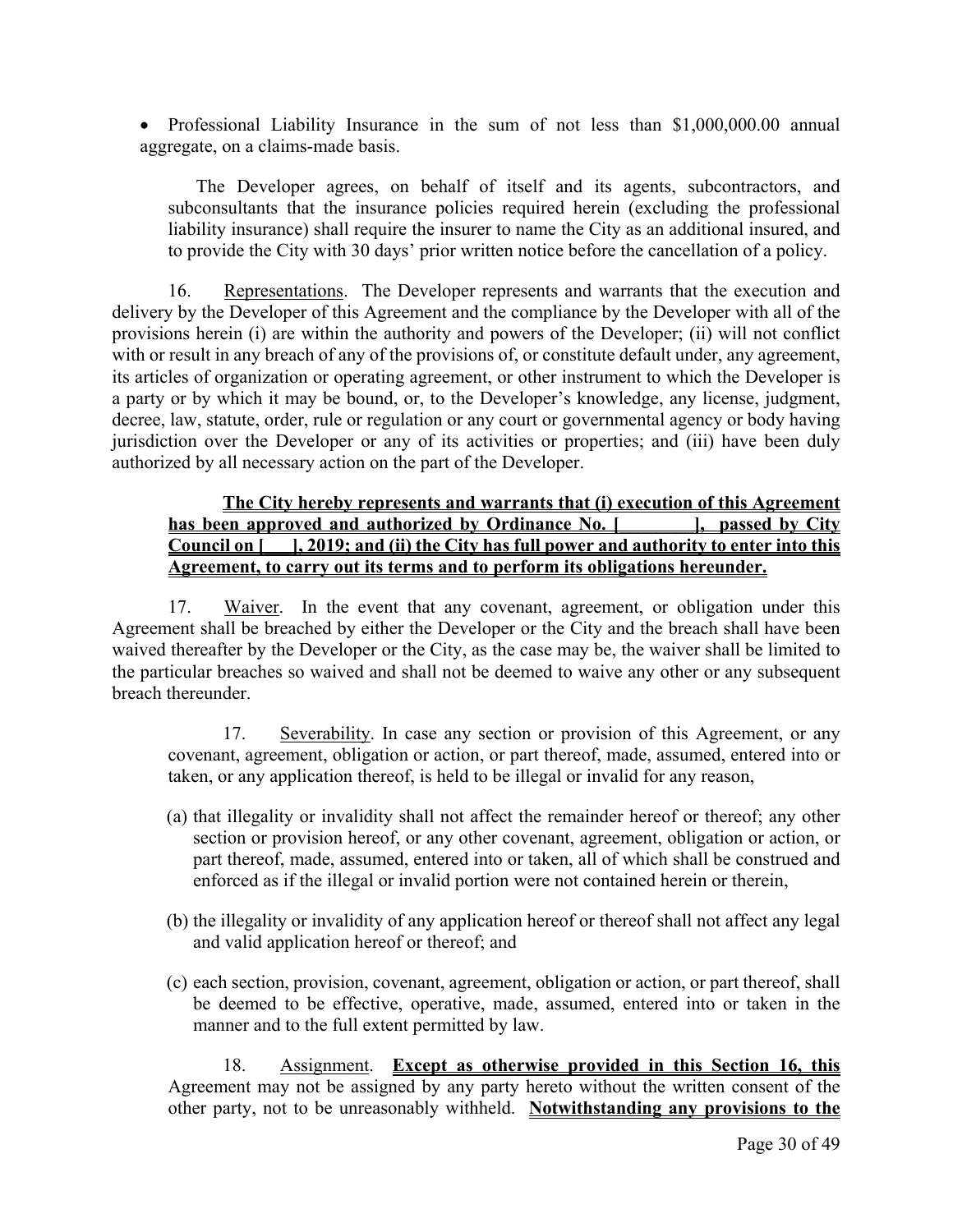**contrary in this Section 16, the Developer may assign its interest in this Agreement to**  an Affiliate (defined herein) or in connection with any merger, reorganization, sale of all or substantially all of the Developer's assets or any similar transaction **without the prior written consent of the City, conditioned upon an assignment including the assignment of both the rights and obligations of the Developer hereunder, and a copy of such assignment being timely provided to the City.** "Affiliate" means any entity that directly or indirectly controls, is controlled by, or is under common control with the Developer. All representations and warranties of the Developer and the City herein shall survive the execution and delivery of this Agreement.

**19. Notices. Any notices, statements, acknowledgements, consents, approvals, certificates or requests required to be given on behalf of either party to this Agreement shall be made in writing addressed as follows and sent by registered or certified mail, return receipt requested, and shall be deemed delivered when the return receipt is signed, refused or unclaimed:**

### **If to the City to:**

City of Worthington, Ohio Attn: Law Director 6550 North High Street Worthington, Ohio 43085

**and**

**Bricker & Eckler LLP Attn: Robert F. McCarthy 100 South Third Street Columbus, Ohio 43215**

### **If to the Developer to:**

The Witness Group Attn: Ohm Patel 600 Enterprise Drive Lewis Center, OH 43035

and

 Scott J. Ziance Vorys, Sater, Seymour and Pease LLP 52 East Gay Street Columbus, OH 43215

**or to any such other persons or addresses as may be specified by either party, from time to time, by prior written notification.**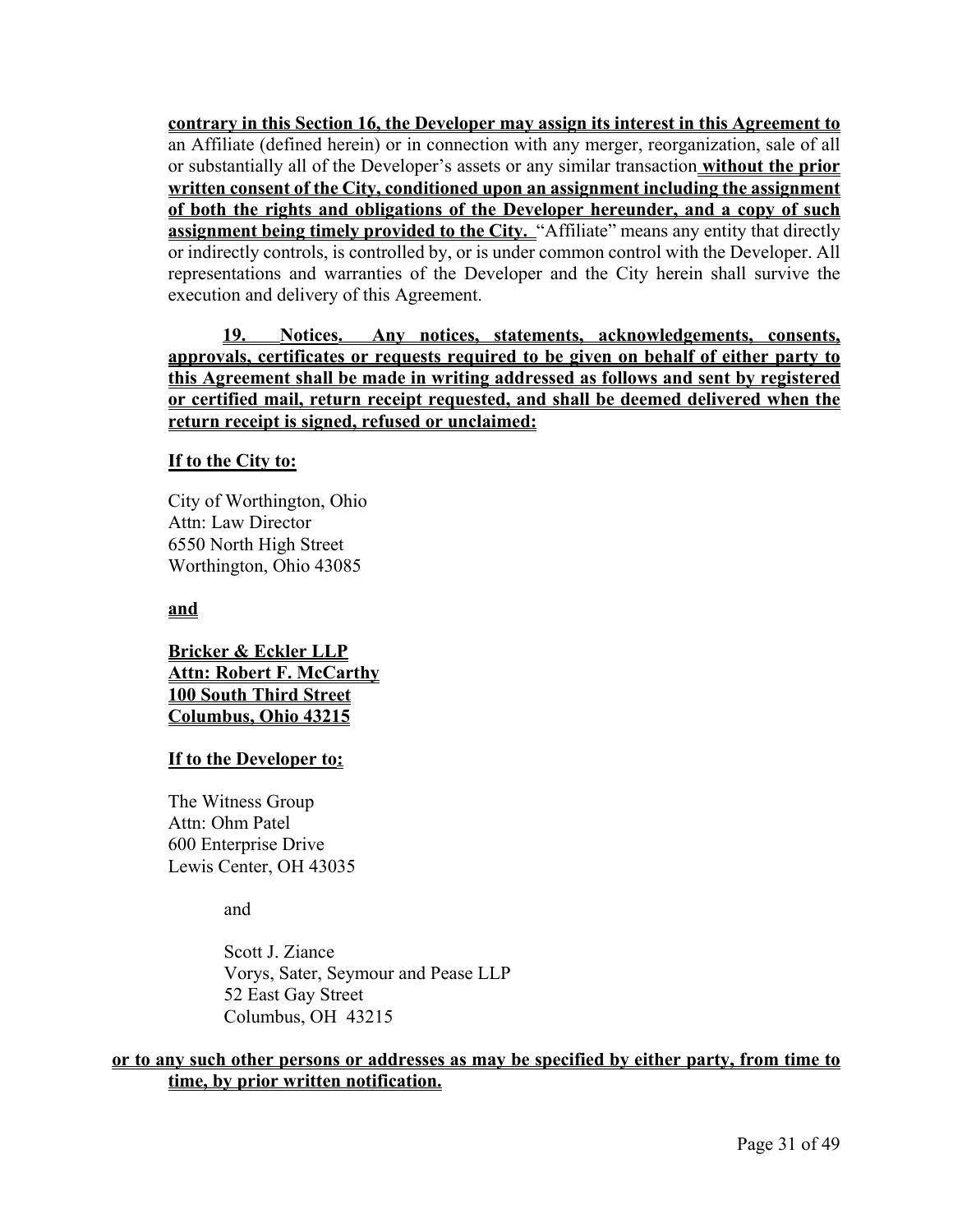20. Administrative Actions. To the extent permitted by law, and except as otherwise provided in this Agreement, all actions taken or permitted to be taken by the City under or in furtherance of this Agreement (excepting the TIF Ordinance and related legislative approvals) may be taken by the City Manager and will not require legislative action of a City Council beyond the legislative actions authorizing this Agreement. The City Manager, on behalf of the City, is authorized to make all approvals and consents that are contemplated by this Agreement and other Project Agreements, without the separate approval by the City Council, including reviews, approvals, and consents (including but not limited to, such actions with respect to the Incentive Contingencies) and any and all such other approvals contemplated herein. All actions, approvals, and consents of City required under this Agreement must be given in writing in order to be effective.

21. Jurisdiction.This Agreement shall be governed by and construed in accordance with the laws of the State of Ohio. All claims, counterclaims, disputes and other matters in question between the City, its agents and employees, and the Developer**,**  its employees, contractors, subcontractors and agents arising out of or relating to this Agreement or its breach will be decided in a court of competent jurisdiction within Franklin County, Ohio.

22. Confidentiality. Unless otherwise directed by court order, City will treat the any equity or loan documents provided to it by the Developer, the commitments of any tenants or purchasers to the Project, the expected or actual tenant and ownership mix of the Project, any proformas, and any other information provided to the City and clearly marked "trade secret" as trade secrets and not as public records or information, and will not disclose such documents or information to any third party without the written consent of the Developer. The City will promptly notify the Developer within three (3) business days of (a) any public records request made to it that seeks disclosure of such documents or information and (b) any court action filed against it to compel the disclosure of such documents or information. The City will reasonably cooperate with the Developer in defending any such court action. The Developer will defend City against any third-party claim related to the Developer's designation of certain records as exempt from public disclosure, and will hold harmless the City for any liability or award to a plaintiff for damages, costs and reasonable attorney's fees, incurred by the City by reason of such claim.

23. Survival of Representations and Warranties. All representations and warranties of the Parties in this Agreement shall survive the execution and delivery of this Agreement.

24. Time is of the Essence. Time is of the essence in this Agreement.

25. Diligent Performance. With respect to any duty or obligation imposed on a Party by this Agreement, unless a time limit is specified for the performance of such duty or obligation, it is the obligation of that Party to commence and perform the same in a diligent and workmanlike manner and to complete the performance of that obligation as soon as reasonably practicable after commencement of performance.

26. Captions. The captions and headings in this Agreement are for convenience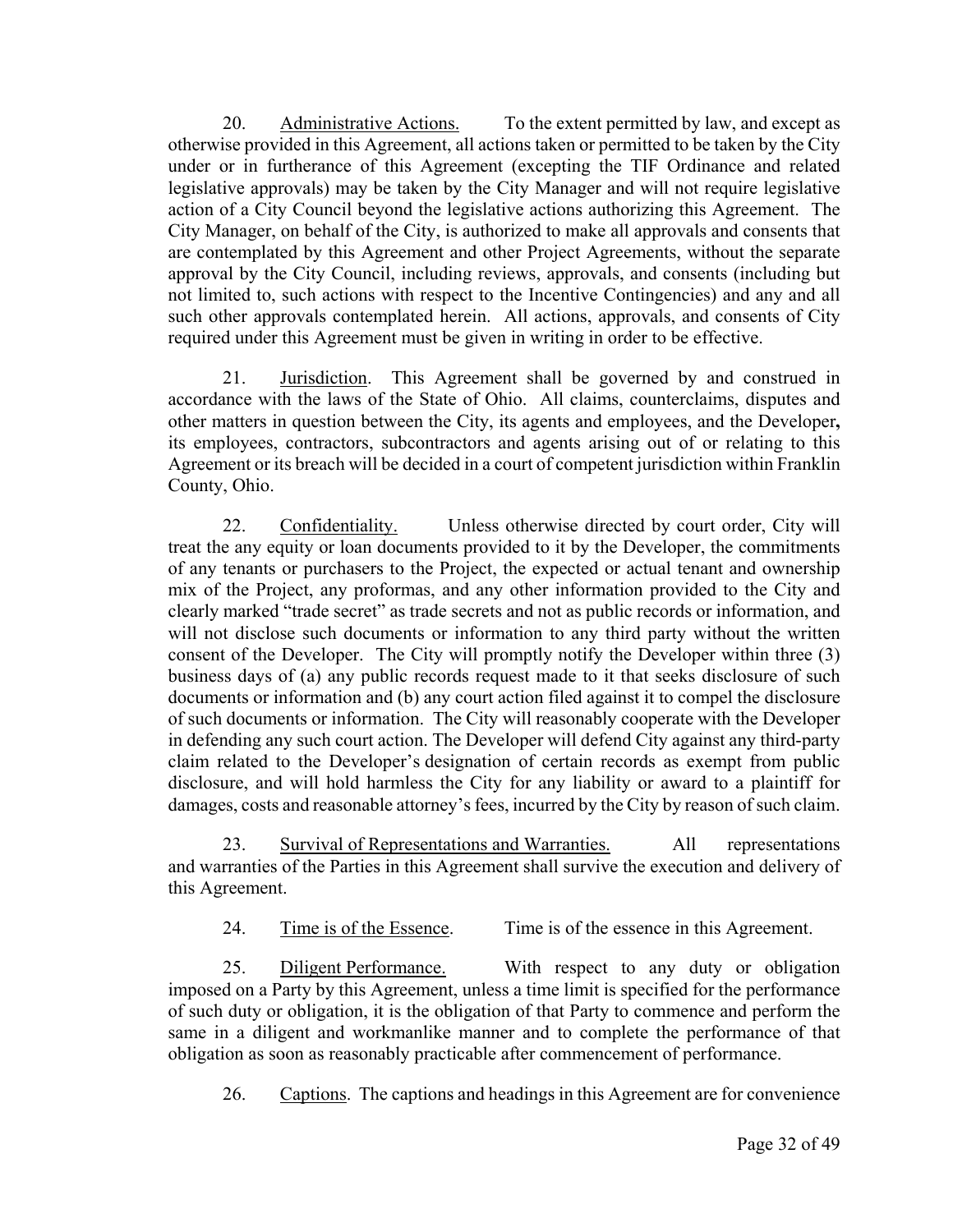only and in no way define, limit or describe the scope or intent of any provisions or sections in this Agreement.

27. Counterparts. This Agreement may be signed in one or more counterparts or duplicate signature pages with the same force and effect as if all required signatures were contained in a single original instrument. Any one or more of such counterparts or duplicate signature pages may be removed from any one or more original copies of this Agreement and annexed to other counterparts or duplicate signature pages to form a completely executed original instrument. Electronic or facsimile signatures shall be acceptable.

28. Construction Easement. The City will grant to the Developer a temporary construction easement in, over, through, under and across all public right-of-way to the extent reasonably necessary to complete the Off-Site Improvements for so long as is reasonably necessary to complete the Off-Site Improvements.

29. Third Party Easements. The Developer's obligations under this Agreement shall be contingent upon the Developer obtaining construction easements for the benefit of the Developer or the City, in form and substance reasonably acceptable to the City, from all third parties as are necessary for the Developer to complete the Off-Site Improvements (collectively, the "Third Party Easements") no later than [ ] (the "Outside Date"). In the event the Developer is unable to obtain all the Third Party Easements on or before the Outside Date, the Developer shall have the right to terminate this Agreement by written notice thereof to the City.

30. Force Majeure. Any delay in the performance of any of the duties or obligations of either party (the "Delayed Party") shall not be considered a breach of this Agreement and the time required for performance shall be extended for a period equal to the period of such delay, provided that such delay has been caused by or is the result of a Force Majeure Event (as defined below). A Force Majeure Event pauses a party's performance obligation for the duration of the event, but does not excuse it. "Force Majeure Event" means any event or occurrence that is not within the control of such party and prevents a party from performing its obligations under this Agreement, including without limitation, any act of God; act of a public enemy; war; riot; sabotage; blockage; embargo; failure or inability to secure materials, supplies or labor through ordinary sources by reason of shortages or priority; labor strike, lockout or other labor or industrial disturbance (whether or not on the part of agents or employees of either party); civil disturbance; terrorist act; power outage; fire, flood, windstorm, hurricane, earthquake or other casualty; any law, order, regulation or other action of any governing authority; any action, inaction, order, ruling moratorium, regulation, statute, condition or other decision of any governmental agency having jurisdiction over the party hereto, over the Project or over a party's operations. The Delayed Party shall give prompt notice to the other party of such cause, and shall take whatever reasonable steps are necessary to relieve the effect of such cause as promptly as possible.

31. Financing Contingency. The Developer's obligations under this Agreement shall be contingent upon the Developer securing financing for purposes of funding the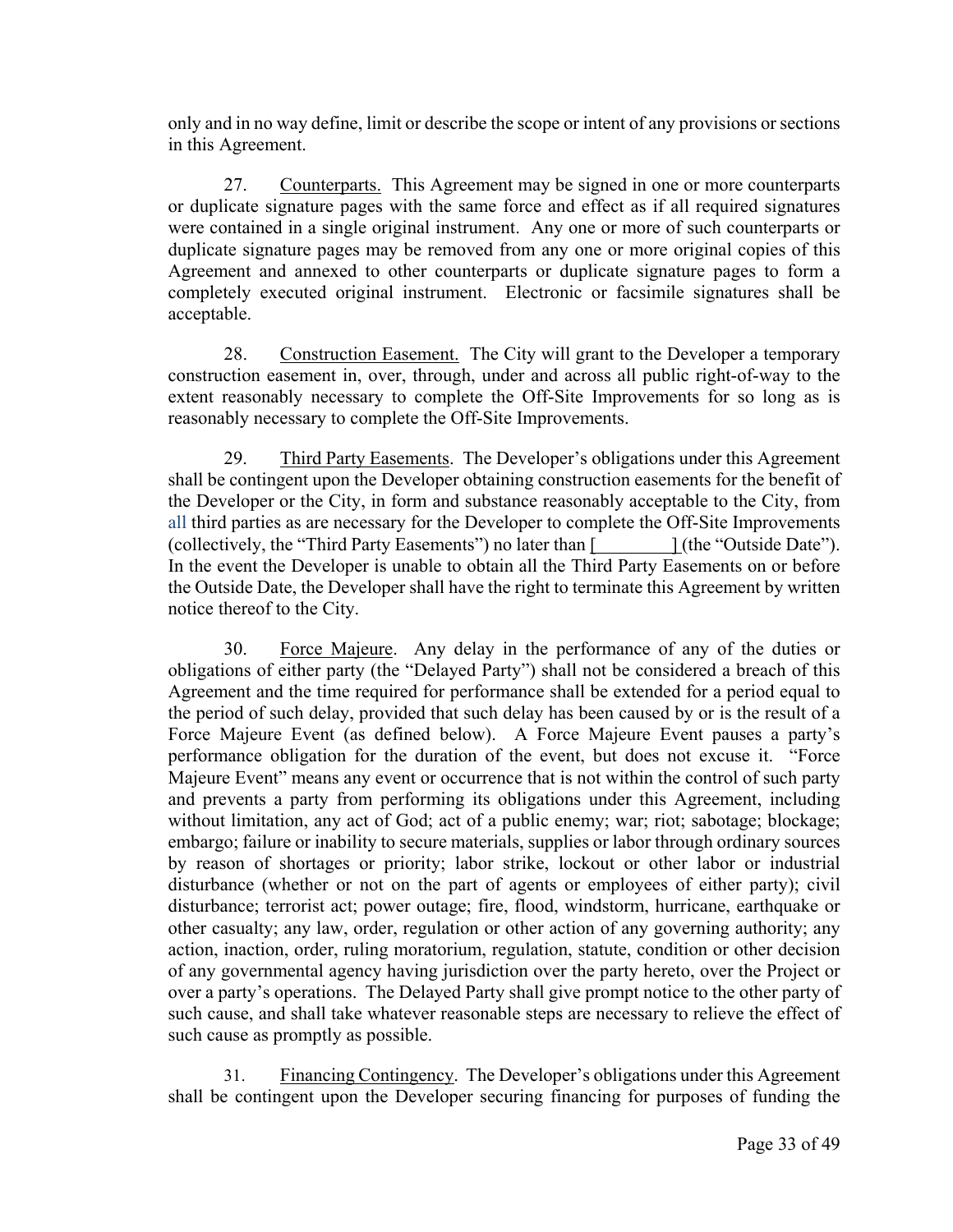Project on terms and conditions reasonably satisfactory to the Developer (the "Financing Contingency"), no later than no later than ("Financing Contingency Period"). In the event the Developer is unable to obtain the Financing Contingency on terms and conditions reasonably satisfactory to the Developer within the Financing Contingency Period, the Developer shall have the right to terminate this Agreement by written notice thereof to the City.

32. Recording. Upon execution of this Agreement, an original counterpart of this Agreement shall be placed of record in the real estate records of the Recorder of the County of Franklin, Ohio with respect to each parcel comprising the Project Site, and each and every term and provision of this Agreement shall run with the land and shall be binding upon and inure to the benefit of the parties hereto and any successors and assigns of the parties.

33. City Obligation Limited. Notwithstanding anything to the contrary herein, the financial obligation of the City hereunder is expressly limited to Project TIF Revenue actually received by the City.

**IN WITNESS WHEREOF,** the City and Developer, each by a duly authorized representative, have caused this Agreement to be executed on this **\_\_** day of \_\_\_\_\_\_\_\_\_\_\_, 2019.

| <b>CITY OF WORTHINGTON</b>       | HE HARI, INC. |
|----------------------------------|---------------|
| By:                              | By:           |
| Matthew H. Greeson, City Manager | Its:          |
|                                  |               |

Approved as to Form:

Tom Lindsey, Law Director

 $\mathcal{L}_\text{max}$  , where  $\mathcal{L}_\text{max}$  and  $\mathcal{L}_\text{max}$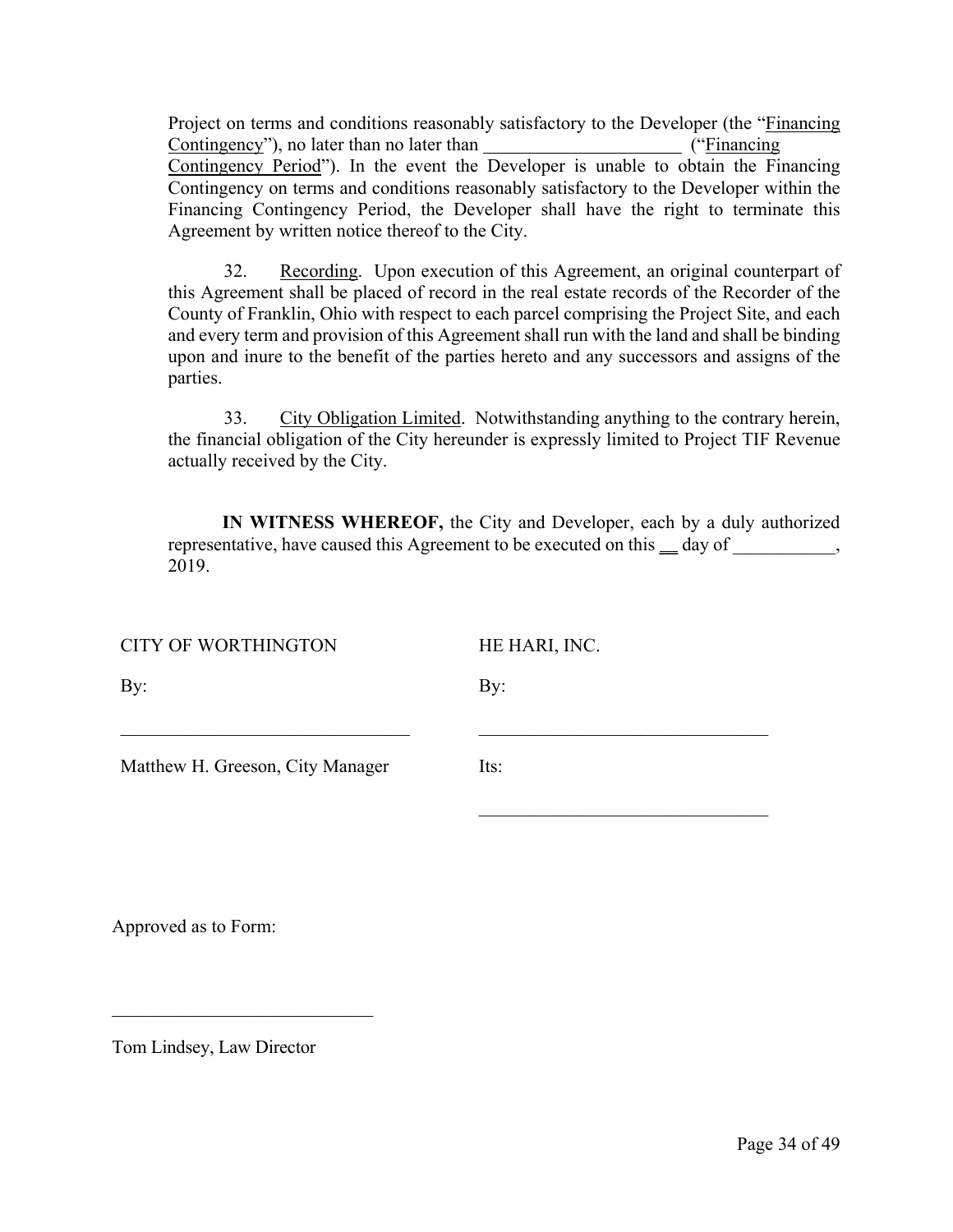# **DEVELOPMENT AGREEMENT - EXHIBIT A**

## **PROJECT SITE**

 Real property located at 7007 North High Street, Parcel Number 100-001218-00, as that real property is located in the City of Worthington, Franklin County.

 The parcels enumerated herein and any subsequent purported subdivisions and/or reassigned parcel number identifications or street addresses shall constitute the "**Project Site**."

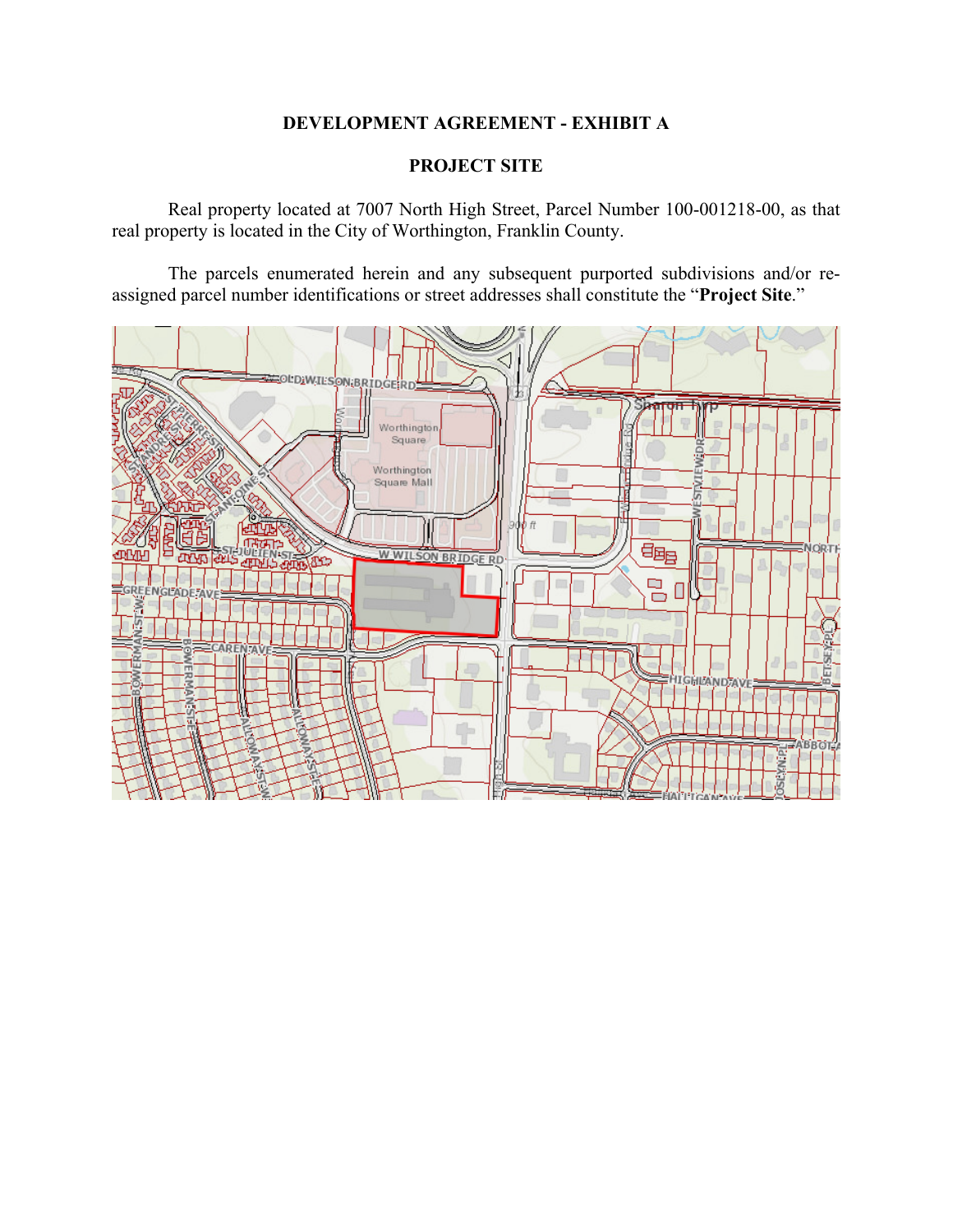### **DEVELOPMENT AGREEMENT - EXHIBIT B**

## **GUARANTY**

**THIS PROJECT COMPLETION GUARANTY** (this "Guaranty") is dated as of [\_\_\_\_\_\_\_\_\_], by **He Hari, Inc.,** an Ohio corporation having an address at [\_\_\_\_\_\_\_\_\_\_\_\_\_\_\_\_\_\_\_] ("Developer"), (sometimes referred to herein individually as "Guarantor" or collectively as "Guarantors"), [\_\_\_] and [\_\_\_] (each, a "Principal" and together, the "Principals") to and for the benefit of the **CITY OF WORTHINGTON, OHIO**, a municipal corporation and political subdivision of the State of Ohio, having an address at 6550 North High Street, Worthington, Ohio 43085, Attn: City Manager (the "City"). Capitalized words and terms used herein and not otherwise defined herein shall have the meaning assigned to them in the Development Agreement (as hereinafter defined).

## **BACKGROUND**

- A. The Developer and the City have executed a Development Agreement, dated [  $\dot{ }$ ], 2019 (the "Development Agreement"), pursuant to which the Developer has agreed to construct the Project and the City has agreed to provide public support for the Project in the form of the Incentives described in the Development Agreement;
- B. It is a condition precedent to the City's provision of the Incentives for the Project that the Guarantors execute and deliver this Guaranty; and
- C. In order to provide assurance to the City that the Developer's obligations under the Development Agreement with respect to the Project will be timely completed as required under the Development Agreement, the Developer has agreed, pursuant to the Development Agreement, to execute and deliver, and to cause the Principals to execute and deliver, this Guaranty.

 NOW THEREFORE, for good and valuable consideration, the receipt and sufficiency of which are hereby acknowledged, the Guarantors hereby agree as follows:

1. **Completion of Project.** Guarantors hereby, jointly and severally, unconditionally guarantee: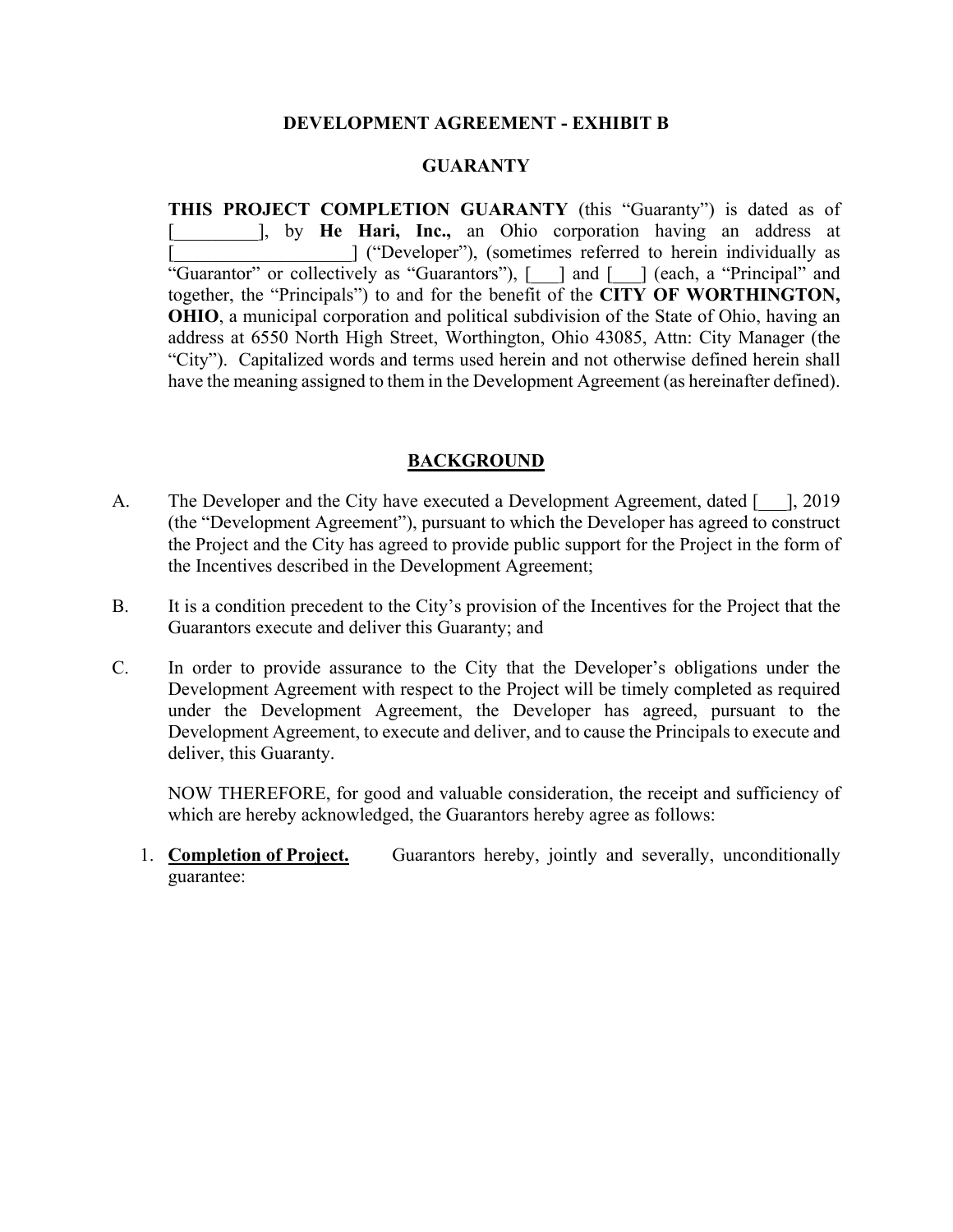- 1.1 The performance of all obligations of the Developer under the Development Agreement with respect to the Project, including, without limitation, (a) the satisfactory and timely completion of the construction of the Project in a good and workmanlike manner, free from any and all liens or claims of any persons or entities performing labor thereon or furnishing materials therefor, or both, subject to Force Majeure (as defined in the Development Agreement), on or before the date that is 48 months after satisfaction of the Incentive Contingencies for the Project and in substantial accordance with the Development Agreement and all applicable legal requirements; (b) payment by the Developer when due of all amounts due under the Development Agreement incurred in connection with the Project; (c) if any chattel mortgages, vendor, mechanics' or materialmen's liens should be filed, or should attach, with respect to the Project, to promptly cause the removal of such mortgages or liens, or post or have posted a bond or other security against the consequences of their possible foreclosure and procure an endorsement(s) to the title policy insuring the City against the consequences of the foreclosure or enforcement of such lien(s); and (d) the prompt and full payment, and not merely the collectability, when due, of all costs and expenses including, to the fullest extent not prohibited by law, court costs and attorneys' fees paid or incurred by the City in realizing any of the obligations or payments hereby guaranteed or in enforcing this Guaranty.
- 2. **Direct Obligation.** The liability of the Guarantors under this Guaranty shall be primary, direct, joint and several, and immediate and not conditional or contingent upon pursuit by the City of any remedies it may have against the Developer or any other party. No exercise or non-exercise by the City of any right given to it hereunder or under the Development Agreement, and no change, impairment or suspension of any right or remedy of the City shall in any way affect the Guarantors' obligations hereunder or give the Guarantors any recourse against the City. Without limiting the generality of the foregoing, the City shall not be required to make any demand on Developer, and/or any other party, or otherwise pursue or exhaust its remedies against Developer, or any other party, before, simultaneously with or after, enforcing its rights and remedies hereunder against the other Guarantors.
- 3. **Unconditional and Absolute Guaranty.** This Guaranty is an unconditional and absolute guaranty, irrespective of the validity, regularity or enforceability of the Development Agreement or any other document or agreement executed in connection therewith or any circumstances which might otherwise constitute a legal or equitable discharge or defense of any Guarantor. No counterclaim, setoff, reduction of an obligation, or defense of any kind which the Developer or any Guarantor may have or assert against the City or which any Guarantor may have or assert against the Developer shall affect, modify or impair any Guarantor's unconditional and absolute obligations hereunder. THIS IS AN UNCONDITIONAL GUARANTY OF PAYMENT AND NOT OF COLLECTION AND EACH GUARANTOR FURTHER IRREVOCABLY WAIVES ANY RIGHT TO REQUIRE THAT ANY ACTION BE BROUGHT AGAINST THE DEVELOPER OR ANY OTHER PERSON OR TO REQUIRE THAT RESORT BE HAD TO ANY SECURITY PRIOR TO THE ENFORCEMENT OF THIS GUARANTY.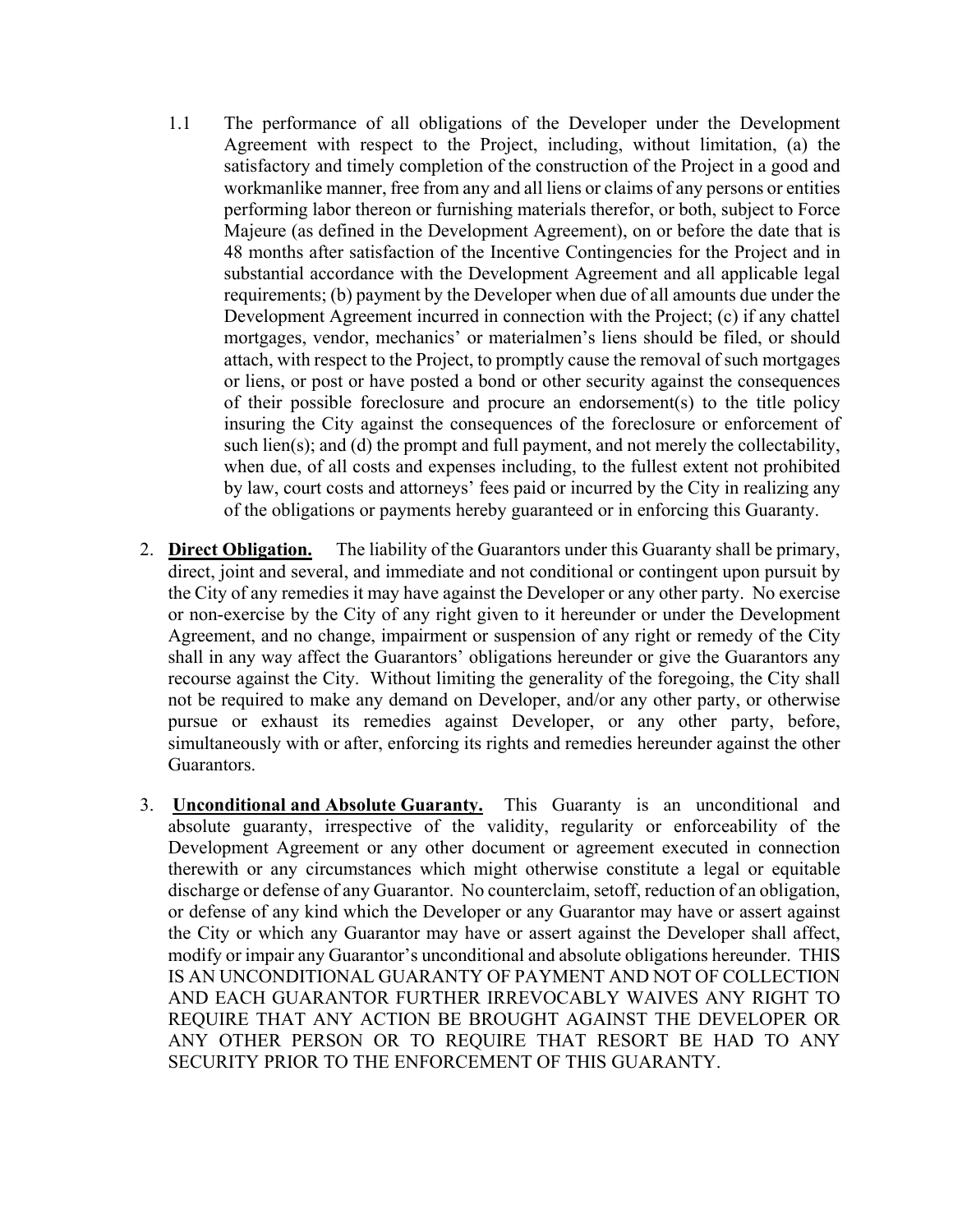- 4. **Affirmative Covenants of the Guarantors**. Throughout the term of this Guaranty, each Guarantor shall:
	- 4.1 Deliver Notice. Immediately upon learning of any of the following, deliver written notice thereof to the City describing the same and the steps being taken by the Guarantor with respect thereto:
		- 4.1.1 the occurrence of any event of default or an event or circumstance which would constitute such an event of default under the Development Agreement or any other document or agreement executed in connection therewith, but for the requirement that notice be given, time elapse or otherwise, or
		- 4.1.2 any action, suit or proceeding against the Guarantor at law or in equity, or before any governmental instrumentality or agency, is instituted or threatened in writing which, if adversely determined, would materially and adversely affect the Guarantor's businesses, operations, properties, assets or condition (financial or otherwise).
- 5. **Negative Covenants of Guarantor**. Throughout the term of this Guaranty, no Guarantor shall enter into any agreement containing any provision which would be violated or breached by the performance of the Guarantor's obligations hereunder or under any instrument or document delivered or to be delivered by the Guarantor hereunder or in connection herewith.
- 6. **Waivers**. The Guarantors waive any and all defenses to any action or proceeding brought to enforce this Guaranty. Without limiting the foregoing, the Guarantors specifically waive the following defenses:
	- 6.1 Waivers of Suretyship Defenses. The Guarantors agree that the City, in its sole and absolute discretion, without notice to or further assent of any Guarantor and without in any way releasing, affecting, or impairing the obligations and liabilities of the Guarantors hereunder, may deal with the Developer as if this Guaranty were not in effect. Without limiting the generality of the foregoing, the City may: (i) waive compliance with, or any defaults under, or grant any other indulgences with respect to, the Development Agreement or any other document or agreement executed in connection therewith, (ii) modify, amend, or change any provisions of the Development Agreement or any other document or agreement executed in connection therewith, (iii) grant extensions or renewals of (or with respect to) the Development Agreement or any other document or agreement executed in connection therewith and/or effect any release, compromise, or settlement in connection with the Development Agreement or any other document or agreement executed in connection therewith, (iv) agree to the substitution, exchange, release, or other disposition of all or any part of any collateral, (v) and assign or otherwise transfer this Guaranty, the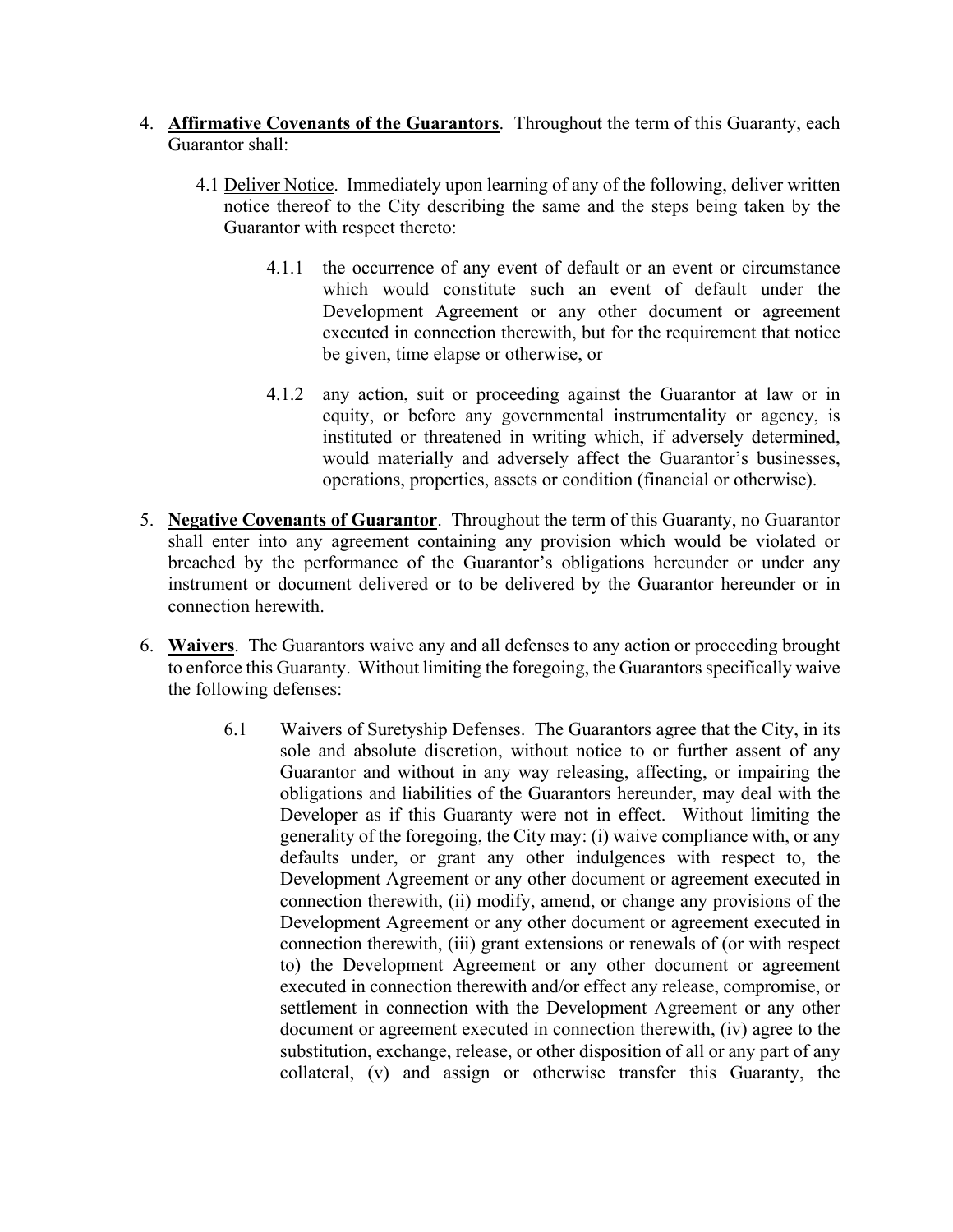Development Agreement or any other document or agreement executed in connection therewith this Guaranty or any interest therein or herein.

- 6.2 Waivers of Notices. The Guarantors waive (i) presentment and demand for payment, notice of dishonor, and protest of non-payment, (ii) notice of acceptance of this Guaranty, (iii) notice of any default hereunder (but without waiving any notice of default which may be required under the Development Agreement), (iv) demand for observance or performance of, or enforcement of, any terms or provisions of this Guaranty, the Development Agreement or any other document or agreement executed in connection therewith, and (v) all other notices and demands otherwise required by law which the Guarantors may lawfully waive.
- 6.3 Changes to Project. Each Guarantor consents and agrees that Developer may, to the extent permitted under the Development Agreement, alter, extend, change or modify any of the development plans for the Project or any terms or conditions contained in any contract or subcontract or surety bond related to the Project, or may approve any change, or may release or waive or compromise the obligations of any such contractor or subcontractor or surety, and that no such action by the Developer shall in any manner affect this Guaranty or release the obligations of the Guarantors hereunder, regardless of whether the Guarantors have received notice of the same or have further consented thereto and regardless of whether the City has approved the action of the Developer in question, and the Guarantors hereby waive and relinquishes any claim or defense against the City based on any of the foregoing.
- 6.4 Other Guarantors. The Guarantors waive all defenses arising from the fact that there may now or hereafter be other guarantors or sureties liable for all or any part of the obligations under this Guaranty, or that solvent entities or persons other than the Developer or a Guarantor may have undertaken the performance of all or any part of said obligations.
- 6.5 Waiver of Certain Other Possible Defenses. The Guarantors waive (i) all defenses based on suretyship or impairment of collateral, and (ii) any defenses that the Developer may assert on the underlying debt, including failure of consideration, breach of warranty, fraud, statute of frauds, bankruptcy, lack of legal capacity, statute of limitations and usury.
- 7. **No Waiver**. No failure by the City to insist upon the strict performance by a Guarantor of any provision hereof shall constitute a waiver of the City's right to strict performance, and no express waiver shall be deemed to apply to any other existing or subsequent right to remedy the failure by a Guarantor to observe or comply with any provision hereof.
- 8. **Financial Condition**. Each of the Guarantors represents and warrants that such Guarantor is not now insolvent and the Guarantor's obligations under this Guaranty do not render the Guarantor insolvent; the Guarantor is not contemplating either the filing of a petition by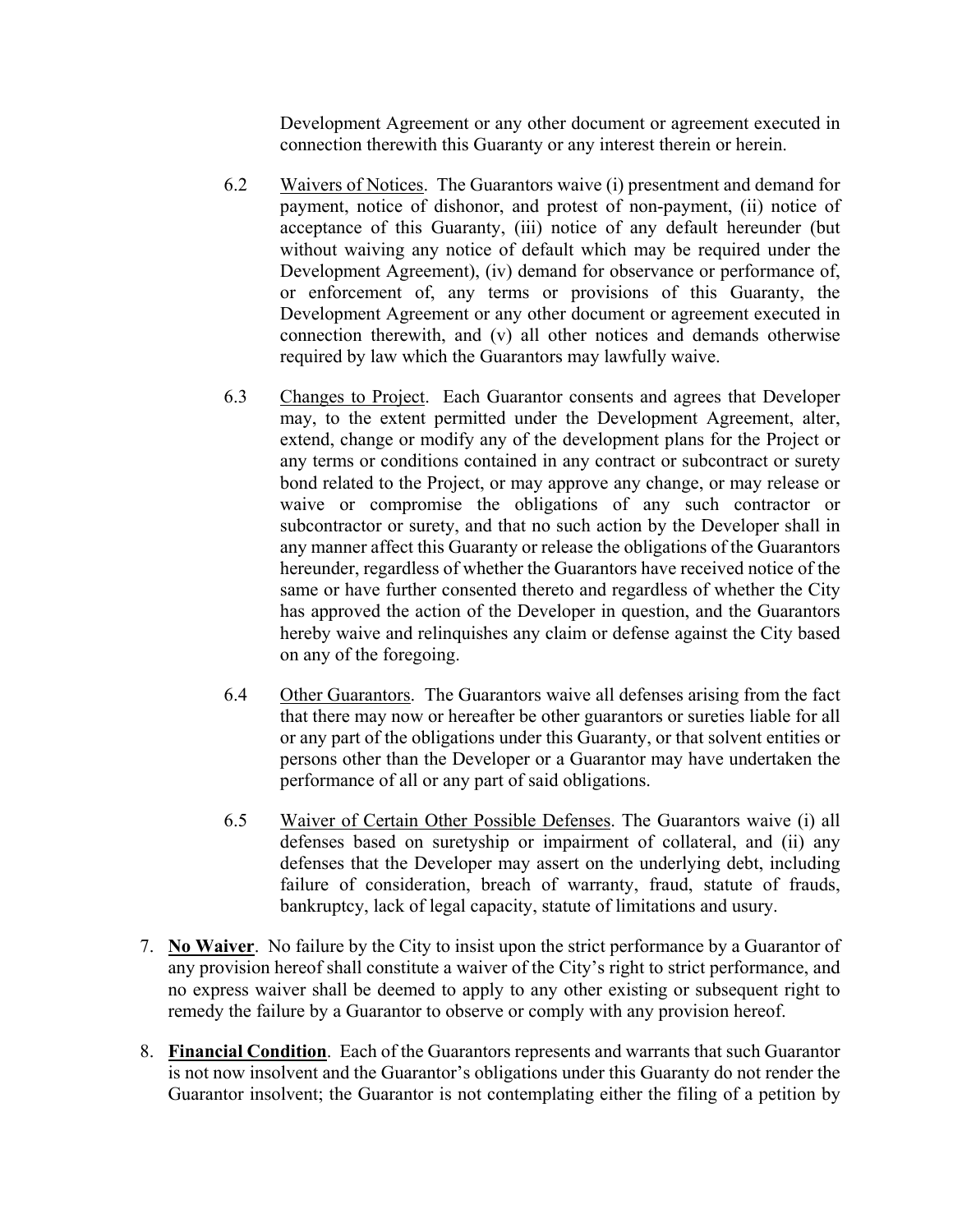the Guarantor under any state or federal bankruptcy or insolvency laws or the liquidating of all or a major portion of the Guarantor's property; and the Guarantor has no knowledge of any person contemplating the filing of any such petition against the Guarantor.

- 9. **Reliance by the City**. Each Guarantor acknowledges that the City is providing the Incentives in reliance upon this Guaranty and the representations, warranties, covenants and agreements of each Guarantor made herein.
- 10. **Notices**. Any notice, demand, request or other communication given hereunder or in connection herewith (hereinafter "Notices") shall be deemed sufficiently given if actually received or if hand-delivered or sent by recognized, overnight delivery service or by certified mail, postage prepaid and return receipt requested, addressed to the party to receive such Notice at its address set forth above, or to such other address as the recipient shall have previously notified the sender of in writing, and shall be deemed received upon actual receipt, unless sent by certified mail, in which event such notice shall be deemed to have been received when the return receipt is signed or refused.
- 11. **Events of Default**. Each of the following shall be an event of default (an "Event of Default") with respect to each Guarantor hereunder:
	- 11.1 Any Guarantor shall: (i) admit in writing any inability to pay any of the Guarantor's debts generally as they become due; (ii) have an order for relief entered in any case commenced by or against the Guarantor under the federal bankruptcy laws, as now or hereafter in effect; (iii) commence a proceeding under any other federal or state bankruptcy, insolvency, reorganization or other similar law, or have such a proceeding commenced against the Guarantor and either have an order of insolvency or reorganization entered against the Guarantor or have the proceeding remain undismissed and unstayed for 90 days; (iv) except in connection with financing the Project, make an assignment for the benefit of creditors; or (v) have a receiver or trustee appointed by a court for the Guarantor or for all or substantially all of the Guarantor's assets or property.
	- 11.2 Any Guarantor shall fail to observe or perform any agreement, term or condition stated in this Guaranty, other than as required or described in subsection (11.1) above, and such failure shall continue for a period of 10 business days (with respect to these failures which may be cured by the payment of money) or 30 days (with respect to any other failure) after the Guarantor has received written notice of such failure **unless more than thirty (30) days shall be required because of the nature of the default, in which case if the any Guarantor shall have failed to proceed diligently to commence to cure such failure within such 30-day period after notice and thereafter fails to cure such failure**.
- 12. **Remedies for Default**. Upon the occurrence of an Event of Default, the City shall have the right to pursue, in the City's sole discretion, all available remedies at law or in equity, including without limitation, specific performance. All remedies available to the City hereunder shall be in addition to and shall not limit the remedies available to the City under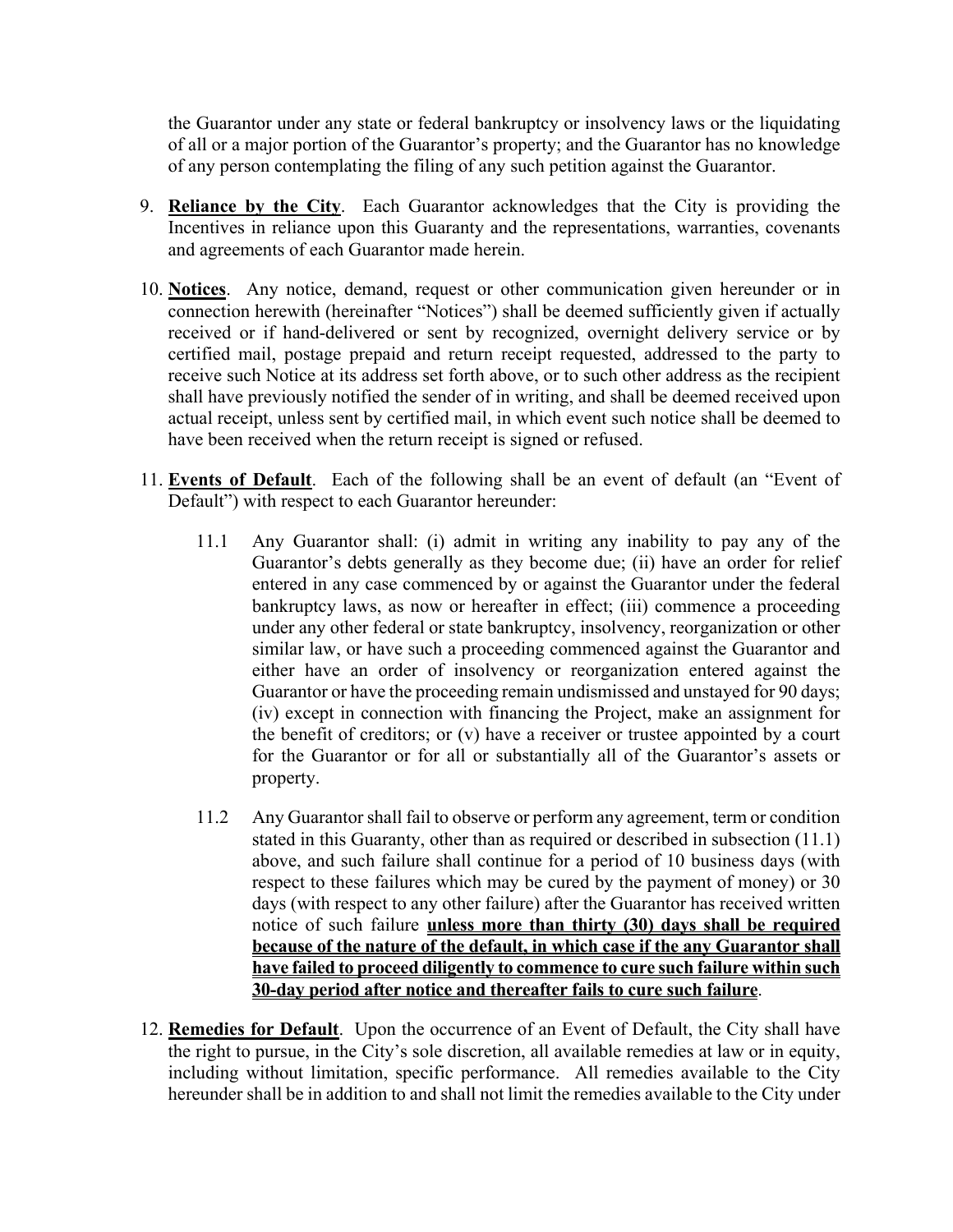the Development Agreement and any document executed in connection therewith. Without limiting the generality of the foregoing, if a Guarantor fails to perform timely any of its obligations under this Guaranty, the City shall have the right (but not the obligation) to perform them by or through any agent, contractor or subcontractor of its selection, and the Guarantors shall indemnify and hold the City free and harmless from and against any and all actual loss, damage, cost, expense, injury, or liability the City may suffer or incur in connection with the exercise of its rights under this Guaranty or the performance of any obligations under this Section. During the course of any exercise of rights undertaken by the City or any other party on behalf of the City in accordance with the terms of this Section, the Guarantors shall, jointly and severally, pay within 30 days after demand therefore any amounts due to contractors, subcontractors, and material suppliers and for permits and licenses necessary or desirable in connection therewith. The Guarantors' obligations in connection with such work shall not be affected by any errors or omissions of any party in the design, supervision, and performance of the work; it being understood that such risk is assumed by the Guarantors. Neither the completion of the construction of the Project nor failure of said party to complete the construction of the Project shall relieve the Guarantors of any liabilities hereunder; rather, such liability shall be continuing and may be enforced by the City to the end that the construction of the Project shall be timely completed, lien-free, without loss, cost, expense, injury or liability of any kind to the City in accordance with the Development Agreement.

- 13. **Termination of Guaranty**. This Guaranty shall terminate and the Guarantors shall thereupon be released from any further liability, obligation or responsibility hereunder upon the completion of the Project, as evidenced by issuance of all necessary certificates of occupancy for those improvements, and discharge of all liens and claims of any persons or entities performing labor thereon or furnishing materials therefor, or both, provided, however, any such release shall not affect the Developer's obligations under the Development Agreement.
- 14. **Governing Law**. This Guaranty shall be construed in accordance with the laws of the State of Ohio.
- 15. **Consent to Jurisdiction**. EACH OF THE GUARANTORS, TO THE EXTENT THAT IT MAY LAWFULLY DO SO, HEREBY SUBMITS TO THE JURISDICTION OF ANY STATE OR FEDERAL COURTS LOCATED WITHIN FRANKLIN COUNTY, OHIO AS WELL AS TO THE JURISDICTION OF ALL COURTS FROM WHICH AN APPEAL MAY BE TAKEN FROM THE AFORESAID COURTS, FOR THE PURPOSE OF ANY SUIT, ACTION OR OTHER PROCEEDING ARISING OUT OF ANY OF THE GUARANTORS' OBLIGATIONS UNDER OR WITH RESPECT TO THIS GUARANTY.
- 16. **Waiver of Jury Trial**. THE GUARANTORS AGREE TO WAIVE THEIR RESPECTIVE RIGHTS TO A JURY TRIAL OF ANY AND ALL CLAIMS OR CAUSES OF ACTION BASED UPON OR ARISING OUT OF THIS GUARANTY. IT IS HEREBY ACKNOWLEDGED THAT THE WAIVER OF A JURY TRIAL IS A MATERIAL INDUCEMENT FOR THE ACCEPTANCE OF THIS GUARANTY BY THE CITY AND THAT THE ACCEPTANCE OF THIS GUARANTY BY THE CITY IS MADE IN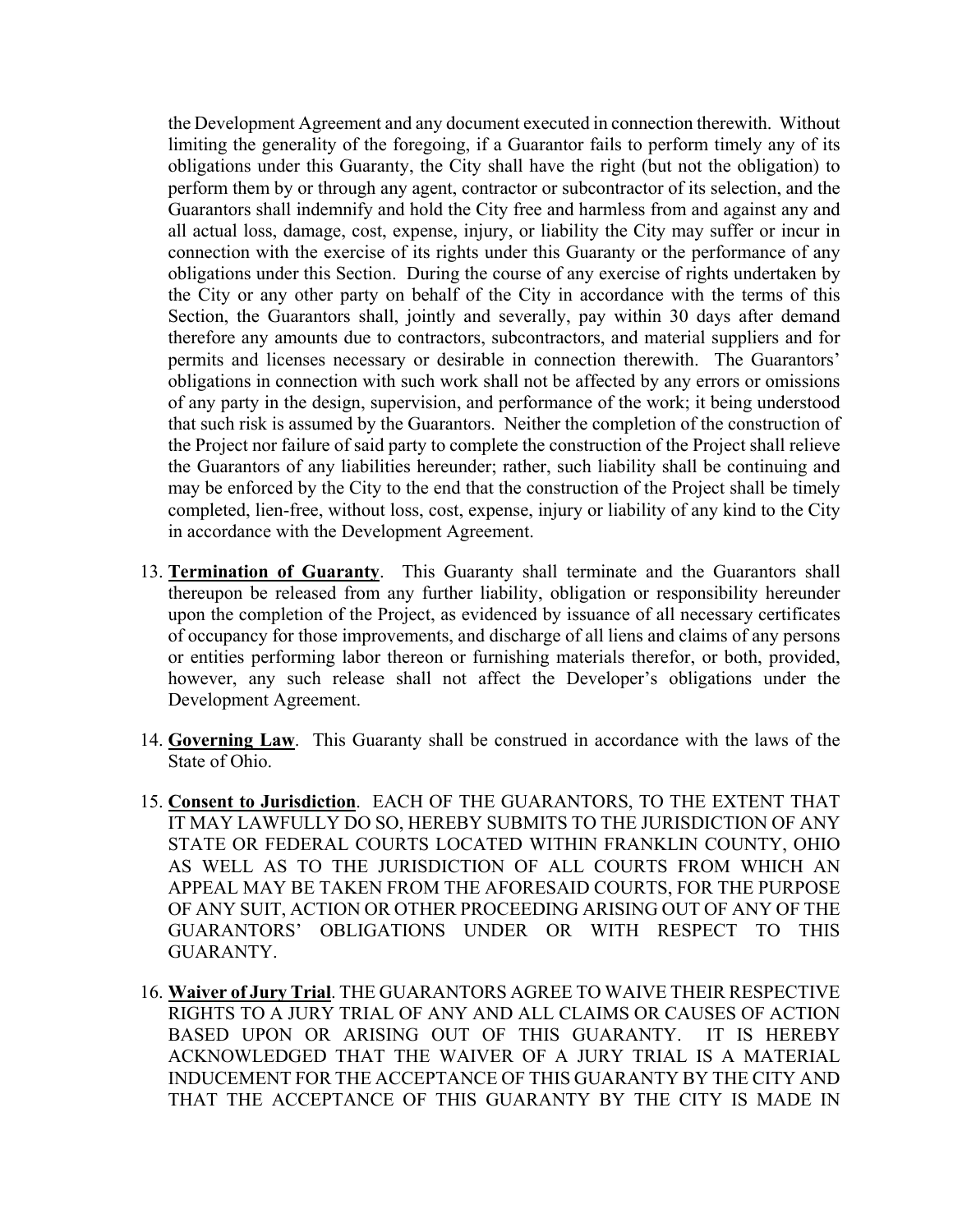RELIANCE UPON SUCH WAIVER. EACH OF THE GUARANTORS FURTHER WARRANTS AND REPRESENTS THAT SUCH WAIVER HAS BEEN KNOWINGLY AND VOLUNTARILY MADE BY EACH GUARANTOR, FOLLOWING CONSULTATION WITH THEIR RESPECTIVE LEGAL COUNSEL.

- 17. **Recitals**. The facts and circumstances as described in the Background section hereto are an integral part of this Guaranty and as such are incorporated herein by reference.
- 18. **Entire Guaranty**. This Guaranty cannot be changed or terminated orally. This Guaranty contains the entire understanding between the parties with respect to the subject matter. This Guaranty shall not be amended or terminated without the written consent of the City.
- 19. **Successors**. This Guaranty shall inure to the benefit of, and be enforceable by, the City and its respective successors and assigns, and shall be binding upon, and enforceable against, each of the Guarantors and their respective successors, heirs and assigns, in accordance with its terms.
- 20. **Severability**. In case any one or more of the provisions contained herein shall for any reason be held to be invalid, illegal or unenforceable in any respect, such invalidity, illegality or unenforceability shall not affect any other provision hereof, but this Guaranty shall be construed as if such invalid, illegal or unenforceable provision had never been included.
- 21. **Execution of Counterparts**. This Guaranty may be executed in any number of counterparts, each of which shall be deemed to be an original hereof, and all of which shall constitute but one and the same instrument, it not being necessary in proving this Guaranty to produce or account for more than one such counterpart. Signatures transmitted by facsimile or electronic means are deemed to be original signatures.
- 22. **Section Headings**. The section headings in this Guaranty are inserted for convenience of reference only and shall not in any way affect the meaning or construction of any provision of this Guaranty.
- 23. **Financing Contingency**. The Guarantors' obligations under this Agreement shall be contingent upon the Developer (as defined in the Development Agreement) securing financing for purposes of funding the Project on terms and conditions reasonably satisfactory to the Developer (the "Financing Contingency"), no later than no later than ("Financing Contingency Period"). In the event the Developer is unable to obtain the Financing Contingency on terms and conditions reasonably satisfactory to the Developer within the Financing Contingency Period, the Developer shall have the right to terminate this Agreement by written notice thereof to the City.

**Attorney Review**. The terms and conditions of this Guaranty were reviewed by the attorneys for each of the Guarantors, and said terms and conditions explained to the appropriate officers/representatives of the Guarantors who, by their execution hereof, hereby acknowledge that they fully understand them.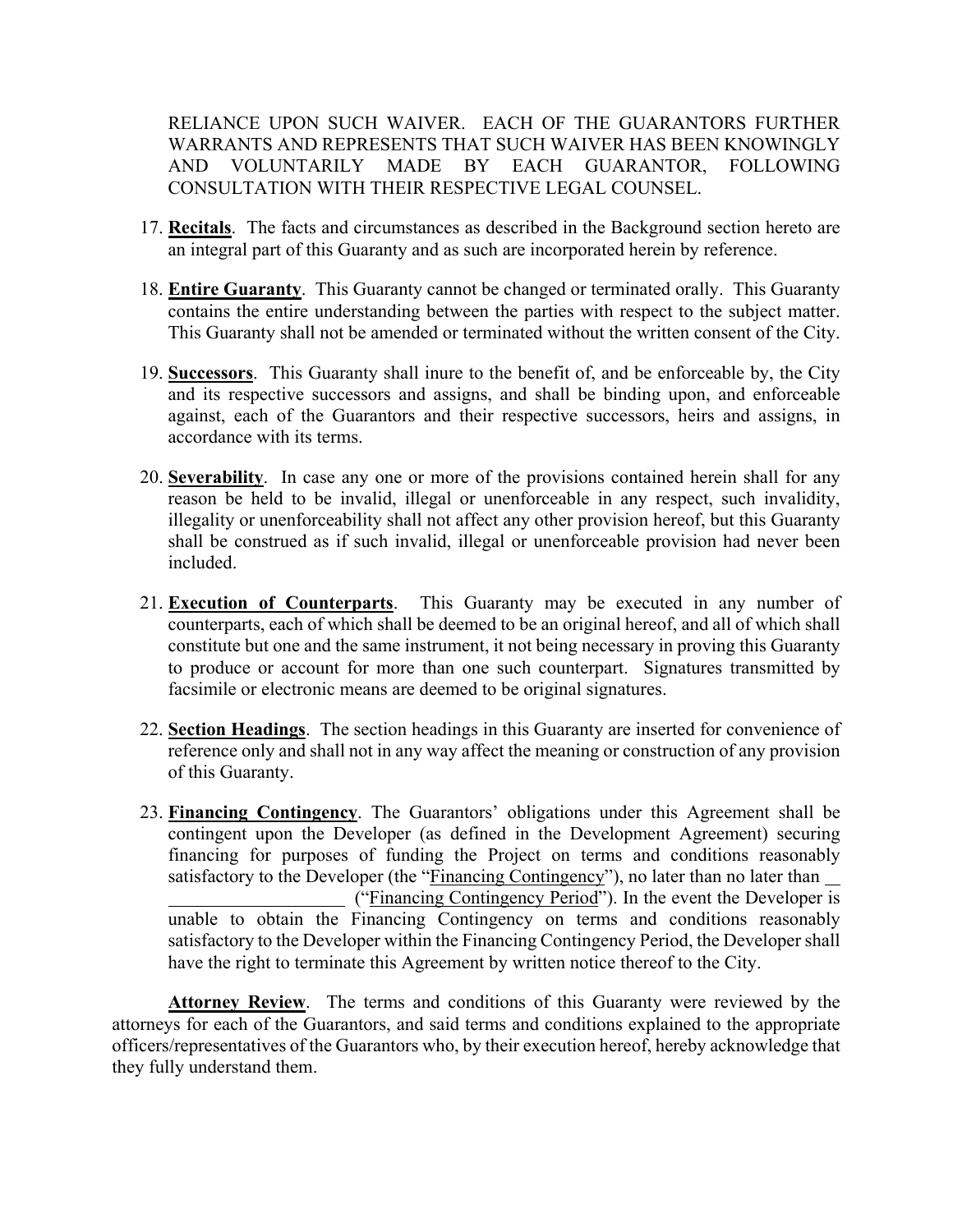IN WITNESS WHEREOF, the Guarantors have executed this Guaranty as of the day and year first above written.

# **Guarantors:**

He Hari, Inc., an Ohio corporation By: Its:

[PRINCIPAL]

 $\overline{a}$ 

[PRINCIPAL]

 $\overline{\phantom{a}}$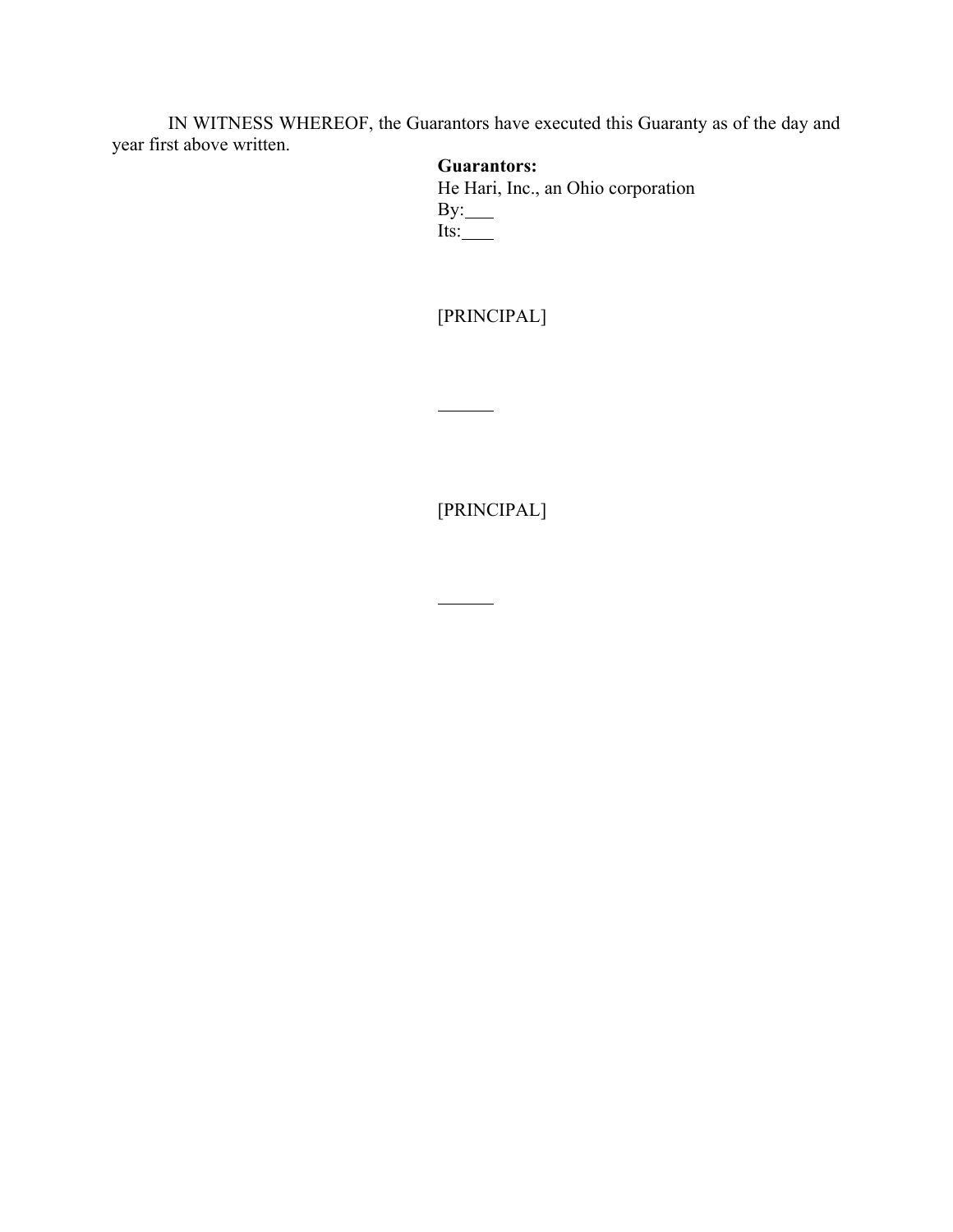STATE OF OHIO : : ss. COUNTY OF FRANKLIN :

> BE IT REMEMBERED, that on this day of 30.19, before me, the subscriber, a Notary Public in and for said state, personally appeared and ally authorized signer for He Hari, Inc., and acknowledged the signing hereof to be his voluntary act on behalf of said company.

> IN TESTIMONY WHEREOF, I have hereunto subscribed my name and affixed my official seal on the day and year last aforesaid.

Notary Public

STATE OF OHIO : : ss. COUNTY OF FRANKLIN :

> BE IT REMEMBERED, that on this day of , 2019, before me, the subscriber, a Notary Public in and for said state, personally appeared [\_\_\_], and acknowledged the signing hereof to be his voluntary act.

> IN TESTIMONY WHEREOF, I have hereunto subscribed my name and affixed my official seal on the day and year last aforesaid.

Notary Public

 $\mathcal{L}_\text{max}$  , and the set of the set of the set of the set of the set of the set of the set of the set of the set of the set of the set of the set of the set of the set of the set of the set of the set of the set of the

STATE OF OHIO : : ss. COUNTY OF FRANKLIN :

> BE IT REMEMBERED, that on this day of 30.19, before me, the subscriber, a Notary Public in and for said state, personally appeared [Principal], and acknowledged the signing hereof to be his voluntary act.

> IN TESTIMONY WHEREOF, I have hereunto subscribed my name and affixed my official seal on the day and year last aforesaid.

Notary Public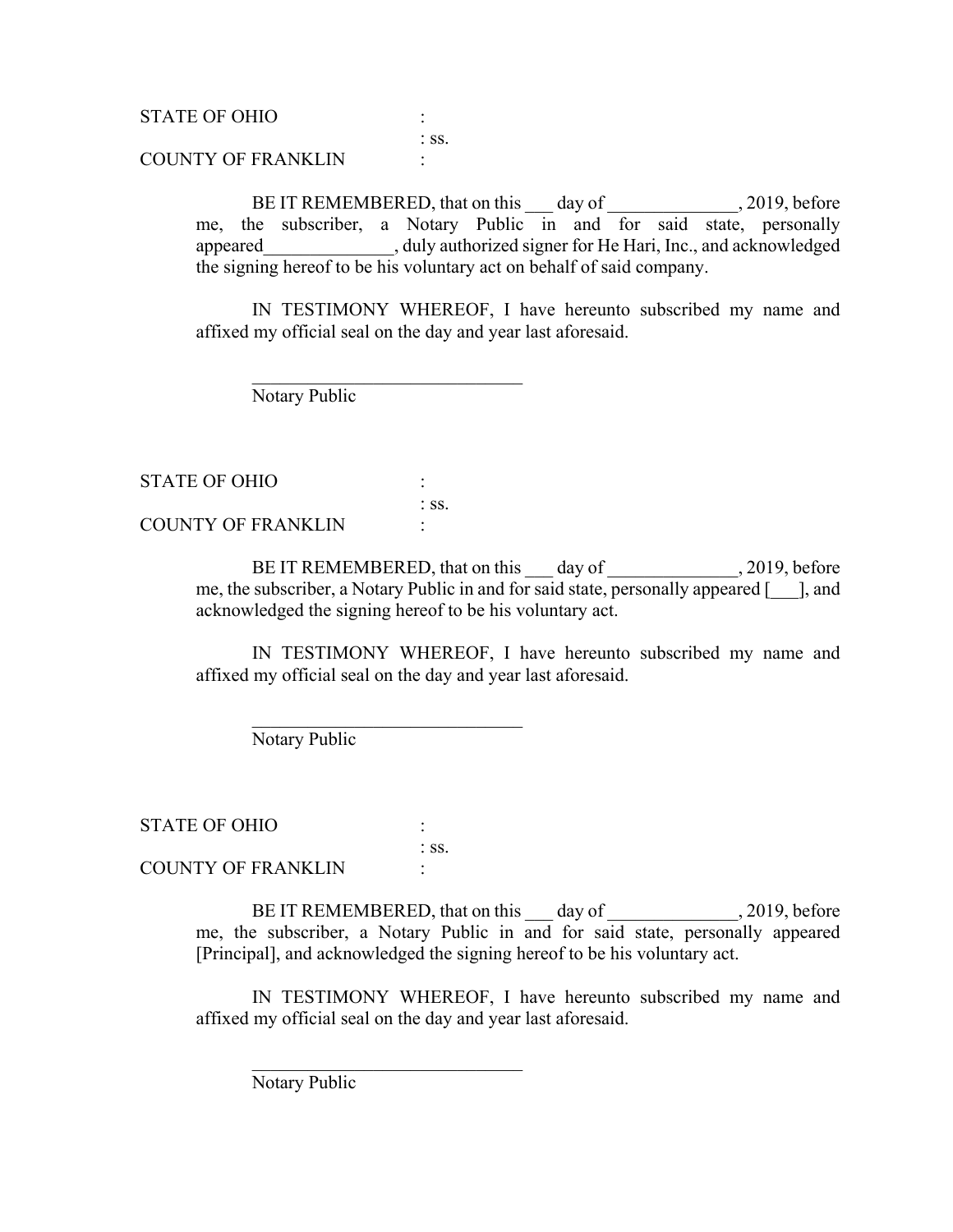| Acknowledged and accepted this | day of | 2019: |
|--------------------------------|--------|-------|
|--------------------------------|--------|-------|

Approved as to form for the City:

 $\overline{\phantom{a}}$  , where  $\overline{\phantom{a}}$  , where  $\overline{\phantom{a}}$  , where  $\overline{\phantom{a}}$  , where  $\overline{\phantom{a}}$ Tom Lindsey, Law Director

CITY OF WORTHINGTON, OHIO

By: \_\_\_\_\_\_\_\_\_\_\_\_\_\_\_\_\_\_\_\_\_\_\_

Matthew H. Greeson, City Manager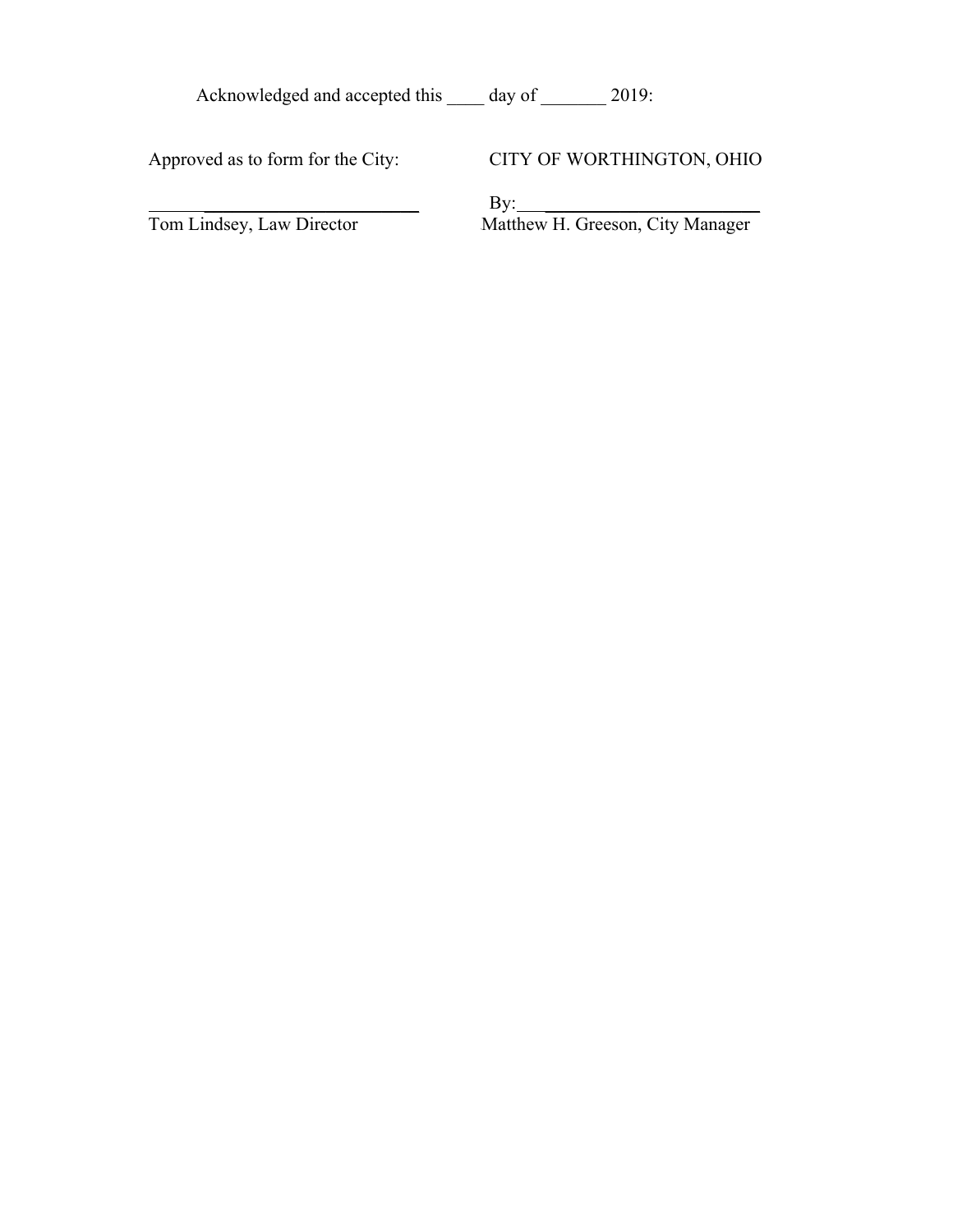# **DEVELOPMENT AGREEMENT - EXHIBIT C**

# **DESIGNATED IMPROVEMENTS**

Off-Site Improvements: The Off-Site Improvements consist of the following list of improvements, which may be amended by the mutual consent of the City and the Developer:

- Signalization Part 1
	- o Relocation of the existing signal on Wilson Bridge Road and the mall. Signal will include:
		- Traffic signal mast arm supports non-decorative to replace in kind which is standard mast arm signals with black finish
		- Signal appurtenances including vehicular signals, pedestrian signals, cable/wire, pushbutton, detection (video assumed), pullboxes and controller for a complete signal installation consistent with the current signal design
		- Material from the existing signal will be reused if feasible and practical. This may include poles, signal heads and controller
- Signalization Part 2
	- o Upgrade of the signal at High Street and Caren Avenue:
		- Removal of the span wire signal  $\Box$  Decorative mast arm signal supports to match those at the High Street and Wilson Bridge
		- Road intersection
		- Signal appurtenances including vehicular signals, pedestrian signals, cable/wire, pushbutton, detection (video assumed), pull boxes and controller for a complete signal installation consistent
- Road Construction [Wilson Bridge Road, Mall Drive and Site Drive Intersection]
	- $\circ$  Realignment of ~165 feet of the mall drive including removal of the existing drive pavement and associated paving items for the new drive
	- o Wilson Bridge Road Drainage revisions as needed to adjust catch basins and underdrains for the drive relocation
	- o Pavement markings (stop lines, crosswalks and westbound left turn lane revision) and ground mounted signs (lane use control and No Turn On Red currently installed) as needed for the intersection
	- o ADA Ramps and sidewalk at the corners to make the intersection complete.
- Street Lighting
	- o Street lighting on both sides of Wilson Bridge Road and High Street (10 poles total)
	- o Poles and bases to match ODOT lights on High Street north of Wilson Bridge Road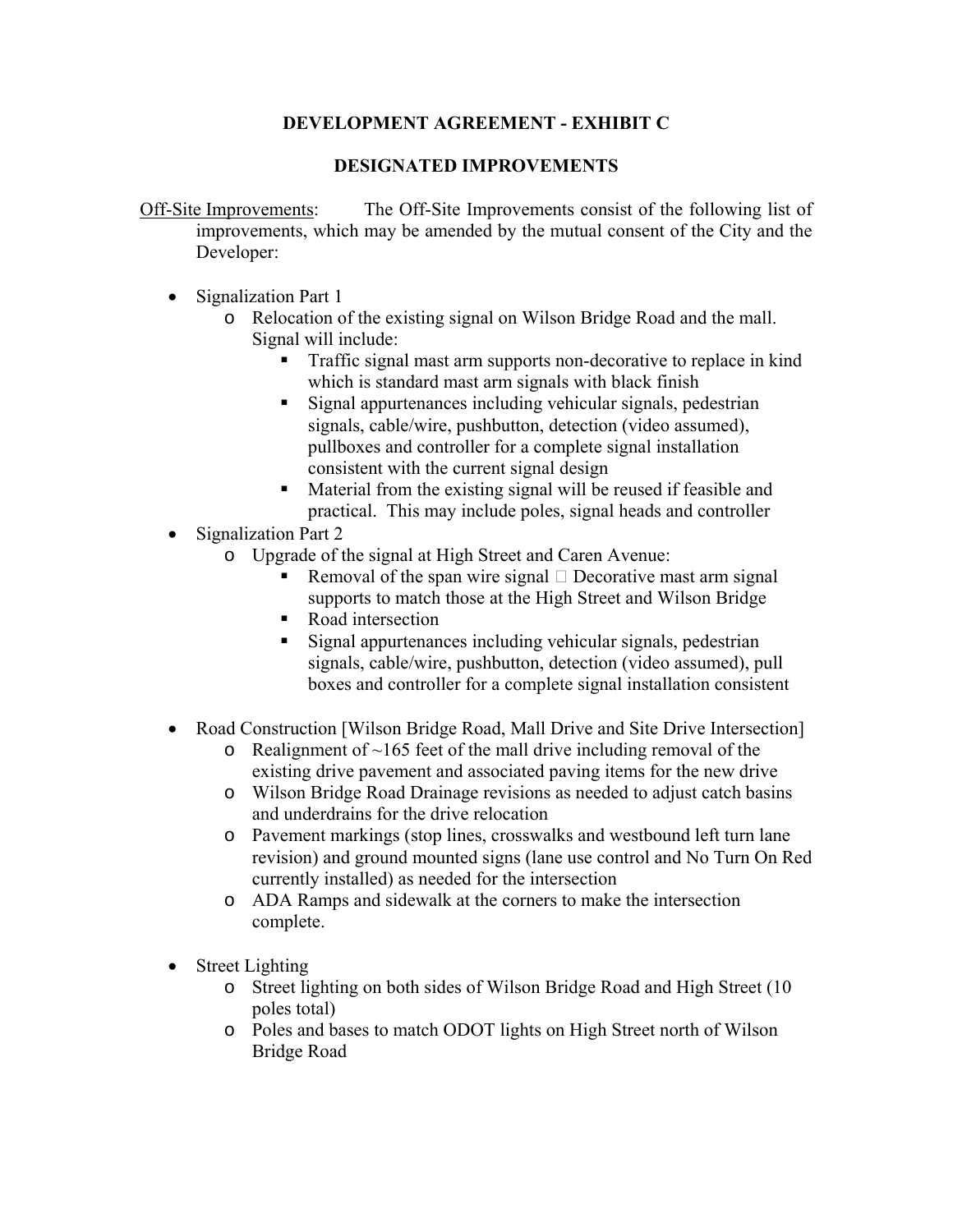- ROW Compensation
	- o Compensation to property owners for acquisition (Cost to cure property, easements and other amenities
	- o ROW Appraisal Cost for Professional Services for a Certified Real Estate MAI Appraiser. Appraisal scope includes the Ville Charmante Condominium Access Drive Easement; and Worthington Mall Drive Entry Temporary Work Easement for Entry Drive Re-Configuration.
- Professional Fees
	- o Cost for Professional Services: Attorneys, Architects, Engineers or other Professional fee
		- Attorney / Legal Assistance
		- **Construction Management**
		- **Architectural**
		- **Engineering**
		- Road Construction Offsite
		- **Signalization**
		- Streetscaping LA of Caren/High
		- Streetscaping  $LA = Wilson Bridge$ , Caren, High; tree lawns
		- **Street Lighting**
		- Survey (Topo  $& Boundary$ )
		- Right-of-Way Plan Documents
		- **Plan Document preparation for dedication Plats of real estate**
		- Survey Boundary drawings, descriptions and easements
		- Survey (Staking) Public ROW
		- $\blacksquare$  TIS = Traffic extras beyond std scope, Retaining walls
		- Foundations / Brick
		- $\blacksquare$  Flood & Drainage
		- Bioretention / pavers /  $WQv$
		- Grading change / sitework
		- CEI & CMT
- Streetscaping
	- o Intersection corner treatments
	- o Construction of brick paver landing at all quadrants of the intersection of Caren Avenue and N. High Street, including brick knee-wall with precast concrete cap, landscaping behind the wall, and ADA ramps with modified crosswalk striping
- Streetscaping (off-site public on periphery of site)
	- o Removal of existing and installation of new access drives plus associated repairs to curb and sidewalks
	- o Removal and replacement of sidewalks along all 3 streets (High, Wilson Bridge, Caren)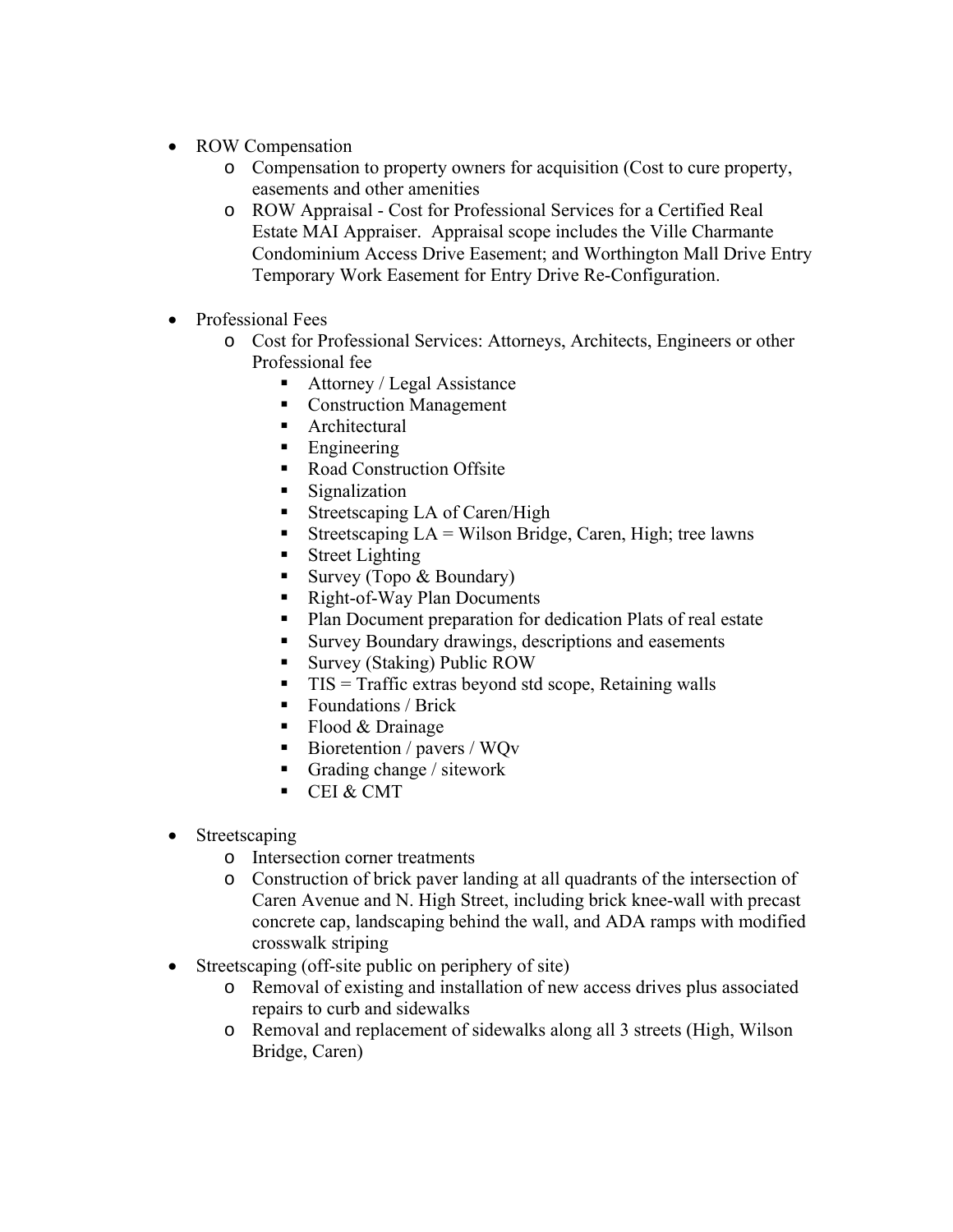- o Decorative walls/planter boxes at pedestrian access points to development along Wilson Bridge Road o Street trees along all 3 streets spaced approximately 40' center-to-center
- o Groundcover and shrubs along the Wilson Bridge Road frontage
- On-Site Improvements: The On-Site Improvements consist of the following list of improvements, which may be amended by the mutual consent of the City and the Developer:
	- Building Demolition and Asbestos remediation
		- o Demolition
		- o Asbestos Remediation
	- Flood & Drainage Detention requirements
		- o Upgrades to On-Site Storm Water Management System to account for existing downstream public infrastructure capacity/conditions.
		- o Underground Detention (Based on 30,000 CF storage @ \$10/CF). The Proposed onsite development is reducing amount of impervious area from current conditions; therefore, runoff volumes are less and no detention would be required. Due to existing conditions and city infrastructure, we have been forced to detain 30,000 CF of runoff.